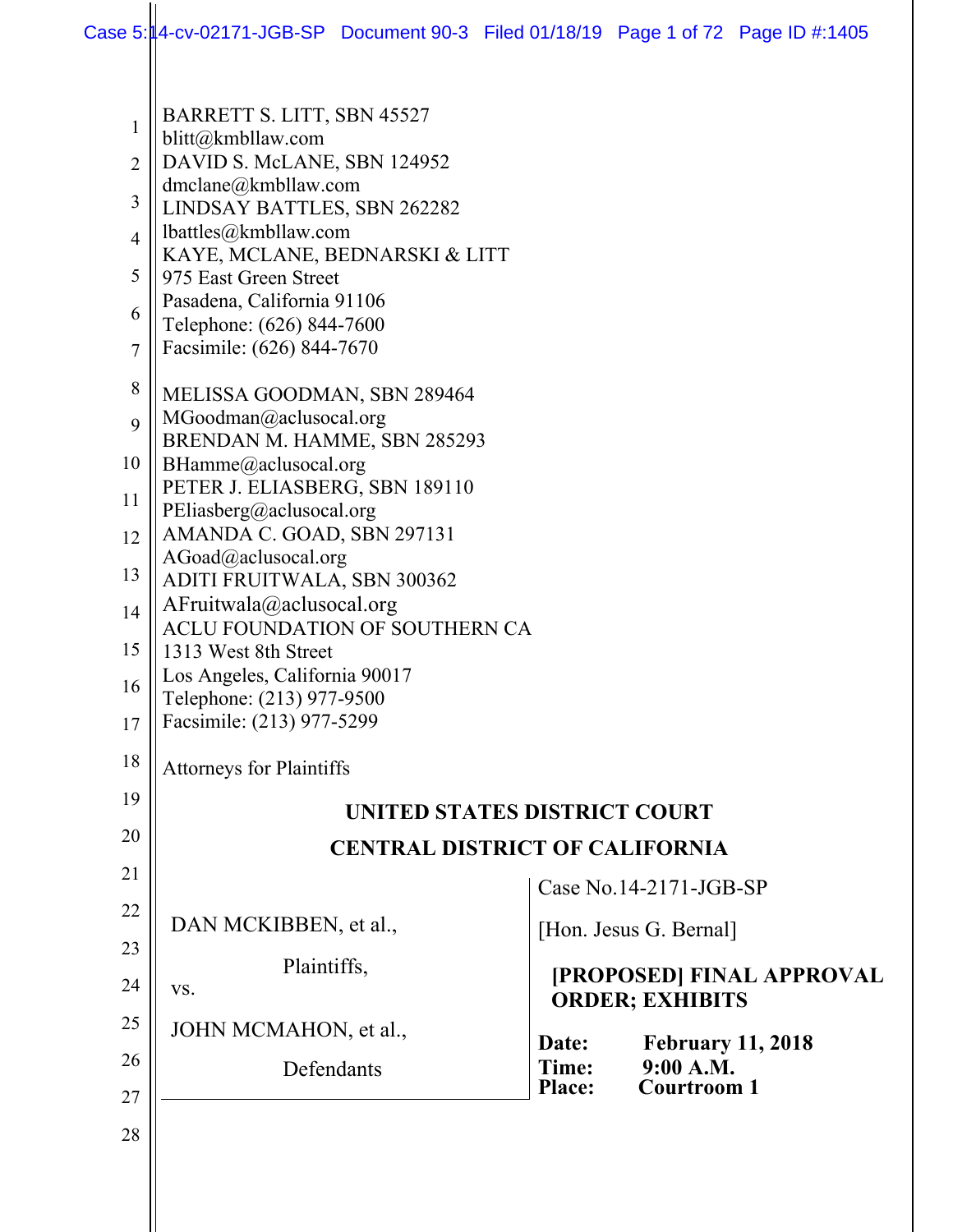| $\mathbf{1}$         |      | <b>TABLE OF CONTENTS</b>                                                                                                      |
|----------------------|------|-------------------------------------------------------------------------------------------------------------------------------|
| $\overline{2}$       | I.   |                                                                                                                               |
| 3                    | Н.   |                                                                                                                               |
| $\overline{4}$       | III. | LITIGATION BACKGROUND AND CLASS CERTIFICATION  6                                                                              |
| 5<br>6               | IV.  | <b>SUMMARY OF SETTLEMENT TERMS AND THE SETTLEMENT'S</b>                                                                       |
| 7<br>8               | V.   | THE RESULTS OF THE CLAIMS PROCESS (INCLUDING                                                                                  |
| 9<br>10              | VI.  | SETTLEMENT FAIR, ADEQUATE AND REASONABLE  12                                                                                  |
| 11<br>12<br>13       |      | A. THE AMOUNT OF THE SETTLEMENT IN LIGHT OF THE POTENTIAL<br><b>RECOVERY (AND RISKS OF PREVAILING AND MAINTAINING CLASS</b>   |
| 14<br>15<br>16<br>17 |      | C. THE COMPLEXITY AND POTENTIAL COSTS OF TRIAL 17<br>D. THE REACTION OF THE CLASS AND THE NUMBER AND CONTENT OF               |
| 18<br>19             |      | E. THE RECOMMENDATIONS OF EXPERIENCED COUNSEL THAT SETTLEMENT                                                                 |
| 20<br>21<br>22       |      | F. ARM'S LENGTH NEGOTIATIONS AND THE ABSENCE OF COLLUSION19<br><b>G. THE CAPACITY FOR THE DEFENDANT TO WITHSTAND A LARGER</b> |
| 23<br>24             |      | H. NONE OF THE RED FLAGS TRADITIONALLY IDENTIFIED AS CAUTIONS TO                                                              |
| 25<br>26             |      | I. CONCLUSION REGARDING REASONABLENESS, FAIRNESS AND ADEQUACY                                                                 |
| 27<br>28             |      |                                                                                                                               |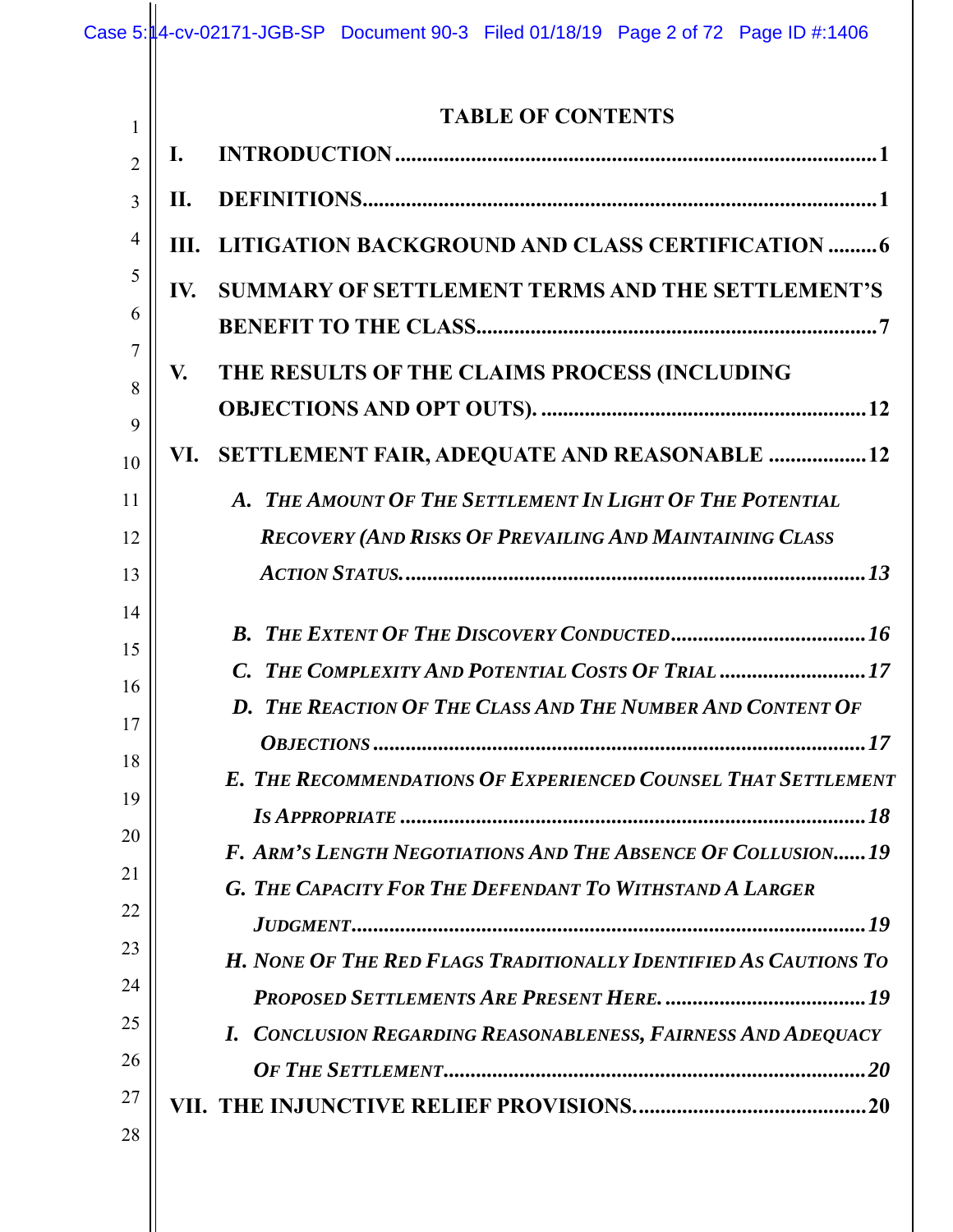| 1              | VIII. THE LIMITED INCENTIVE AWARDS FOR THE NAMED |  |
|----------------|--------------------------------------------------|--|
| $\overline{2}$ | PLAINTIFFS ARE APPROPRIATE ARE APPROPRIATE22     |  |
| $\overline{3}$ |                                                  |  |
| 4              | X.                                               |  |
| 5              |                                                  |  |
| 6              |                                                  |  |
| $\overline{7}$ |                                                  |  |
| 8<br>9         |                                                  |  |
| 10             |                                                  |  |
| 11             |                                                  |  |
| 12             |                                                  |  |
| 13             |                                                  |  |
| 14             |                                                  |  |
| 15             |                                                  |  |
| 16             |                                                  |  |
| 17             |                                                  |  |
| 18             |                                                  |  |
| 19             |                                                  |  |
| 20             |                                                  |  |
| 21             |                                                  |  |
| 22             |                                                  |  |
| 23             |                                                  |  |
| 24             |                                                  |  |
| 25             |                                                  |  |
| 26             |                                                  |  |
| 27             |                                                  |  |
| 28             |                                                  |  |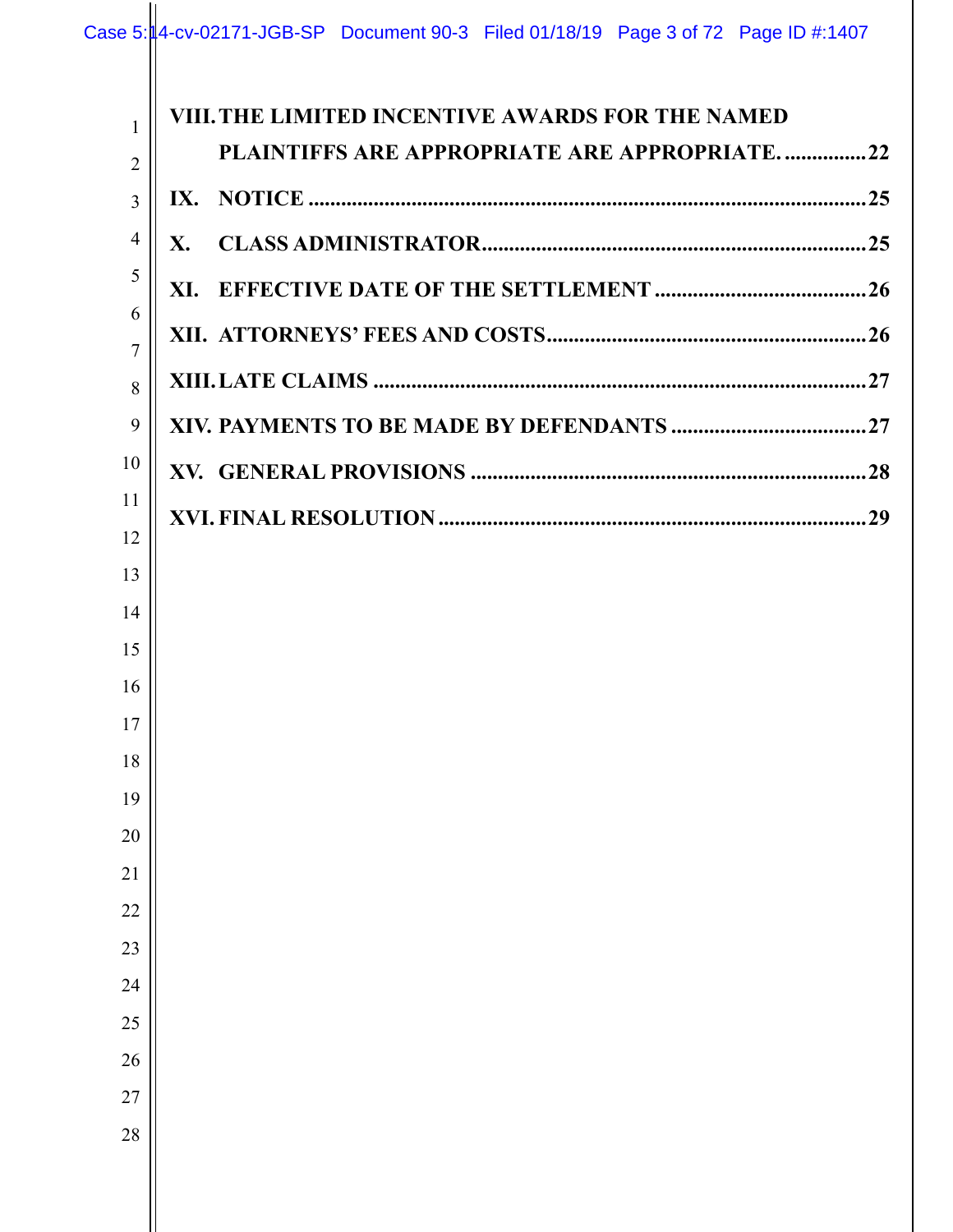#### **I. INTRODUCTION**

2 3 4 5 6 7 8 9 10 11 This lawsuit having come before this Court for a hearing, pursuant to this Court's Orders Preliminarily Approving Proposed Settlement Between Plaintiffs and Defendant. See Doc 84 (dated Sept. 10, 2017) and Doc 84 (dated Sept. 21, 2018) (collectively the "Preliminary Approval Orders") to consider and determine the matters set forth in the Preliminary Approval Orders; and due notice of said hearing having been published and given; and all class members wishing to make objections to the proposed settlement having been given an opportunity to present such objections to the Court, and none having done so; and the Court having considered the matter, including all papers filed in connection therewith, and the oral presentations of counsel at said hearing; and good cause appearing,

12

13

1

## **IT IS HEREBY ORDERED, ADJUDGED AND DECREED THAT: II. DEFINITIONS**

14 15 16 17 18 19 1. "Administrator" means the Class Administrator, as agreed upon (or to be agreed upon) by the Parties and appointed by the Court to review and determine the validity and amount of claims submitted by a Settlement Class Member ("SCM") (as defined herein), according to the procedures set forth herein. Plaintiffs' Counsel sent out for bids to qualified administrators and chose JND Legal Administration as the Class Administrator because they were most reasonably priced.

20 21 22 23 2. The "Alternative Lifestyle Tank" (aka the "ALT") consists of two 16-cell housing sections in one of the jail units in the West Valley Detention Center jail facility operated by the San Bernardino County Sheriff's Department that is used to house gay, bisexual and transgender ("GBT") inmates.

24 25 26 3. The "Bar Date" is the date by which any Damages Class Member who wishes to receive payment pursuant to the Settlement Agreement and therefore is a Settlement Class Member ("SCM") as defined below) must file his/her Proof of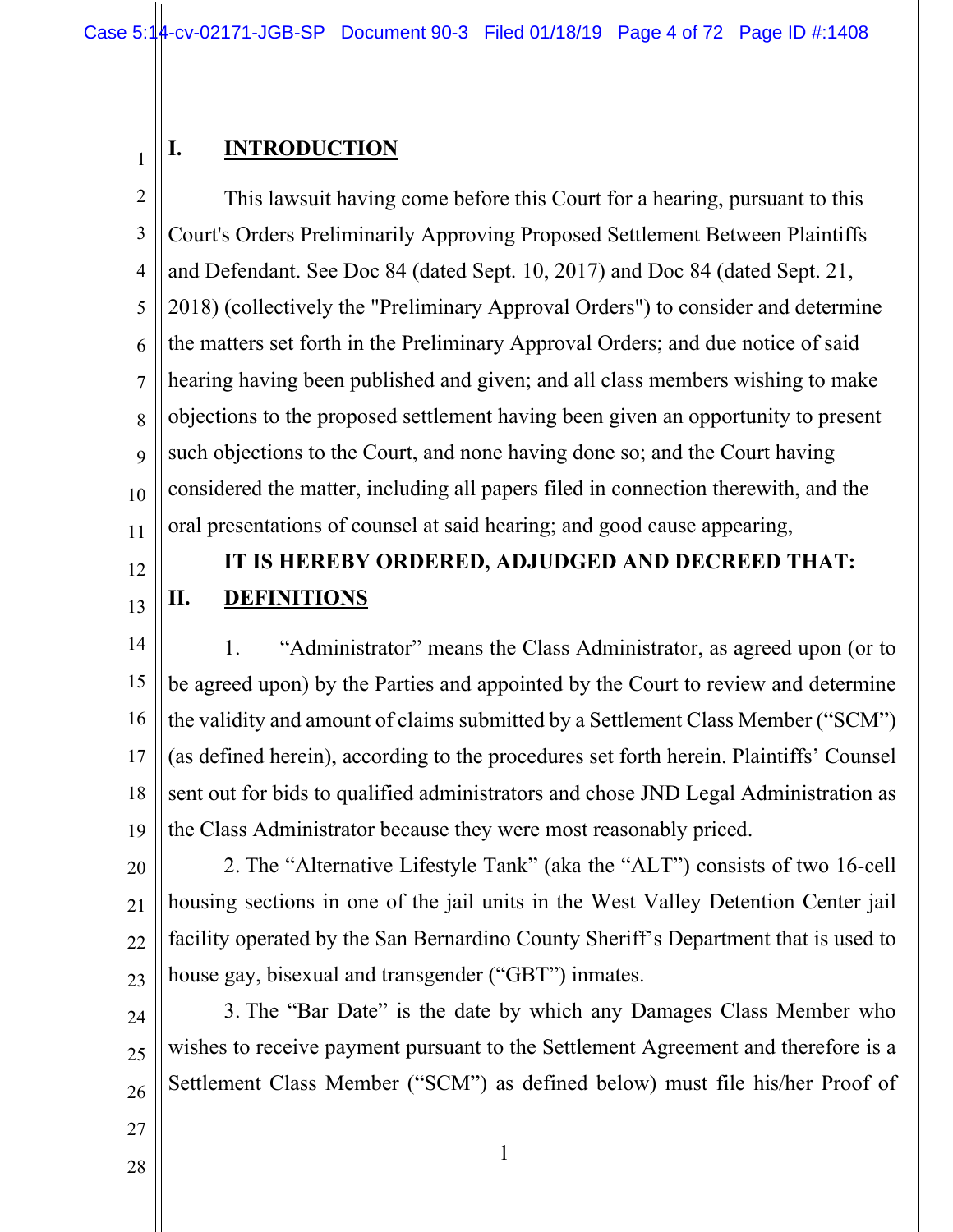Claim and Release Form, file objections to this Settlement Agreement, or request to be excluded from the class (opt-out). The Bar Date shall be calculated as the close of business on the 90<sup>th</sup> day after the last day of mailing of the Class Notice which is up to two consecutive business days from beginning to end, as is addressed in ¶ 33, i.e., the Class Administrator must mail all notices within a two day period).

6

7

8

9

10

11

5

1

2

3

4

- 4. "Class Counsel" herein refers to Barrett S. Litt, David S. McLane and Lindsay Battles of KAYE, McLANE, BEDNARSKI & LITT, and Melissa Goodman, Amanda Goad, Brendan Hamme and Aditi Fruitwala of the ACLU Foundation of Southern California.
- 5. "Class Counsel Attorneys' Fees" refers to the amount awarded by the Court as their attorneys' fees in this case, which amount has been agreed to by the parties as a separate award, to be approved by the Court.
- 12
- 13 14 15 16 17 18 19 20 21 22 23 6. "Class Counsel Litigation Costs" include, but are not limited to all litigation costs, including the following: messenger and other delivery fees; postage; photocopying; printing; scanning; document binding; parking; regular or special postage expenses; travel expenses (including mileage, airfare, lodging, meals, and ground transportation); consultants' fees; mediation charges and fees; expert witness fees; regular witness fees; deposition fees; transcript fees; investigation fees; on-line research costs; long-distance telephone charges; facsimile transmissions and other costs or expenses ordinarily charged by attorneys when representing clients, whether or not the costs qualify to be reimbursed in a motion for attorneys' fees and/or costs under either 42 U.S.C § 1988 or 28 U.S.C. § 1920. Certain costs are to be paid from the agreed upon attorneys' fee award and certain costs are to come from the Damages Class Fund.
- 24 25 26 7. The "Class Damages Fund" refers to the amount of up to \$950,000 as damages compensation to the Class, to be paid by Defendants to the Class Administrator, and out of which the costs of Class Administration, Plaintiffs'
- 28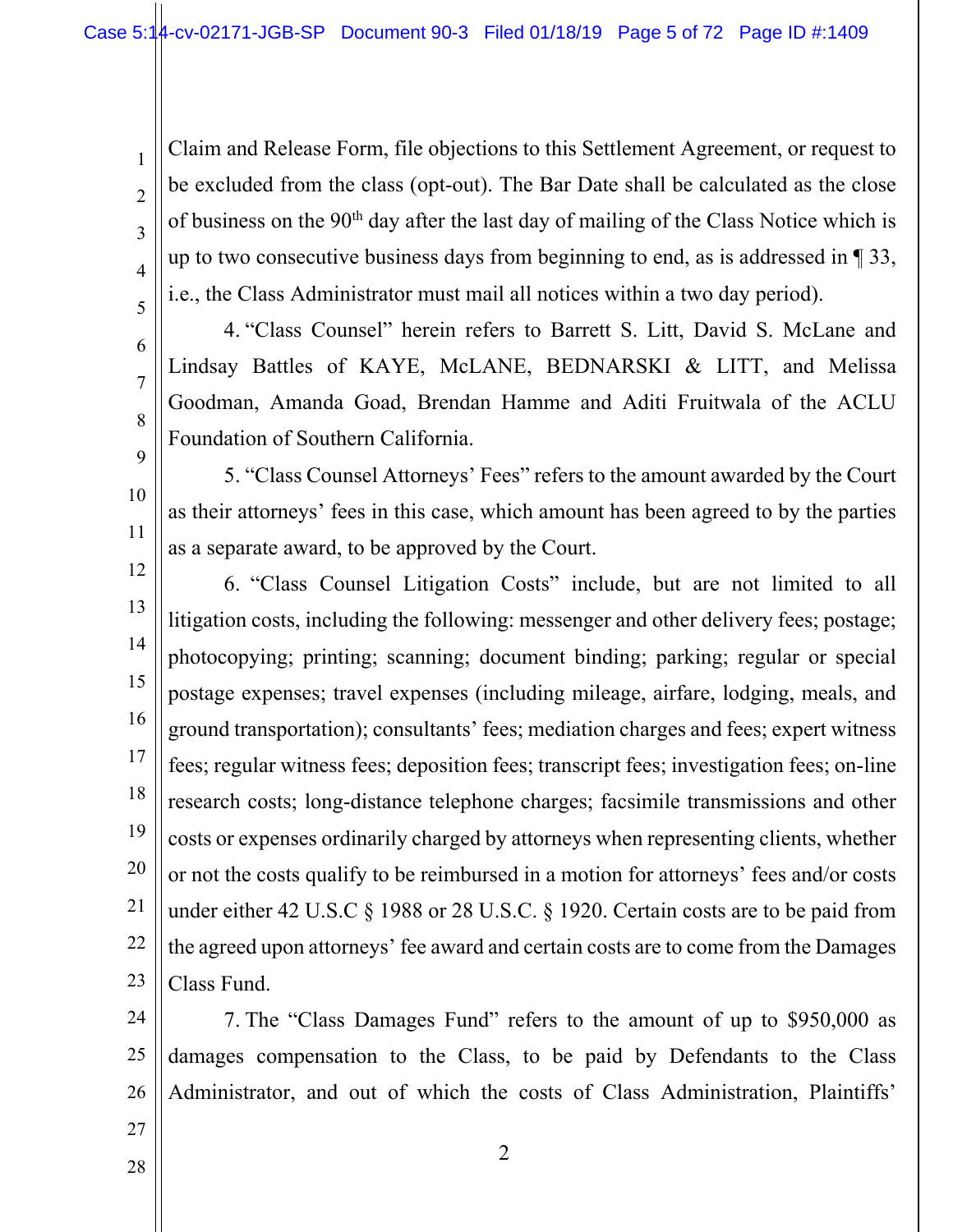counsel expert/consulting and mediation fees, incentive awards and compensation to Damages Class members will be paid.

2 3

4

5

6

7

8

9

10

11

12

13

1

8. A "Class Member" means any member of the Injunctive Relief Class as defined above (which is broader than the Damages Class).

9. The "Class Notice" means the notice to the Class regarding settlement, to be sent to Class Members in a form substantially similar to that attached hereto as Exhibit B, or as otherwise approved by the Court, and such other summary notice to be published in accordance with the terms of this Settlement Agreement.

- 10. The "Damages Class" is composed of individuals who, between October 22, 2012 (two years prior to the filing of the original complaint, which is the statute of limitations period under 42 U.S.C. § 1983) and March 31, 2018 (the end of the month in which the settlement was reached in principle) were GBT inmates housed in the ALT of the San Bernardino County Jail facility known as West Valley Detention Center ("WVDC").
- 14 15 11. The "Damages Class Member List" shall consist of those persons identified as having been housed in the ALT during the Damages Class Period.

16 17 12. The "Damages Class Period" refers to October 22, 2012, through March 31, 2018.

18 19 20 21 22 13. The "Database" is the information provided in electronic form to the Administrator no later than five (5) days from the date the Court grants preliminary approval of the terms of this Settlement Agreement (if the data has not already been provided), which information has been compiled from the electronic records of the San Bernardino Sheriff's Department.

23 24 25 26 14. The "Defendants" are the County of San Bernardino, the San Bernardino Sheriff's Department, San Bernardino County Sheriff John McMahon, and San Bernardino County Sheriff's Department employees Greg Garland, Jeff Rose, James Mahan, and Armando Castillo.

3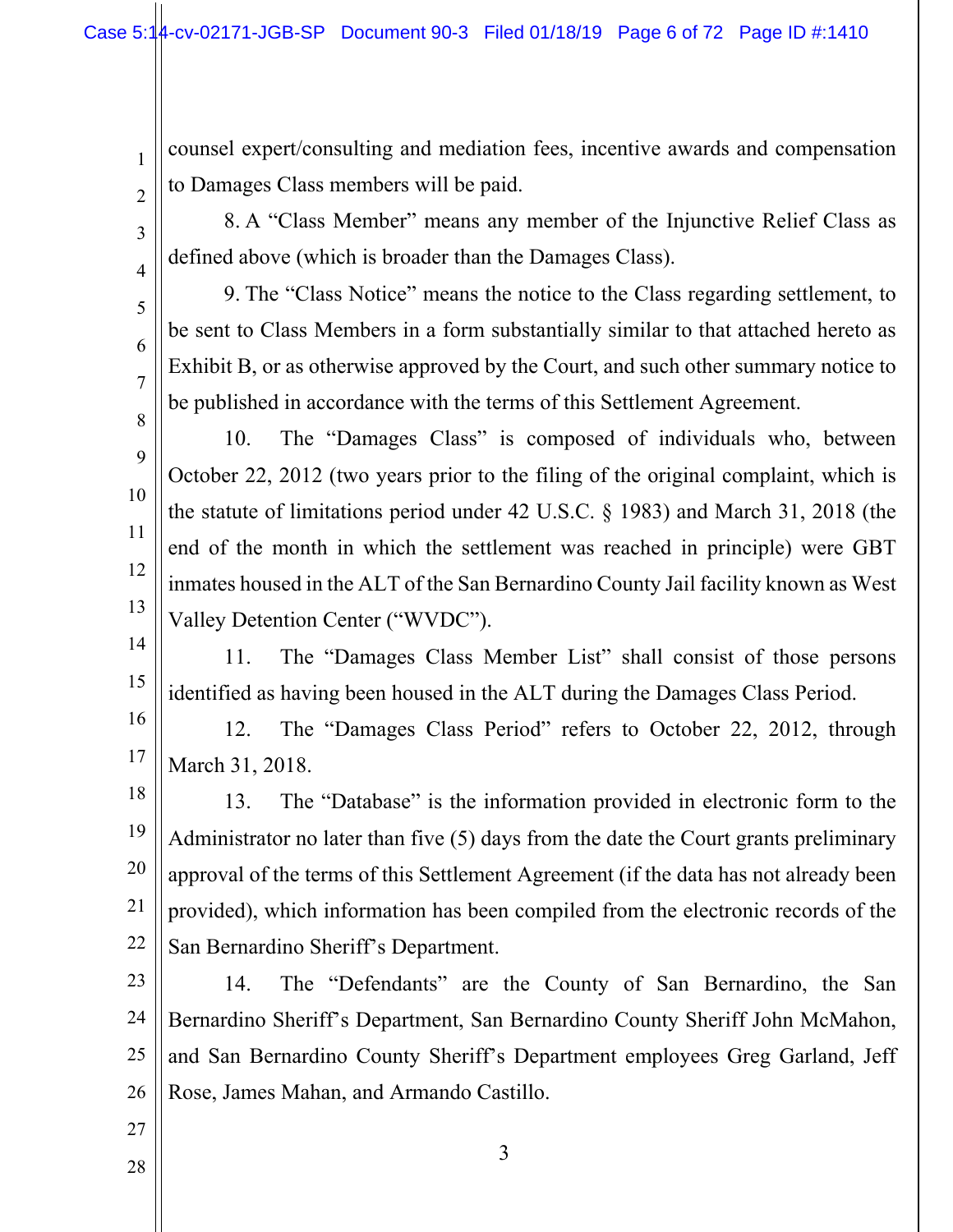2 3 5 6 15. The "Effective Date" means thirty days after the date upon which a judgment entered by the Court approving the Settlement Agreement becomes final. The Judgment will be deemed final only upon expiration of the time for a Damages Class member who files an objection to file a notice of appeal (30 days after entry of judgment) or, if a Notice of Appeal is filed by an objector, upon exhaustion of all appeals and petitions for writs of certiorari. If no Damages Class member files an objection, then the Judgment shall become final as of the entry of the Final Approval Order and Judgment.

9 16. The "Fairness Hearing" is the hearing on the fairness of this Settlement, which date will be set by the court.

10 11 12 17. The "Final Order of Approval and Settlement" is the Order finally approving the settlement, entered by the court (which may also be referred to herein as "Final Order").

13 14 15 18. The "Injunctive Relief Class" is composed of individuals who currently are, or in the future will be, GBT inmates housed in the San Bernardino County jails, including but not limited to those housed in the ALT.

16

1

4

7

8

17 19. The "Lawsuit" refers to the action styled *McKibben et al. v. County of San Bernardino et al.*, Case No. 14-2171-JGB-SP.

18 19 20. The "Motion for Attorneys' Fees and Costs" is Class Counsel's application for Attorneys' Fees and Costs.

20 21 22 23 24 25 26 21. The "Named Plaintiffs" or "Class Representatives" refers to the plaintiffs named in the Second Amended Complaint to this suit, who are: Pedro Guzman, Nick Ou, Sean Lint, Anthony Oliver, Timothy Walker, Ilich Vargas, William Kennedy, Jonathan Robertson, Steve Aka Lynn Price, Bryan Bagwell, Christopher Crawford, Frederick Crockan, Taheash White, Michael Aka Madison Hatfield, and Kevin Aka Veronica Pratt. (Although Dan McKibben was a Named Plaintiff, he is now deceased, and is therefore being treated purely as a class member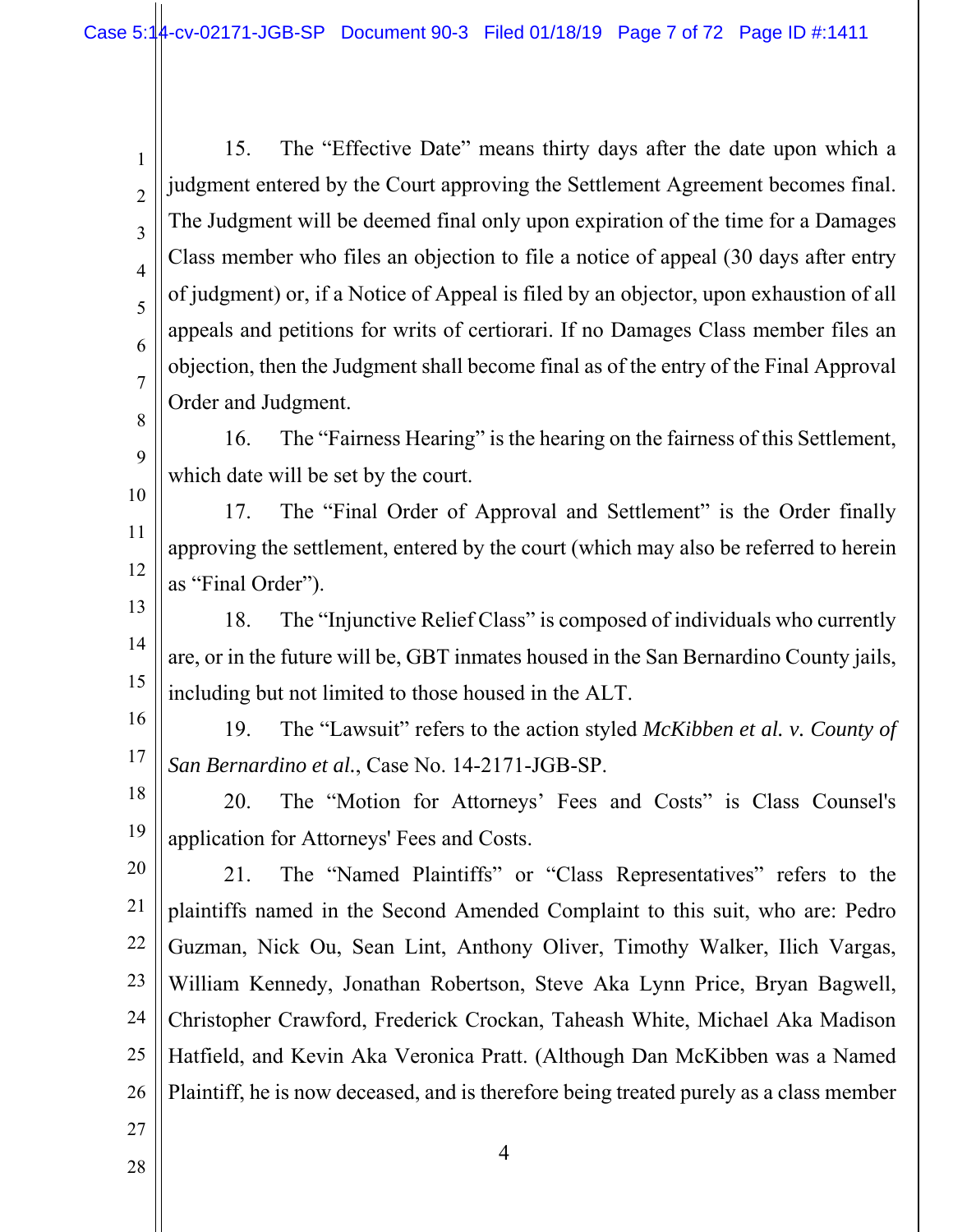and is not included as a Named Plaintiff or Class Representative.)

22. "Preliminary Approval" is the Court's determination that the Settlement is within the range of possible approval and therefore that a notice should be sent to the Class and a hearing should be held with respect to fairness.

23. The "Preliminary Approval Order" is an order entered by the court preliminarily approving the settlement, after which Class Notice, the opportunity to object and opt out, and in a Final Approval hearing are to occur.

24. An "Opt-Out" is any Damages Class Member who files a timely request for exclusion, pursuant to the terms of this Settlement Agreement, to be excluded from the Settlement Class. (If used as a verb, it refers to the process of filing such exclusion.)

11 12 13 14 15 16 25. "Released Person" means the Defendants and their affiliates, subsidiaries, predecessors, successors, and/or assigns, together with past, present and future officials, employees, representatives, attorneys, and/or agents of San Bernardino County, including John McMahon, or any of them. "Released Persons" also includes any and all insurance carriers, and/or their representatives and attorneys, for the Released Persons.

17

1

2

3

4

5

6

7

8

9

10

26. The "Settlement" refers to this agreement.

18 19 20 21 27. A "Settlement Class Member" ("SCM") means any member of the Damages Class as defined above (whether or not s/he files a Timely Claim form), including representatives, successors and assigns, who does not file a valid and timely Request for Exclusion as provided for in this Settlement Agreement.

22 23 24

28. The "Settlement Fund" is the fund established by the Class Administrator with funds transferred from Defendants from which the damages to the Class Representatives and Damages Class members will be paid. The Defendants will pay all moneys they are obligated to pay under the Preliminary Approval Order, and the settlement approved by the Court, if any, into the Settlement

5

27 28

25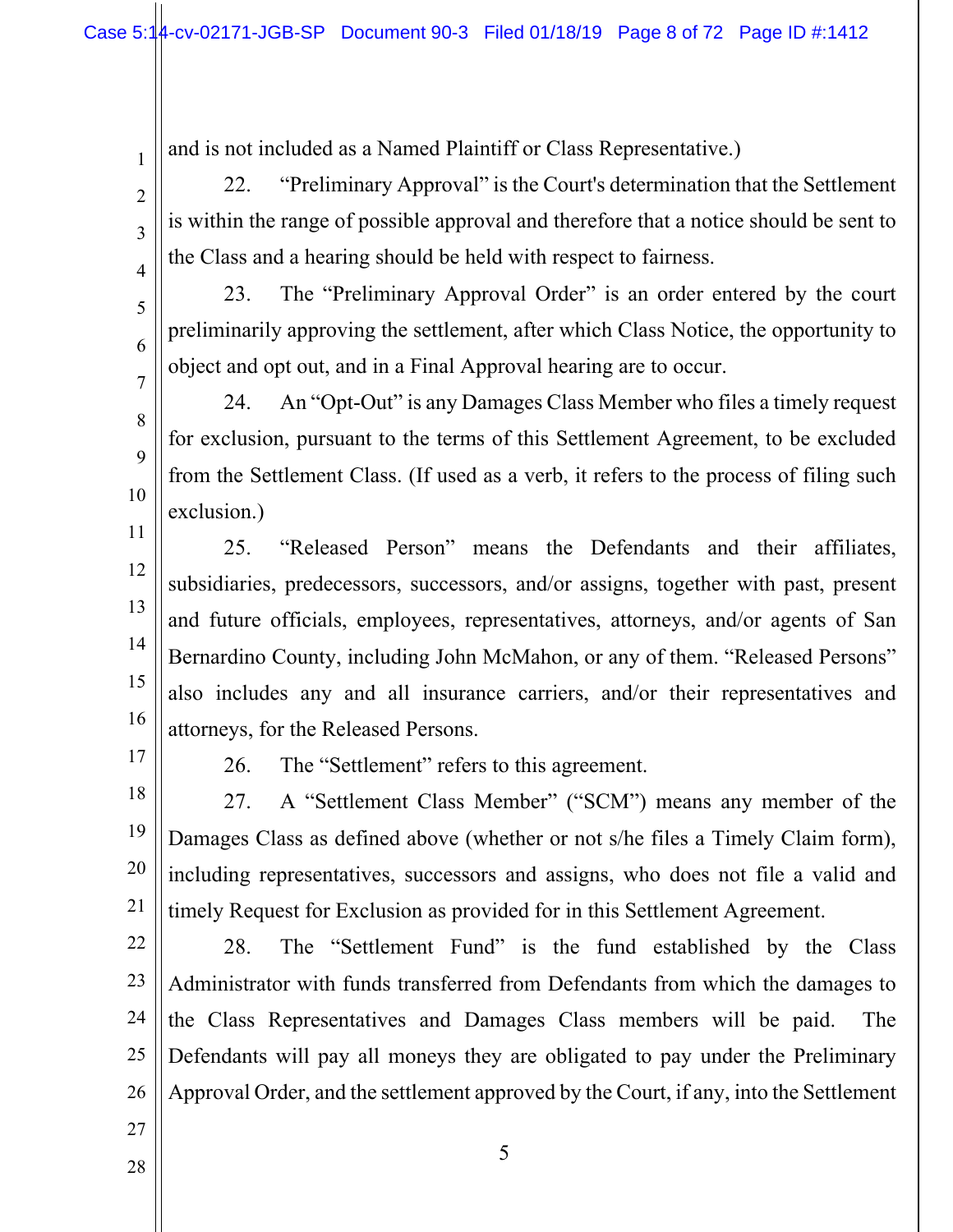Fund.

29. A "Timely Claim" is one filed a) within the 90-day window provided by the notice to be sent to the class, and b) to the extent the Court approves, late claims (i.e., claims filed after the Class Notice period) that are filed prior to the Final Approval Hearing.

5 6

1

2

3

4

#### **III. LITIGATION BACKGROUND AND CLASS CERTIFICATION**

7 8 9 10 11 12 13 Plaintiffs are former or current (at the time of the filing of the complaint) inmates of jails operated by the San Bernardino County Sheriff's Department (hereafter "SBCSD"). SBCSD maintained and maintains an "Alternative Lifestyle Tank" (hereafter "ALT") at the West Valley Detention Center (hereafter "WVDC"), which houses inmates who self-identify as gay, bisexual, and/or transgender (hereinafter "GBT inmates"). The WVDC is the only SBCSD jail facility that houses self-identified GBT inmates who were assigned male at birth.

14 15 16 17 18 19 20 21 22 23 24 25 Plaintiffs, and the classes they represent, contend that Defendants have engaged in systematic discrimination and denial of equal treatment against GBT inmates at the WVDC. Plaintiffs contend, inter alia, that GBT inmates 1) were automatically placed in the ALT if they self-identified as GBT; 2) would have been at risk for their safety if admitted to the general population as openly GBT inmates because SBCSD did not have any means or programs to ensure their safety; 3) had no or inadequate PREA programs in place to protect GBT inmates or address particular vulnerabilities of GBT inmates placed in the general population; 4) were limited in their time-out-of-cell generally to an hour and a half per day, and often less, in contrast to similarly situated (by classification or sentencing status) general population inmates; 5) were denied the same work opportunities that were provided to similarly situated (by classification or sentencing status) general

- 26
- 27
- 28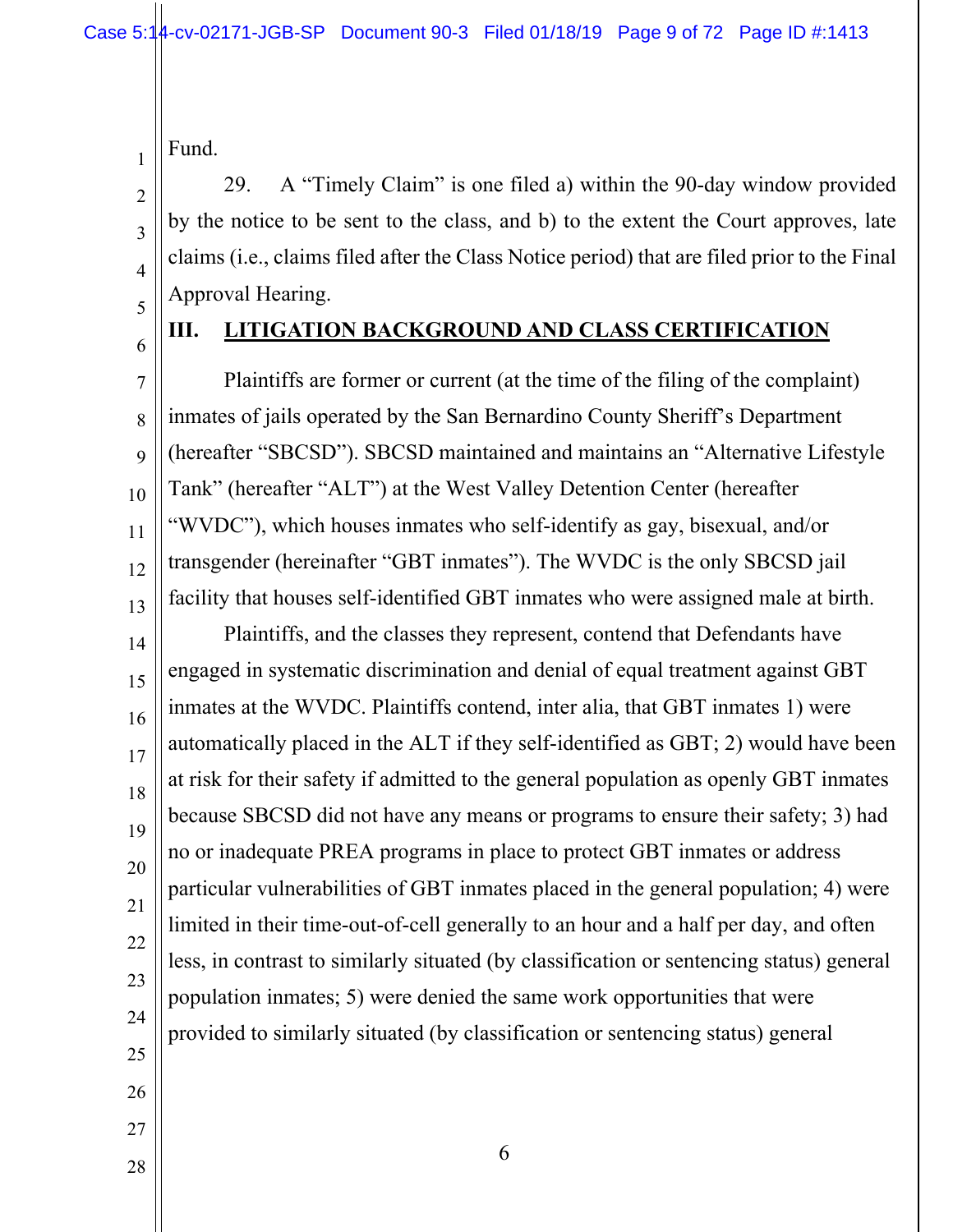| propulation inmates; 6) were denied the same programming opportunities <sup>1</sup> that were<br>provided to similarly situated (by classification or sentencing status) general<br>population inmates; and 7) a comparable range of religiou |
|-----------------------------------------------------------------------------------------------------------------------------------------------------------------------------------------------------------------------------------------------|
| $\frac{1}{5}$ this disparate treatment continue to this day.                                                                                                                                                                                  |
|                                                                                                                                                                                                                                               |

6 7 Because the parties were in ongoing settlement discussions, the class certification motion was filed simultaneously with the preliminary approval motion. The Court certified the following classes (Doc. 84):

**Damages Class (Rule 23(b)(3)):** individuals who, between October 22, 2012, and March 31, 2018, were GBT inmates housed in the Alternative Lifestyles Tank (hereafter "ALT") of the San Bernardino County jail facility known as West Valley Detention Center ("WVDC").

**Injunctive Relief Class (Rule 23(b)(2)):** individuals who currently are, or in the future will be, GBT inmates housed in the San Bernardino County jails, including but not limited to those housed in the ALT.

## **IV. SUMMARY OF SETTLEMENT TERMS AND THE SETTLEMENT'S BENEFIT TO THE CLASS**

17 18 19 20 21 The Settlement agreement is attached as Exhibit A (and was also Exhibit A to the proposed Preliminary Approval Order). The settlement's basic terms, as they relate to Damages Class Members, are that Defendants will provide payment of a total of \$950,000. From that amount, the following awards will be made by the Class Administrator, subject to court approval:

22

 $\overline{a}$ 

8

9

10

11

12

13

14

15

16

23

24

25

26

<sup>1</sup> Programming opportunities include classes in anger management, thinking for change, living skills, parenting skills, substance abuse, GED, high school diploma, literacy, automobile mechanics, bakery occupations, culinary/reading enrichment classes, computer skills, HVAC training, fire camp vocational training, employment readiness, and re-entry services.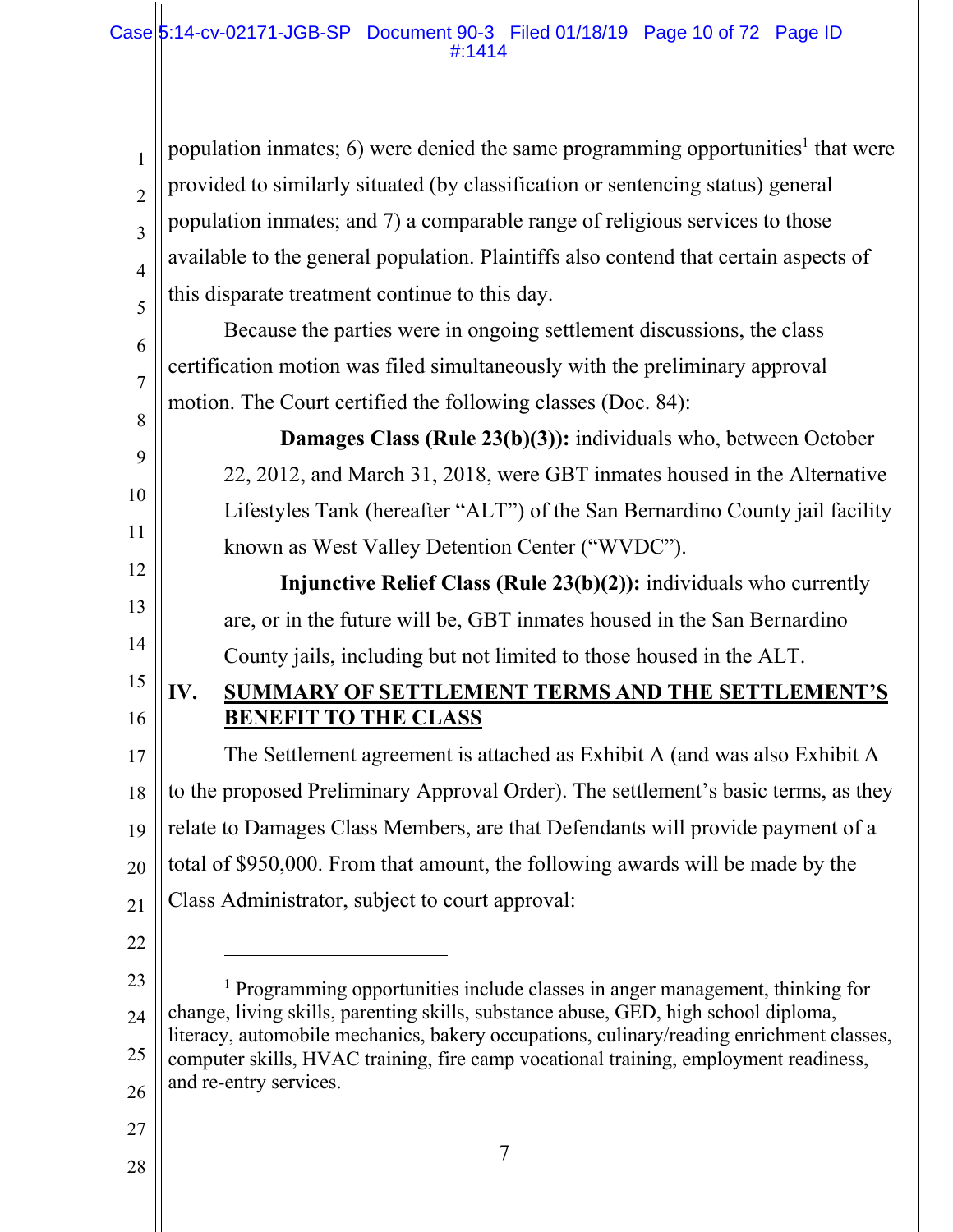$\mathbf{1}$ 

| 1              | a. Incentive awards to the 15 Named Plaintiffs, if and to the extent                   |  |
|----------------|----------------------------------------------------------------------------------------|--|
| $\overline{2}$ | approved by the Court, in the amount of \$60,500.00. <sup>2</sup>                      |  |
| 3              | b. Payment of the third-party class settlement administration costs (the final         |  |
| $\overline{4}$ | amount of which is \$40,000).                                                          |  |
| 5              | c. Certain litigation costs, specifically the consultant/expert and mediation          |  |
| 6              | fees advanced by Plaintiffs' counsel, amounting to \$36,304.49. (Other                 |  |
| 7              | litigation costs will be absorbed by counsel and included in the                       |  |
| 8              | Attorney's Fees and Costs Award.)                                                      |  |
|                | d. The remainder of the Class Fund (\$813,195.51) shall be distributed to the          |  |
| 9              | class members (including Named Plaintiffs/Class Representatives) under                 |  |
| 10             | a formula contained in Paragraphs 5-9 of the Settlement Agreement                      |  |
| 11             | The formula is based on awarding a certain number of points for each day a             |  |
| 12             | Damages Class Member spent in the ALT. Because conditions varied over time,            |  |
| 13             | and the severity of what Damages Class Members experienced varied by both time         |  |
| 14             | and virtue of what opportunities they would have received when compared to             |  |
| 15             | comparably classified general population inmates, points vary by which category        |  |
| 16             | an inmate fit into in any given day. Only one set of points apply to a given day.      |  |
| 17             | (See the Settlement Agreement for an itemization of the categories.)                   |  |
| 18             | The formula for distribution is set forth in detail in ¶8 of the Settlement            |  |
| 19             | Agreement, which formula is approved by the Court. In summary, there are several       |  |
| 20             | categories of inmates based on the time of incarceration, whether the inmate was       |  |
| 21             | sentenced or pre-sentenced, the inmate's security classification, and at certain       |  |
| 22             | periods whether the inmate had a job assignment or not and whether it was a good       |  |
| 23             | job assignment or not. There are also distinctions based on the time of                |  |
| 24             | incarceration, factoring in the severity of conditions before and starting with        |  |
| 25             |                                                                                        |  |
| 26             | <sup>2</sup> Although Dan McKibben was a Named Plaintiff, he is deceased, and is being |  |
| 27             | treated purely as a class member and not as a Named Plaintiff or Class Representative. |  |
| 28             | 8                                                                                      |  |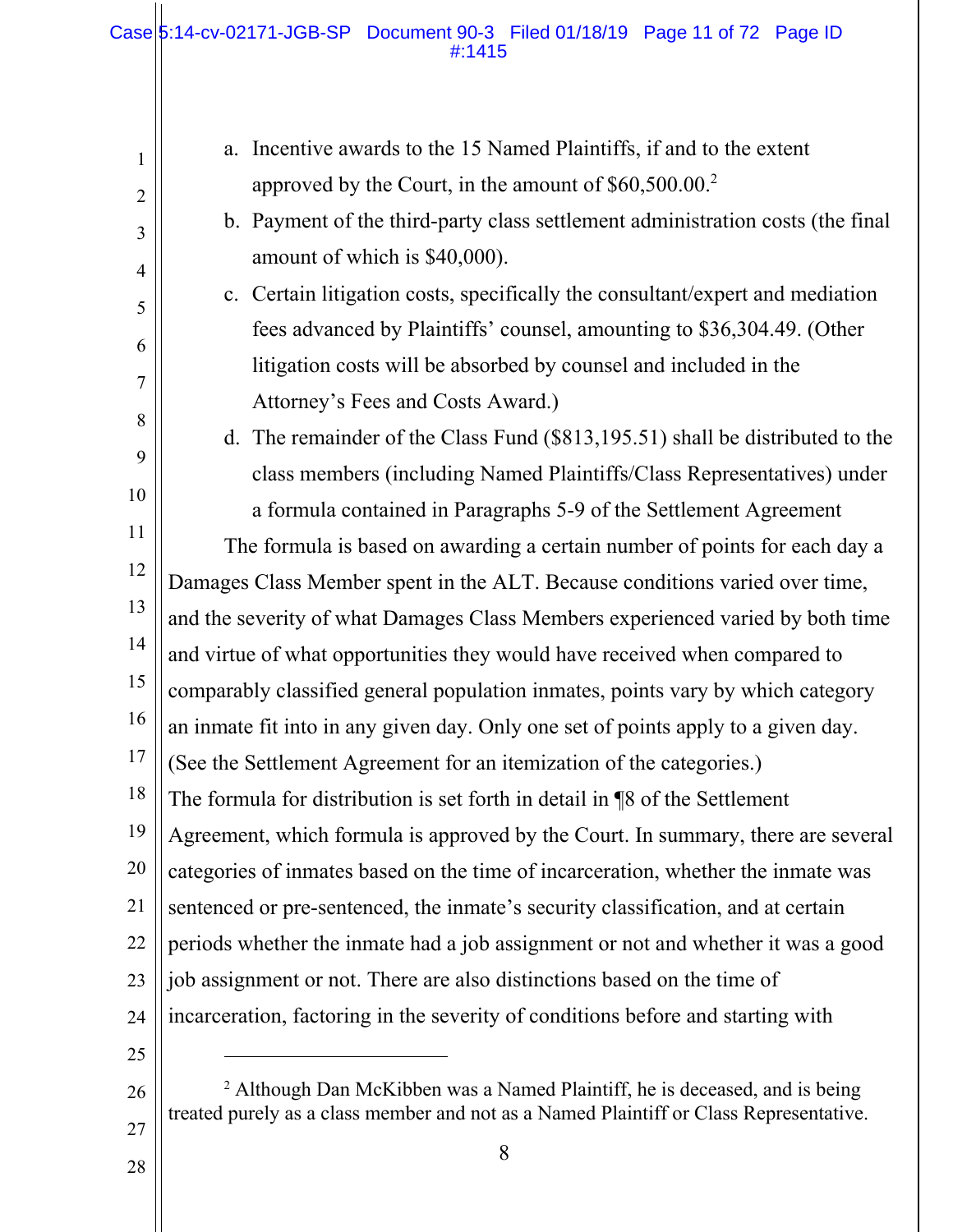#### Case 5:14-cv-02171-JGB-SP Document 90-3 Filed 01/18/19 Page 12 of 72 Page ID #:1416

October 1, 2014. Daily point values were assigned to each category. The points of claiming inmates are tallied, and then a percentage of the of the Class Fund available for distribution is calculated for each claiming inmate.

4 5 6 7 8 9 10 11 12 13 Plaintiffs summarize the variations in conditions as follows: Inmates incarcerated before October 2014 endured substantially less out-of-cell time than similarly situated inmates housed outside of the ALT. (Whereas non-ALT inmates received out-of-cell time based on their security classification level, ALT-housed inmates were generally segregated even from each other, resulting in 23-hour lockdown on many days). Inmates designated as low security risk were most adversely affected by SBCSD's policies because they would have received the most out-of-cell time had they been housed outside of the ALT; inmates designated as higher security risk would have received less out-of-cell time and were therefore less adversely impacted. Accordingly, for the pre-10/14/14 time period, security classification is relevant to determining conditions of confinement and damages.

14 15 16 17 18 19 20 21 22 23 24 25 26 Throughout the class period, program access varied depending on sentencing status and work eligibility. All inmates, regardless of sentencing status, security classification or incarceration dates, were denied access to certain substance abuse rehab programs (AA/NA), "In-Roads" programs (only available at another SBCSD jail facility, the Glen Helen Rehabilitation Center), religious services, and volunteer work programs available to similarly-situated, general population inmates housed outside of the ALT. In addition, *sentenced* inmates (a minority of the class) were deprived of access to GED, high school diploma courses, and other educational programs available to similarly-situated, sentenced inmates housed outside of the ALT. Depending on their security classification, disciplinary history, and other factors, some sentenced inmates would also have been eligible for both vocational training courses and job assignments, had they not been housed in the ALT. A small minority of ALT-housed, work-eligible inmates received inferior job

- 27
- 28

1

2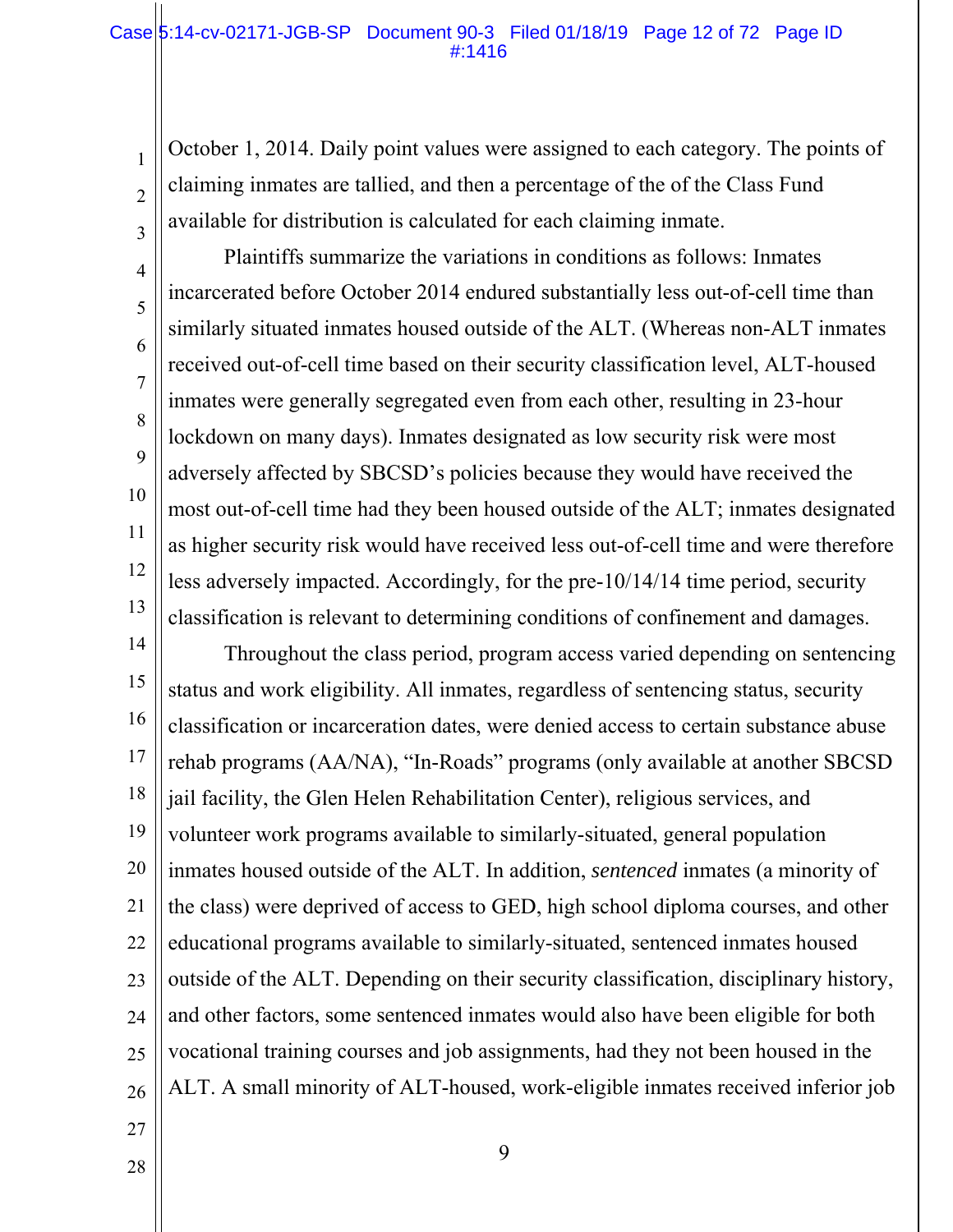#### Case 5:14-cv-02171-JGB-SP Document 90-3 Filed 01/18/19 Page 13 of 72 Page ID #:1417

assignments but were denied access to vocational training.

Despite the provisions for point calculations for each claiming class member, no class member who qualifies for payment will receive less than a total of \$40 or more than a total of \$10,000. The purpose of the Maximum provision is to ensure that outliers who have outsized claims do not distort the meaningfulness of the recovery to the remaining class members, and the purpose of the \$40 minimum (which applies to those in the ALT even if only for a day or two) is to provide some measure of meaningful compensation if a claim is filed. (The maximum outliers were entitled to opt out and pursue their own claims if they so chose, but none did.) None of the \$950,000 Damages Class Fund reverts to the County. Any funds claimed but not cashed by a Class Member within one year of payment shall be paid to an agreed-upon *cy pres* organization.

12 13 14 15 16 17 18 19 20 21 22 23 24 25 26 In addition, the parties have agreed to the entry of an injunction, whose terms are set forth in Exhibit D to the Proposed Preliminary Approval Order and attached to this Final Approval Order as Exhibit B. The settlement and injunctive relief agreement provide that policies will be agreed to between the parties, with the court retaining jurisdiction to resolve differences if they cannot be agreed to. Settlement Agreement, ¶ 15; Injunctive Relief Agreement § 9.1. The parties have agreed that Defendants will begin implementing the Order as soon as the Order of Approval is entered. Regarding the policies to be developed, the parties have also agreed San Bernardino will provide draft policies within 60 days of the effective date of the settlement (which is the date the order is entered since there are no objections, at least to date, and thus no potential appeal). After receipt of the proposed policies, plaintiffs will respond in writing within 45 days. The parties will then meet on one or more occasions in an effort to resolve any differences of opinion. If there remain unresolved issues after six months from the effective date of the settlement, they shall be brought to the Court's attention by a joint status

27 28

1

2

3

4

5

6

7

8

9

10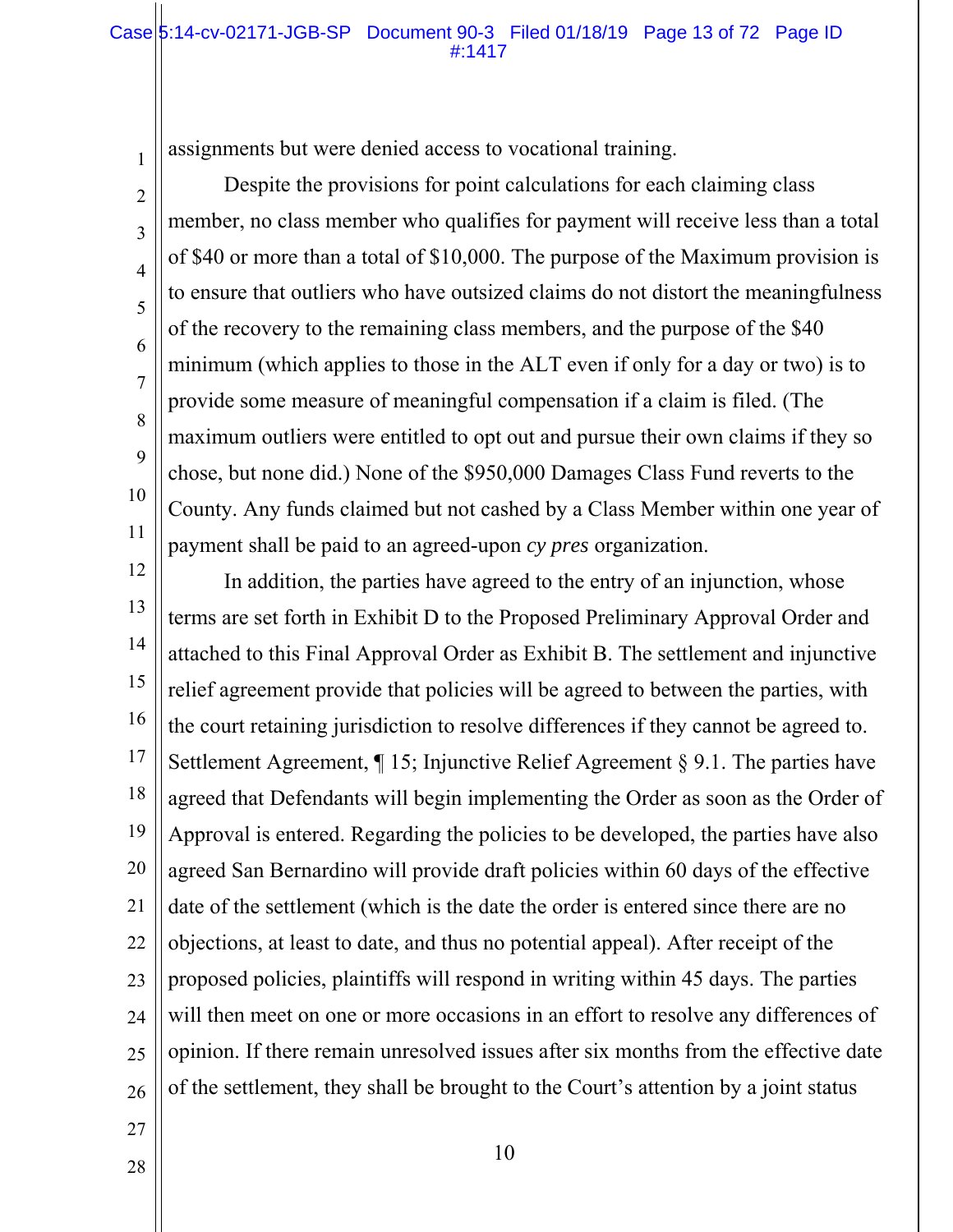report setting out the issues and each side's position (along with any relevant documents). The status report shall request a hearing date for the court to resolve the outstanding issues.

Finally, the settlement agreement provides that Defendants shall pay Attorneys' Fees and Costs in the amount of \$1,100,000 as compensation for statutory fees and certain costs pursuant to 42 U.S.C. § 1988. (The costs included in this award include all litigation costs incurred except for mediation costs, consultant/expert costs and Class Administration costs, which are being compensated from the class fund.) This fee is the subject of a separate Motion for Attorneys' Fees to be heard at the Final Approval Hearing, to be analyzed under the standards for an award of fees and costs to a prevailing plaintiff under 42 U.S.C. § 1988 and Civil Code § 52.1(h)..

12 13 14 15 16 The parties agree that these fees were independently negotiated with the assistance of Judge Woehrle and that, in order to effectuate this settlement, the fees were substantially discounted below the amounts that Plaintiffs would have sought as reasonable fees in an attorney's fee motion filed by Plaintiffs as the prevailing parties on the merits in the absence of a settlement. Settlement Agreement ¶ 13.

17 18 19 20 21 22 23 24 Plaintiffs filed the motion for attorneys' fees on September 18, 2017, earlier than required by this Court's Preliminary Approval Order. That motion provided lodestar cross-check information through August 31, 2017. Substantial additional work has occurred since then and is ongoing. Since Plaintiffs have agreed to a flat fee far below lodestar, there is no need to provide a full summary. Plaintiffs estimate that the additional fees beyond those contained in the motion for fees will ultimately add between \$100,000-\$125,000 to the lodestar. Thus, the total lodestar exceeds \$2,800,000.

25

1

2

3

4

5

6

7

8

9

10

- 26
- 27
- 28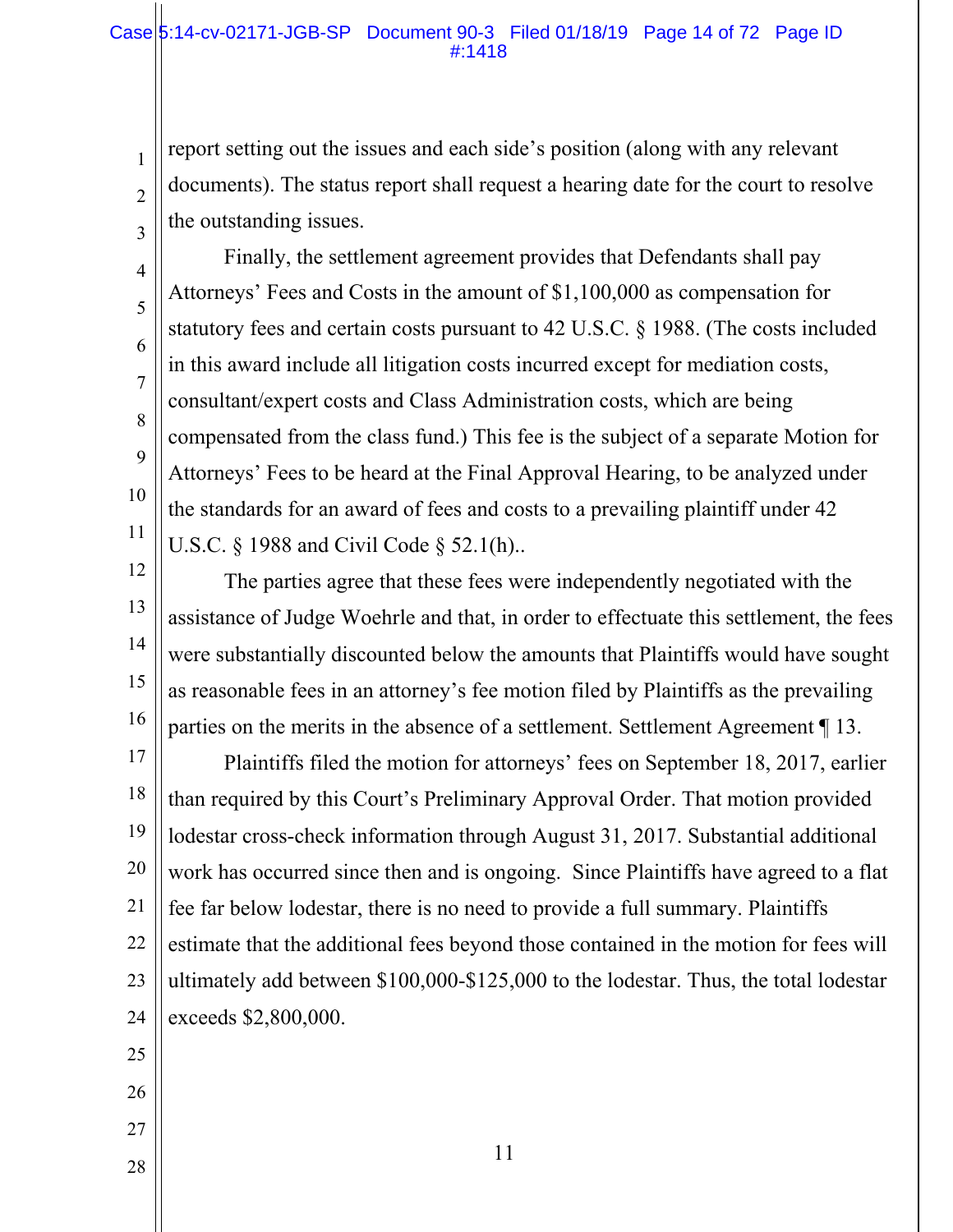## **V. THE RESULTS OF THE CLAIMS PROCESS (INCLUDING OBJECTIONS AND OPT OUTS).**

2 3 4 5 6 7 8 9 10 11 12 13 14 15 16 17 The final class size was determined to be 660 unique class members through March 31, 2018, the damages cutoff date. The Class Notice advised class members that the class administration costs were capped at \$40,000 (which was reached). When the \$40,000 in class administration costs is added to the \$60,500 in incentive awards and the \$36,304.49 for expert/ consulting and mediation costs to be taken from the class fund, \$813,195.51 remains for distribution among class members. There are 165 approved Claim Forms from individuals identified as Settlement Class Members who filed claims within the January 7, 2019, deadline; four (4) claim forms have been denied as duplicative; 382 Claims Forms were submitted by individuals who do not appear on the Class List; two Claim Forms were missing signatures or other required information for which deficiency notices will be sent to them; and two claim forms were received with postmarks dated after January 7, 2019 (late claims).<sup>3</sup> There were no objections to, and no opt outs from, the settlement. **VI. SETTLEMENT FAIR, ADEQUATE AND REASONABLE**  Rule 23(e) mandates that a court may approve a proposed class action

18 19 20 settlement only if it is "fair, reasonable, and adequate." Plaintiffs have identified, citing primarily *Newberg on Class Actions* §13:48 (5th ed.) and *Hanlon v. Chrysler Corp.*, 150 F.3d 1011, 1026 (9th Cir. 1998)<sup>4</sup> the following factors as the key

21

1

22

-

- 23  $3$  As of January 17, there were two such late claims. The final figure through the Final Approval hearing will be provided at that time.
- 24 25 <sup>4</sup> *Hanlon* identified the following non-exhaustive final approval factors to evaluate the fairness of the proposed settlement: "the strength of the plaintiffs' case; the risk, expense, complexity, and likely duration of further litigation; the risk of
- 26 27 maintaining class action status throughout the trial; the amount offered in settlement; the extent of discovery completed and the stage of the proceedings; the experience and views
	- 12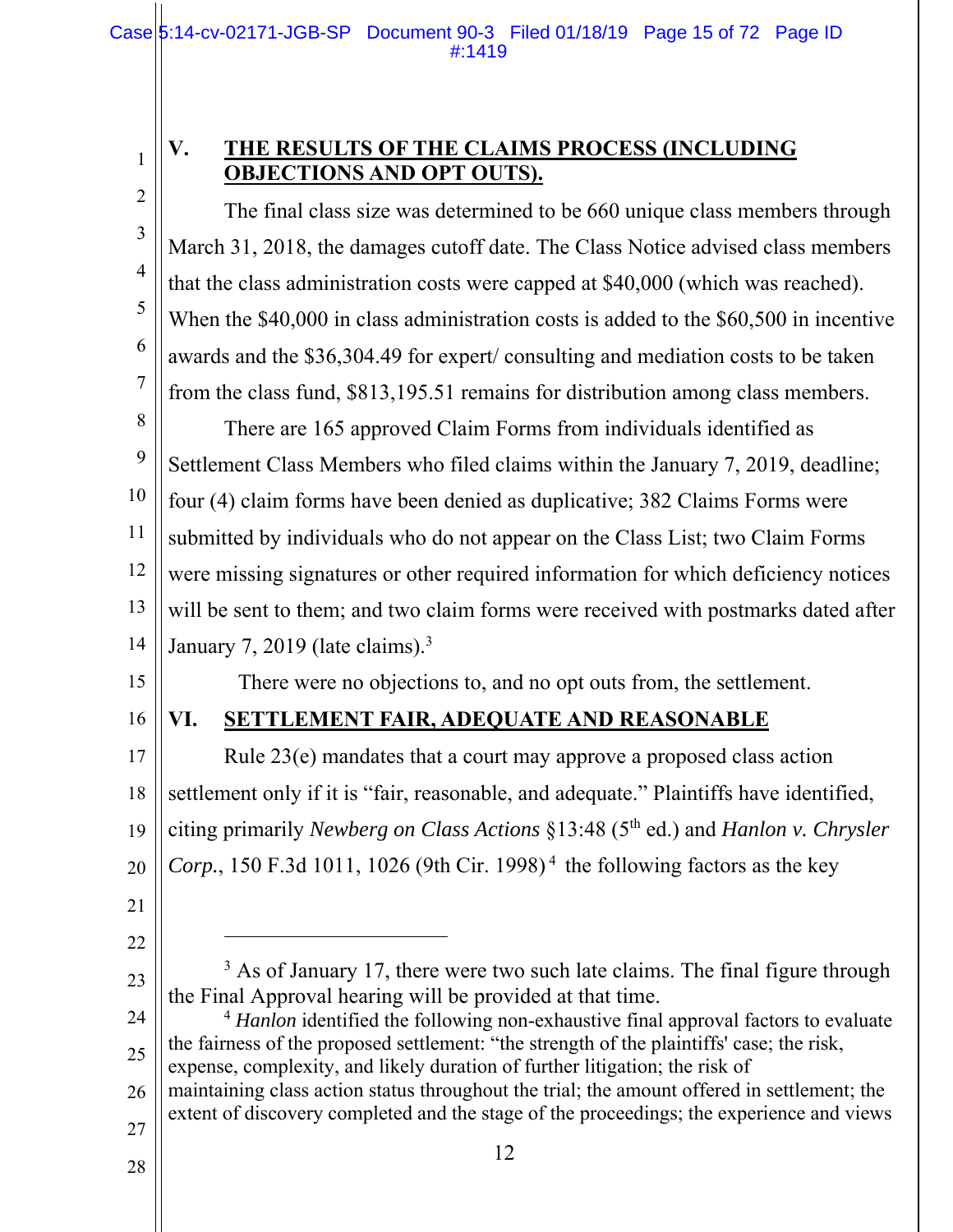| $\mathbf{1}$   | considerations to assess the fairness, reasonableness and adequacy of the proposed                                                                           |
|----------------|--------------------------------------------------------------------------------------------------------------------------------------------------------------|
| $\overline{2}$ | settlement: 1) the amount of the settlement in light of the potential recovery                                                                               |
| 3              | discounted by the risks of prevailing and maintaining class action status; 2) the                                                                            |
| $\overline{4}$ | extent to which the parties have engaged in sufficient discovery to evaluate the                                                                             |
| 5              | merits of the case and the stage of the proceedings; 3) the complexity and potential                                                                         |
| 6              | costs of trial; 4) the reaction of the class members to the proposed settlement                                                                              |
| $\overline{7}$ | (assessed primarily by the number and content of objections); 5) the                                                                                         |
| 8              | recommendations of experienced counsel that settlement is appropriate; and, in                                                                               |
| 9              | some instances; 6) whether there was collusion or the settlement was negotiated at                                                                           |
| 10             | arm's length; and 7) the capacity for the defendant to withstand a larger judgment.                                                                          |
|                | Not every factor must weigh in favor of settlement for the trial judge to grant final                                                                        |
| 11             | approval; "rather, the court should consider the totality of these factors in light of                                                                       |
| 12             | the particular circumstances." Newberg §13:48. (citations omitted).                                                                                          |
| 13<br>14<br>15 | THE AMOUNT OF THE SETTLEMENT IN LIGHT OF THE POTENTIAL<br>$\mathbf{A}$ .<br>RECOVERY (AND RISKS OF PREVAILING AND MAINTAINING CLASS<br><b>ACTION STATUS.</b> |
| 16             | <i>Newberg</i> describes the Court's role in determining whether the settlement's                                                                            |
| 17             | value is sufficient as "(1) making a rough estimate of what the class would have                                                                             |
| 18             | received had it prevailed at trial (or at other endpoints) and then (2) discounting                                                                          |
| 19             | that value by the risks that the class would face in securing that outcome." Here,                                                                           |
| 20             | Plaintiffs' counsel reasonably assessed the potential class monetary outcomes as 1)                                                                          |
| 21             | no monetary recovery, 2) monetary recovery of the value of the rental differential                                                                           |
| 22             | with a slight federal interest factor; and 3) monetary recovery of the value of the                                                                          |
| 23             | rental differential with a 7% interest factor (under state law).                                                                                             |
| 24             |                                                                                                                                                              |
| 25             | of counsel; the presence of a governmental participant; and the reaction of                                                                                  |
| 26             | the class members to the proposed settlement."                                                                                                               |
| 27             |                                                                                                                                                              |
| 28             | 13                                                                                                                                                           |
|                |                                                                                                                                                              |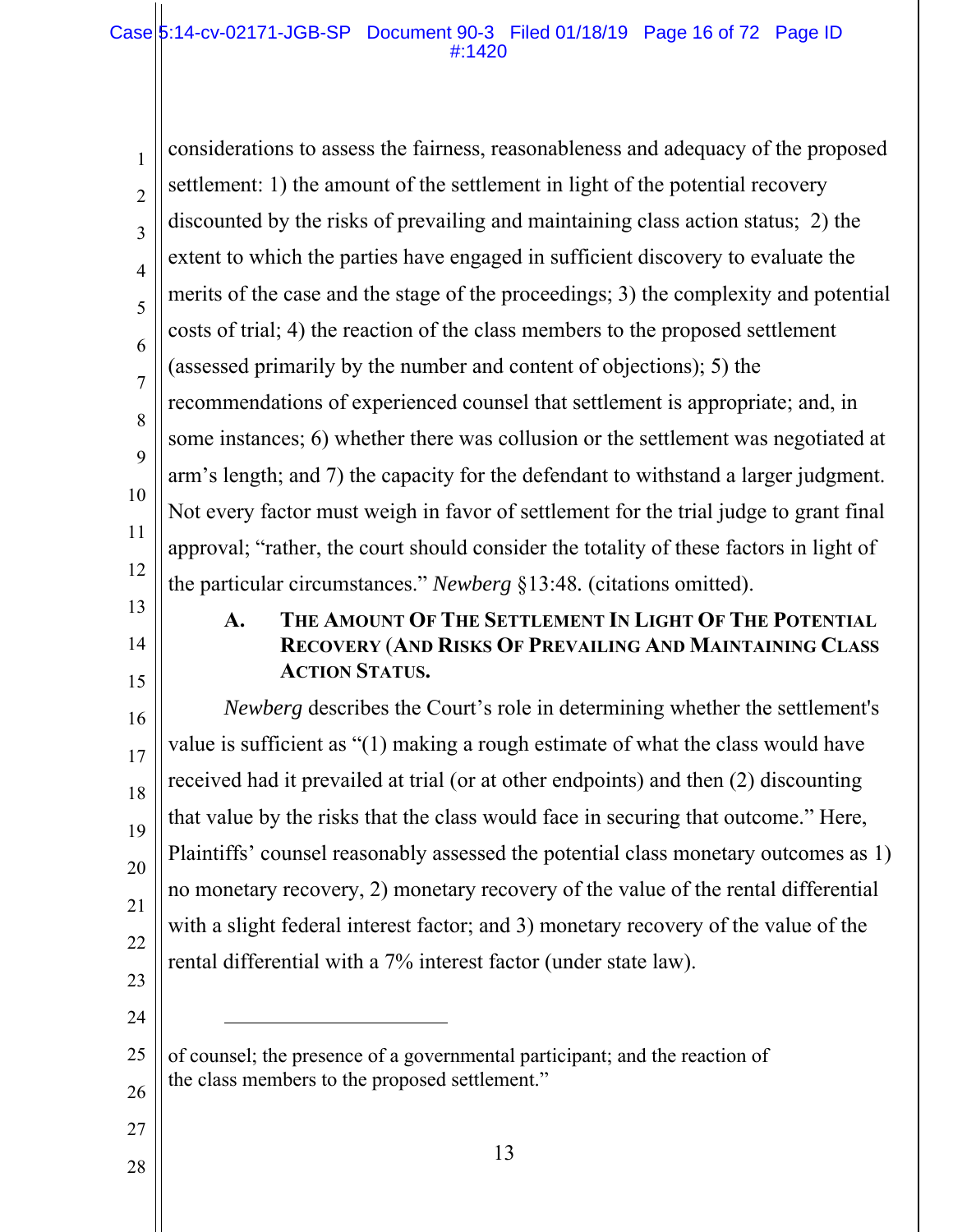#### Case 5:14-cv-02171-JGB-SP Document 90-3 Filed 01/18/19 Page 17 of 72 Page ID #:1421

Here, Plaintiffs' counsel reasonably assessed the potential class monetary outcome as a few thousand dollars per Plaintiff (obviously varying by length of custody and other factors). This estimate is based on the unpredictability of the size of any damages award beyond statutory damages, on the fact that any classwide award of general damages is subject to significant debate and experience in other jail damages class actions.

7 8 9 10 11 12 13 14 15 16 17 18 Plaintiffs considered their liability case to be strong, especially since California expressly applies strict scrutiny to claims of sexual orientation discrimination. *See, e.g., In re Marriage Cases*, 43 Cal. 4th 757, 839-44, 183 P.3d 384, 440-44 (2008) (classifications based on sexual orientation are a suspect classification for purposes of state constitution and are subject to strict scrutiny).5 Defendants believed they had a substantial defense based on their contentions, which Plaintiffs disputed, that ALT inmates had made a voluntary and informed choice to be placed in the ALT, and that ALT inmates were comparable not to the general population but to protective custody inmates, who had similar restrictions to those experienced by Plaintiffs. The potential size of monetary awards beyond statutory damages if the case were tried, and the number who would come forward for trial if individual monetary awards had to be litigated, is difficult to determine. Similarly, there would be ongoing litigation over whether, even if Plaintiffs'

19

1

2

3

4

5

6

20

21

l

- 22 23 24 25 26 27 <sup>5</sup> Likewise, California courts apply strict scrutiny to claims of gender based discrimination. *Woods v. Horton*, 167 Cal. App. 4th 658, 674 (2008); *Hardy v. Stumpf*, 21 Cal. 3d 1, 7 (2008); *Molar v. Gates*, 98 Cal. App. 3d 1, 16 (Cal. Ct. App.1979) ("genderbased classifications . . . must be strictly scrutinized irrespective of the nature of the interest implicated because the classifications in and of themselves are an affront to the dignity and self-respect of the members of the class set apart for disparate treatment."). And discrimination based on gender identity (e.g. one's identity as a transgender person) is, by definition, discrimination on the basis of gender. *See, e.g.*, Gov. Code §12926(r)(C)(2); Cal. Penal Code §11410(b)(3); Cal Gov. Code §11135(e).
- 28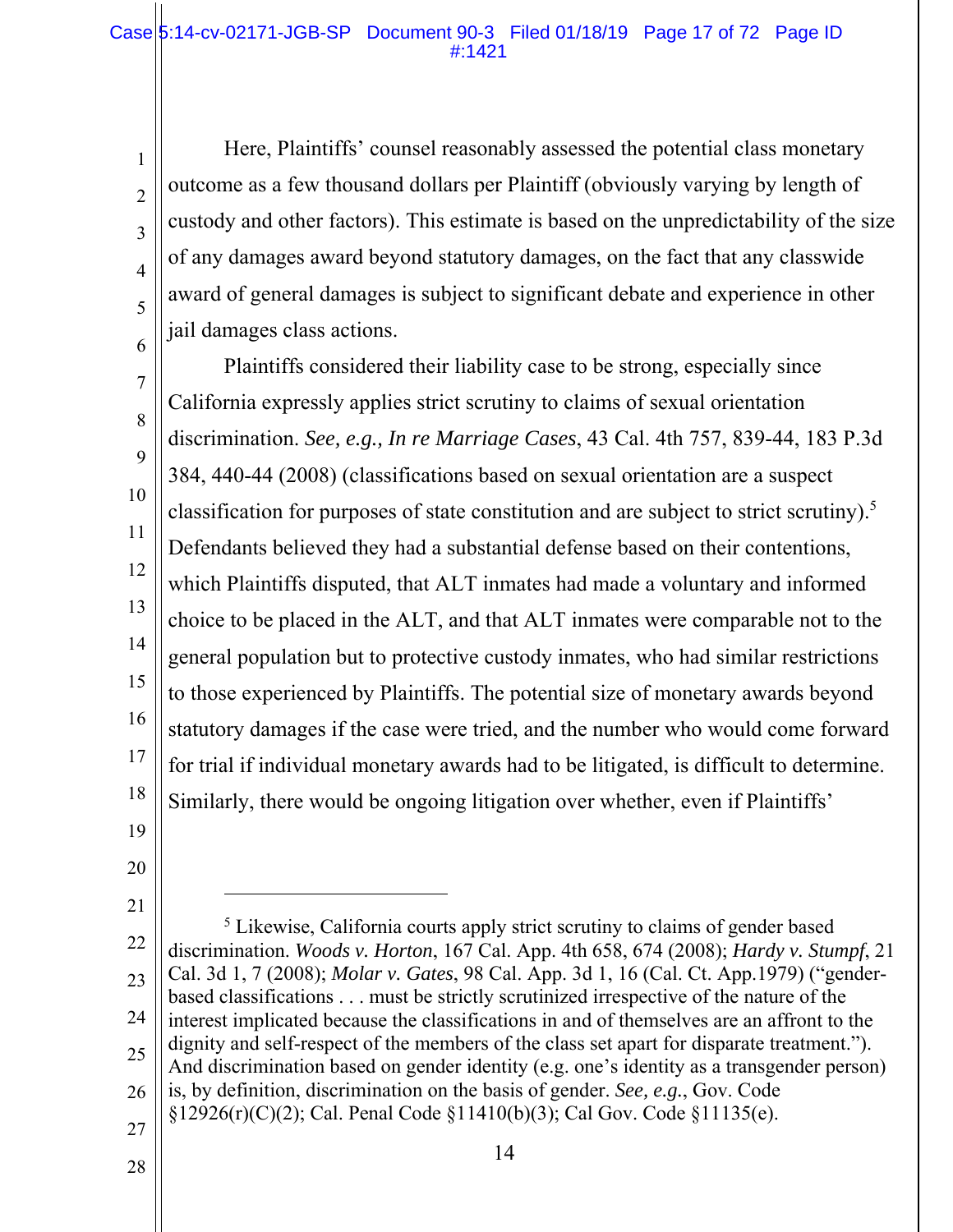#### Case 5:14-cv-02171-JGB-SP Document 90-3 Filed 01/18/19 Page 18 of 72 Page ID #:1422

constitutional rights were violated, they were entitled to a verdict and the accompanying statutory damages under Civil Code § 52.1.

Plaintiffs initially assessed the monetary recovery for the Class as good but not exceptional for a class of this size. However, Plaintiffs' counsel believed that the claim rate could go as high as 50% given the relatively small class size and the potential greater adhesiveness among class members. Given that the final claims rate was approximately half of that, the average class member recovery for those filing claims is on the high end of settlements based on the mean \$4000-\$5000 recovery. Comparing this recovery to other class actions for damages in the jail context involving over-detentions and strip searches, a recovery of \$4000-\$5000 per class members compares highly favorably.

11 12 13 14 15 16 17 18 19 20 21 22 23 24 25 26 In addition, the favorability of the outcome must be assessed in light of the outstanding injunctive relief. Injunctive relief was always the prime objective in this case. The injunctive relief terms break new ground in many respects and are a model for how jails address these issues. The parties' agreement establishes a PREA-GBTI committee whose purpose is to discuss the housing assignment, programming options, educational options, and employment options for inmates who self-identify as GBTI, including to meet with the inmate to ensure they understand their options and to determine the most appropriate housing (based on a variety of considerations, including gender identity), programming and employment options for that inmate, which could include general population housing, housing in the ALT, and for transgender inmates who identify as female, housing in female detainee units. The agreement is groundbreaking in its specificity regarding addressing the needs of transgender inmates, including the aforementioned housing assignment, choice as to the gender of deputies performing searches, and access to hormonal medication to treat gender dysphoria while in jail. The agreement addresses in detail the approach to housing and

27 28

1

2

3

4

5

6

7

8

9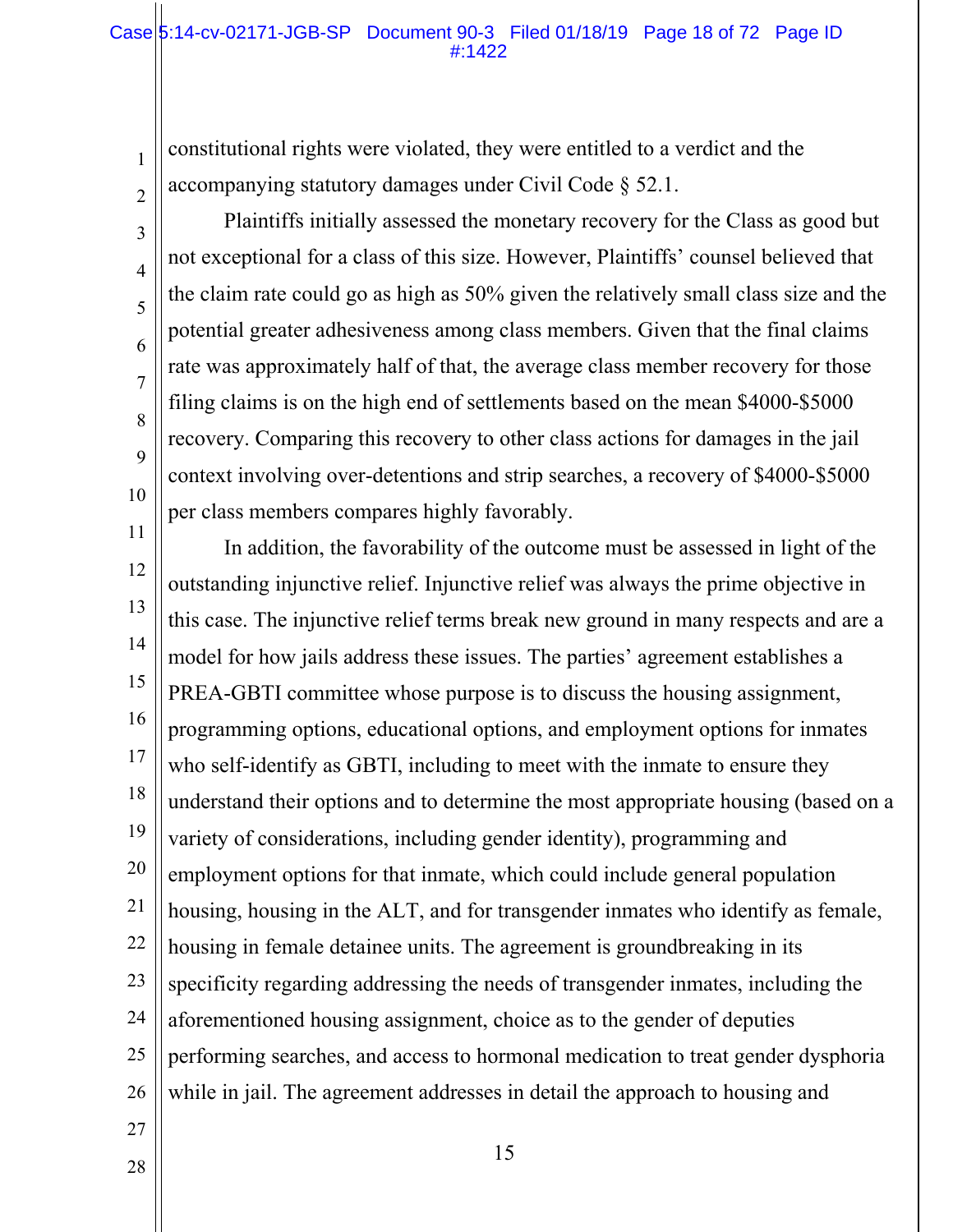#### Case 5:14-cv-02171-JGB-SP Document 90-3 Filed 01/18/19 Page 19 of 72 Page ID #:1423

classification, work and employment, programming and time out of cell issues. It ensures equal time-out-of-cell for GBT inmates as compared to non-GBT inmates, and equal programing and work opportunities. It also provides for staff training and zero tolerance standards for staff harassment or discrimination, special considerations for transgender inmates, PREA [Prison Rape Elimination Act] compliance and advancement, and monitoring of the Agreement. See Exhibit B.

7 8 9 10 11 12 13 14 15 16 An additional factor making the settlement highly favorable to the class was that, even given the strength of Plaintiffs' claim, this case could have spread out over several years, especially if there was an appeal. In light of all the factors, Plaintiffs' counsel consider the settlement to be very much fair and reasonable. This assessment was concurred in and in fact strongly urged by the independent mediator. The settlement is certainly within the "ballpark of reasonableness." *Newberg on Class Actions*, § 13.48. *See, e.g., Lane v. Facebook, Inc*., 696 F.3d 811, 823 (9th Cir. 2012) (district court should "of course assess the plaintiffs' claims in determining the strength of their case relative to the risks of continued litigation," no specific finding of the likely recovery is required and would be "speculative and contingent").

17 18 19 20 21 Plaintiffs' counsels' assessment that the settlement was adequate to provide a fair recovery to all claiming class members has been borne out by the fact that the claim rate (based on dividing the number of valid claims by the number of class members) was approximately 25% of the total 655 class members, who are each receiving an average (mean) recovery of \$4000-\$5000..

22

27

28

1

2

3

4

5

6

#### **B. THE EXTENT OF THE DISCOVERY CONDUCTED**

23 24 25 26 Plaintiffs conducted extensive documents discovery, and carefully reviewed and analyzed the documents. While depositions were not conducted, there were several meetings with Defendants' counsel and SBCSD command staff to address issues regarding jail operations, the issues they perceived as challenges and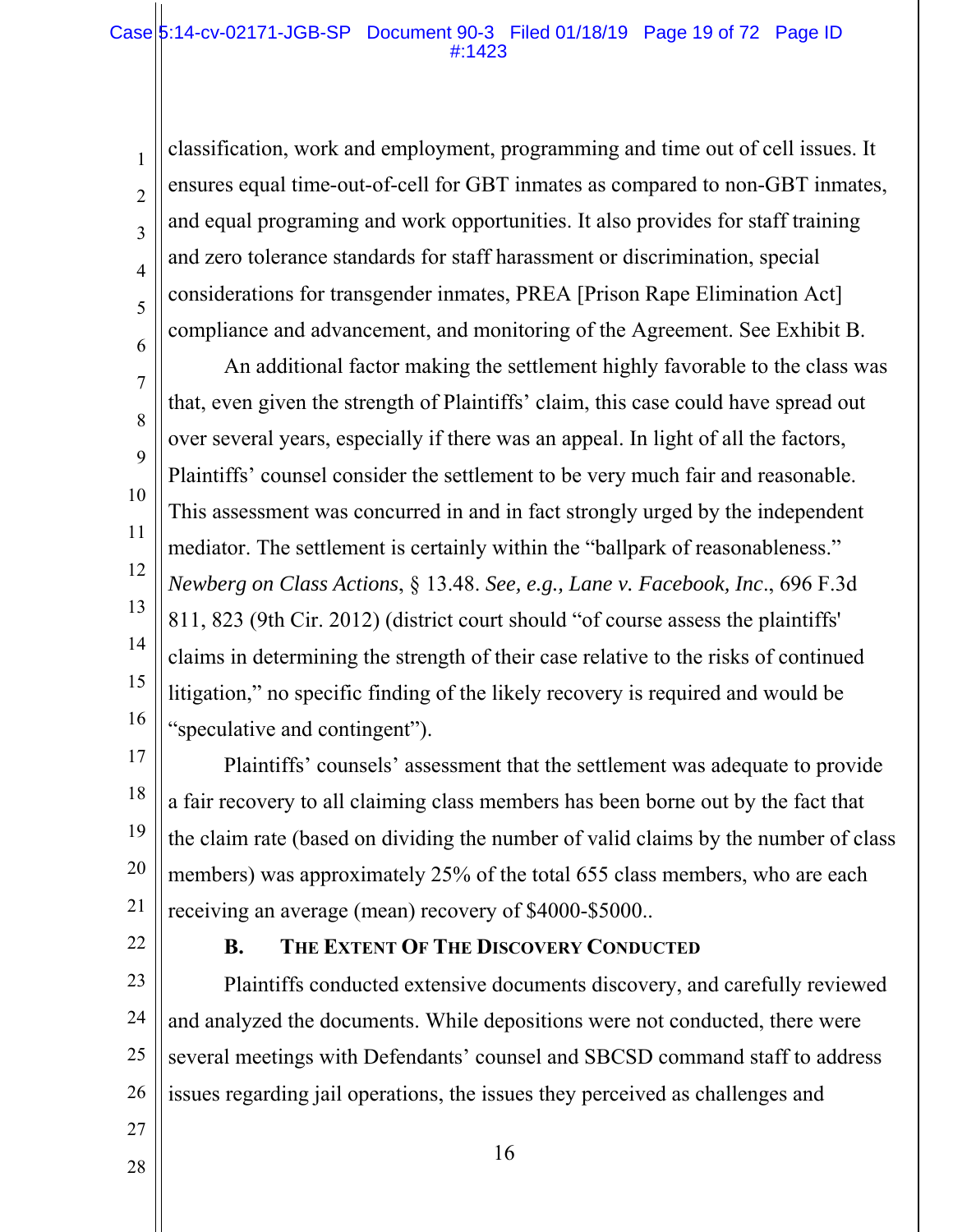1 2 3 4 5 6 7 8 9 10 potential solutions. The SBCSD provided both formal and informal discovery concerning the general jail operations and conditions for general population inmates and the ALT. Further, Plaintiffs' counsel conducted inspections of the WVDC where GBT and non-GBT inmates are housed, and the Glen Helen Rehabilitation Center, to determine conditions of confinement for GBT and non-GBT inmates, with their expert consultant. While there were factual disagreements on certain specifics, there was not disagreement on the basic fact that, for a long time, time out of cell had been disparate between ALT inmates and similarly situated general population inmates, and that ALT inmates had significantly less programming and work opportunities than did similarly situated general population inmates.

11 12

13

14

15

#### **C. THE COMPLEXITY AND POTENTIAL COSTS OF TRIAL**

Plaintiffs' counsel considered this case to be complex, but of medium complexity as class actions go. The complexity and potential cost of trial was not a significant factor in Plaintiffs' counsel' recommendation of approval for the settlement.

16 17

## **D. THE REACTION OF THE CLASS AND THE NUMBER AND CONTENT OF OBJECTIONS**

18 19 20 21 22 23 24 25 26 27 As explained previously, there are no objections and no opt outs, which strongly supports the fairness and adequacy of the settlement. "The negligible number of opt-outs and objections indicates that the class generally approves of the settlement." *In re Toys R Us-Delaware, Inc.--Fair & Accurate Credit Transactions Act (FACTA) Litig*., 295 F.R.D. 438, 456 (C.D. Cal. 2014) (citing *Churchill Village, L.L.C. v. General Electric*, 361 F.3d 566, 577 (9th Cir. 2004)(affirming the approval of a class action settlement where 90,000 members received notice and 45 objections were received); *Rodriguez v. West Publishing*, 563 F.3d 948, 967(9th Cir. 2009) ("The court had discretion to find a favorable reaction to the settlement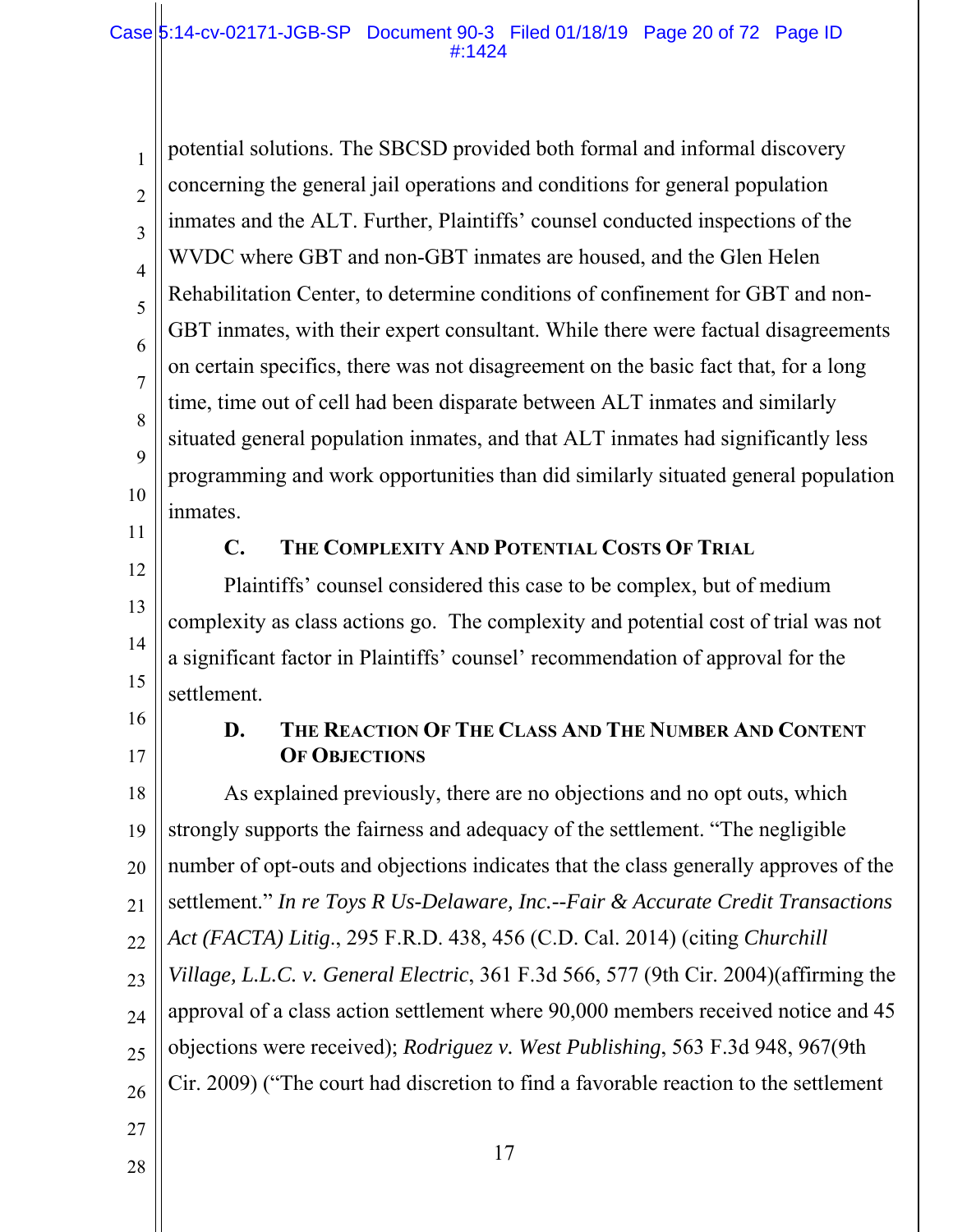among class members given that, of 376,301 putative class members to whom notice of the settlement had been sent, 52,000 submitted claims forms and only fifty-four [.014 percent] submitted objections"); *Chun–Hoon v. McKee Foods Corp*., 716 F.Supp.2d 848, 852 (N.D.Cal.2010) (concluding, in a case where "[a] total of zero objections and sixteen opt-outs (comprising 4.86% of the class) were made from the class of roughly three hundred and twenty-nine (329) members," that the reaction of the class "strongly supports settlement").

7 8

1

2

3

4

5

6

## **E. THE RECOMMENDATIONS OF EXPERIENCED COUNSEL THAT SETTLEMENT IS APPROPRIATE**

9 10 11 12 13 14 15 16 17 18 Class counsel provided their credentials in support of the motion for class certification and for attorneys' fees. They are all highly experienced, and highly regarded, civil rights lawyers with substantial experience in civil rights class actions. For the reasons explained here, and in the Preliminary Approval Motion and supporting documents, they concluded that the settlement was reasonable and in the best interest of the class. Without disclosing anything confidential in the mediation process, the case was settled with the intimate involvement and approval of a highly experienced mediator (former United States Magistrate Judge Carla Woehrle). This conclusion carries weight when the settlement is recommended by *experienced* counsel, as is the case here:

19 20 21 22 23 24 25 What counts in favor of the settlement is that *experienced* counsel particularly counsel experienced in class action litigation—have reached it and are proposing it. In this context, courts are using "experience" as something of a proxy for both "trustworthiness" and "reasonableness"—that is, if experienced counsel reached this settlement, the court may *trust* that the terms are *reasonable* in ways that it might not had the settlement been reached by lawyers with less experience in class action litigation

- 26
- 27 28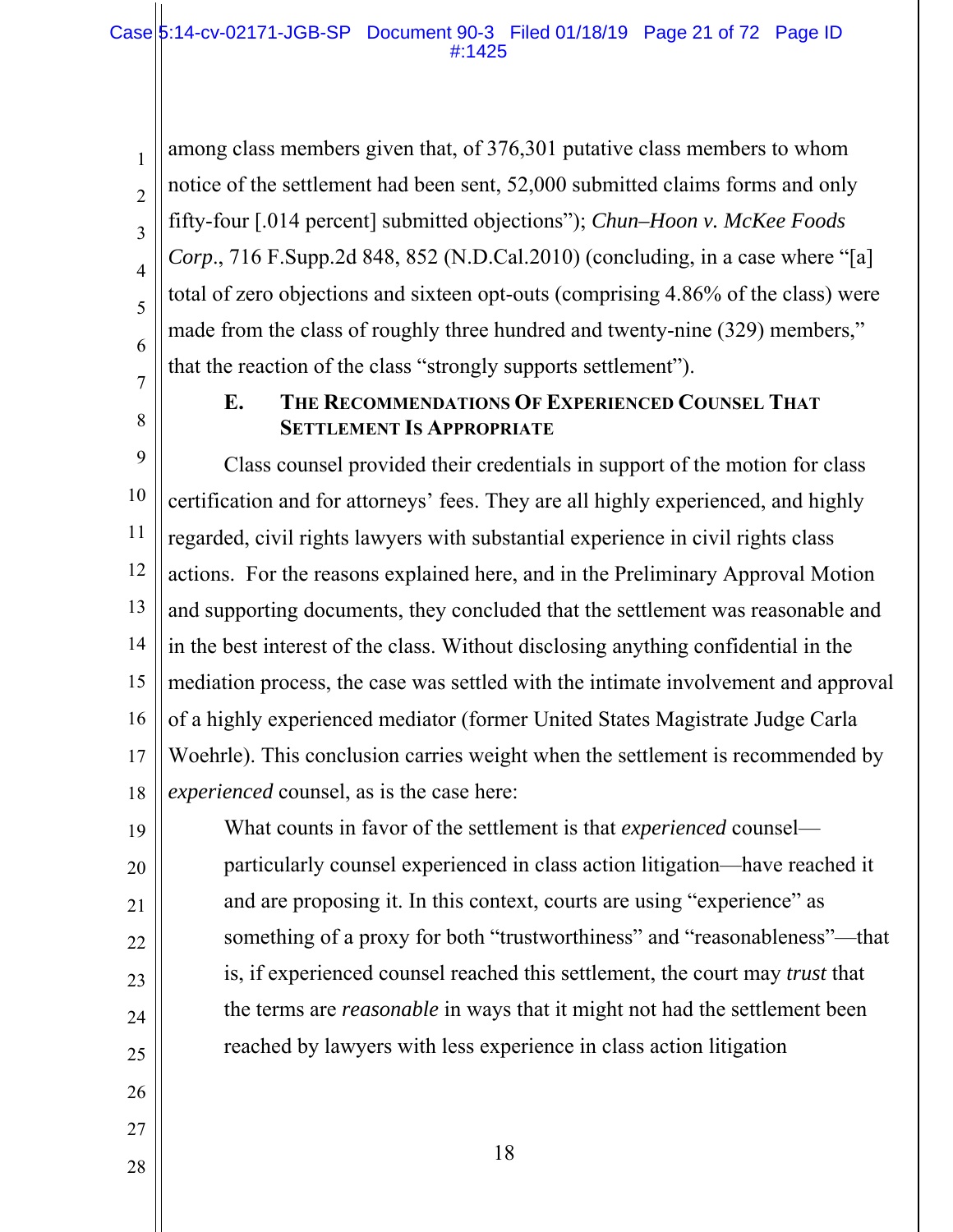*Newberg,* § 13:53.*Criteria governing final approval—Recommendation of experienced counsel* (5th ed.) (original emphasis).

2 3

4

5

6

7

8

9

1

# **F. ARM'S LENGTH NEGOTIATIONS AND THE ABSENCE OF COLLUSION**

From early in the case, the parties entered into settlement negotiations with the assistance of Magistrate Judge Woehrle. Numerous mediation sessions were held, both with Magistrate Judge Woehrle and directly between the parties. Agreements were reached in phases – first injunctive relief, then the damages class fund and finally attorney's fees. Judge Woehrle was involved at each stage. The settlement is not the result of collusion and is the result of arm's length negotiations.

- 10
- 11

## **G. THE CAPACITY FOR THE DEFENDANT TO WITHSTAND A LARGER JUDGMENT**

12 13 14 Defendants' capacity to pay was not a significant factor in this settlement. San Bernardino is a large California County, and issues were never raised about its ability to pay any judgment that might ultimately be entered.

15

16

17

18

19

20

21

22

23

## **H. NONE OF THE RED FLAGS TRADITIONALLY IDENTIFIED AS CAUTIONS TO PROPOSED SETTLEMENTS ARE PRESENT HERE.**

*Newberg* identifies, alongside the foregoing previously discussed general factors to assess a settlement's fairness additional cautions for courts to assess that are discussed in the Manual for Complex Litigation, which sets forth a list of "recurring potential abuses in class action litigation that judges should be wary of as they review proposed settlements." At the heart of these concerns is whether "the class's attorneys have sold out the class, settling the class members' claims for too little in return for a guaranteed attorney's fee."

*Newberg* identifies the following "red flags": reverse auctions (defendants

settling for the lowest amount agreed to by one set of class counsel where there are

multiple parallel actions), cumbersome claiming (making the claims process so

- 24
- 25

26

27 28 complex that few will engage while ensuring ample fees to class counsel),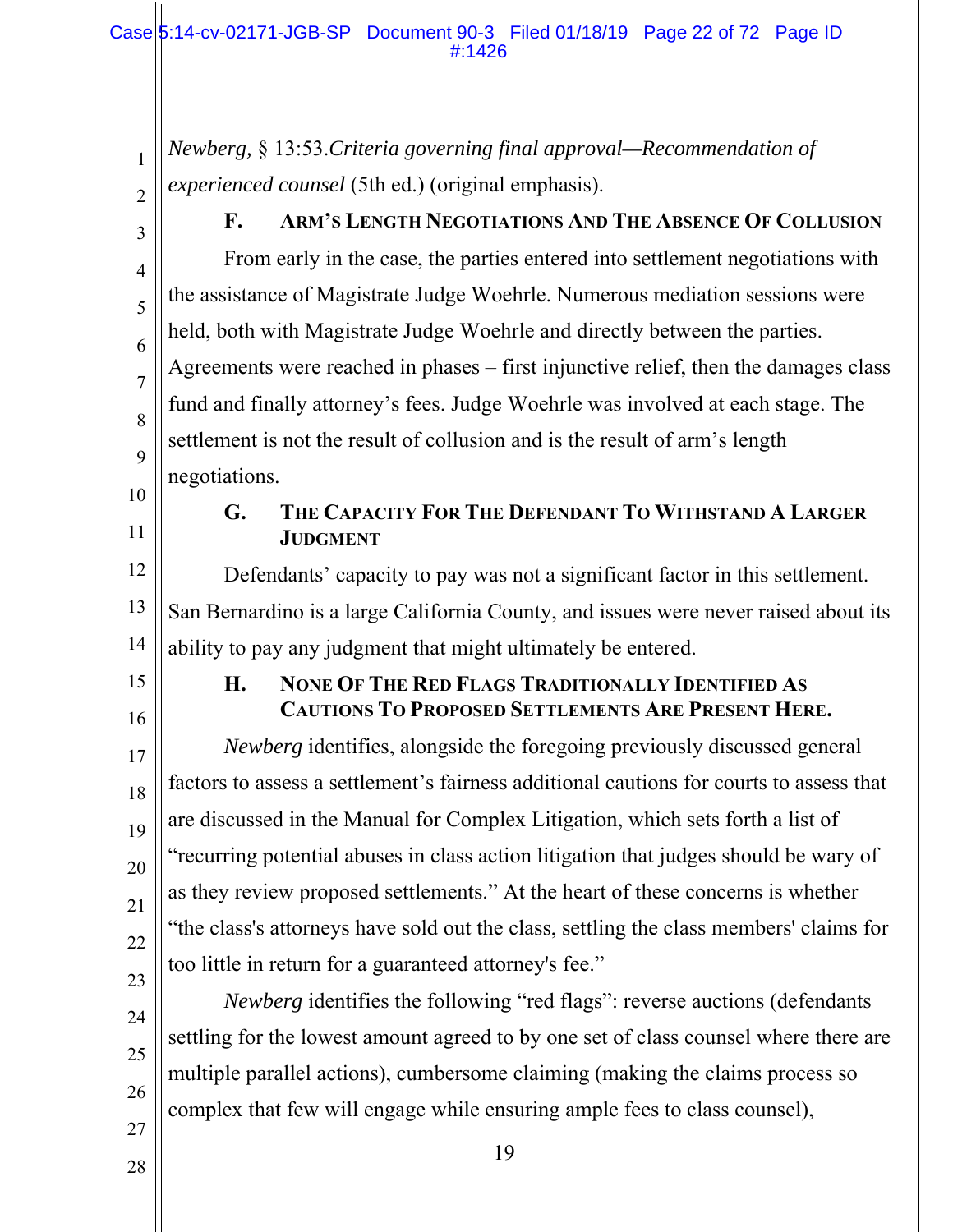1 2 3 4 5 6 7 8 9 differential treatment among class members (structuring the settlement by different treatment of class members not based on reasonable criteria in a way to save the defendants money, likely in return for a handsome fee for class counsel), compromising claims without compensation (the class does not receive any compensation at all, or one part of the class receives relief while another does not), setting fees unrealistically (self-explanatory and usually not based on the traditional percentage of the fund or lodestar analysis, and where the class recovery is low or non-existent), coupon settlements (relief not paid in cash in conjunction with a substantial attorney's fee). *Newberg*, § 13:59-13:61; § 12:7-12:13. (5th ed.). None of these are present here.

- 10
- 11

#### **I. CONCLUSION REGARDING REASONABLENESS, FAIRNESS AND ADEQUACY OF THE SETTLEMENT**

12 13 14 15 The Settlement Agreement and the settlement set forth therein are hereby approved and found to be fair, adequate, reasonable, in the best interest of the Class as a whole, and in satisfaction of Rule 23 of the Federal Rules of Civil Procedure and due process requirements.

16 17 18 19 20 The settlement is highly beneficial to the class. The mean recovery for claiming class members is \$4000-\$5000, substantially above the average in jail conditions cases. The Injunctive Relief is addressed in Section VII *infra*, but, for the reasons discussed there, its terms are also favorable to the class. The settlement thus is reasonable, fair and adequate.

21

## **VII. THE INJUNCTIVE RELIEF PROVISIONS.**

22 23 24 25 The parties have agreed to the entry of an injunction in the form attached as Exhibit B for a period of three years. Pursuant to the parties' agreement, the Court orders that San Bernardino County follow the provisions of Exhibit B for a period of three years. These provisions shall effective as of the entry of this Order.

- The required changes to Defendants' practices will, by Defendants' estimate,
- 27 28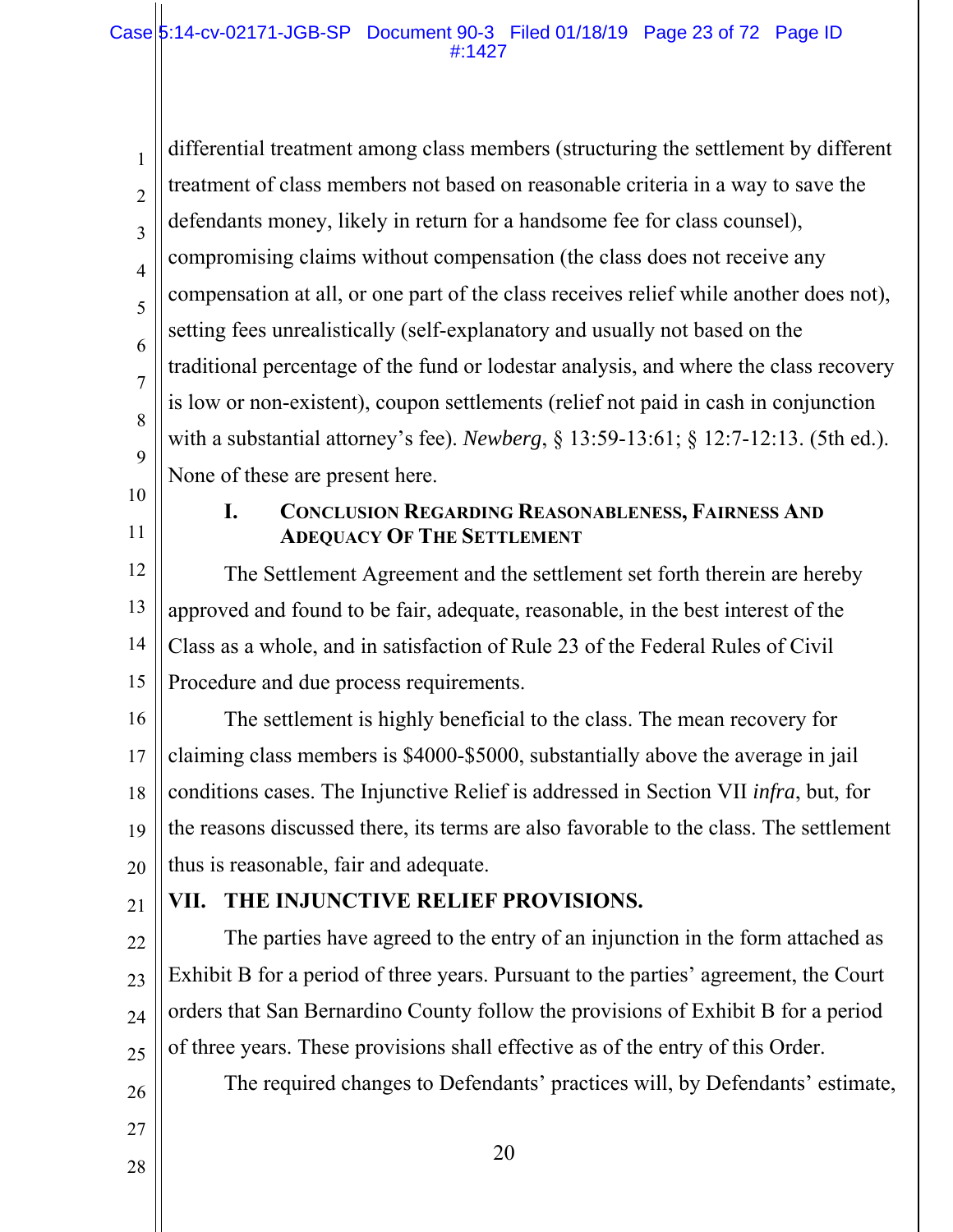cost approximately \$500,000 annually (in current dollars), which is a substantial benefit enjoyed by class members. While many damages class members are not presently in custody, this is still a benefit to them since many are at risk of rearrest.

 In the event of a change in relevant law during the three-year period that this injunction remains in effect, the County will be required to comply with any and all provisions that are more protective of class members' rights than the terms of Exhibit B. A change in relevant law is defined as an amendment to the U.S. or California Constitutions, a change in federal or California statutory law, a change in applicable regulations (e.g., PREA regulations) or a binding decision of the U.S. Supreme Court, Ninth Circuit Court of Appeals, California Supreme Court, or California Court of Appeal.

12 13 14 15 16 17 The injunctive relief agreement provides substantial benefit to the class and provides a comprehensive approach to treatment of gay, bi-sexual and transgender inmates (which the parties describe as a model for other jails). The Court approves the injunctive relief agreement and orders that Defendants shall comply with Exhibit B for a period of three years. It similarly approves, and so orders, that the implementation will begin immediately

18 19 20 21 22 23 24 25 26 Regarding the policies to be developed, the parties have agreed, and the Court orders, that San Bernardino will provide draft policies within 60 days of the effective date of the settlement (which is the date this order is entered since there are no objections, at least to date, and thus no potential appeal). After receipt of the proposed policies, plaintiffs will respond in writing within 45 days. The parties will then meet on one or more occasions in an effort to resolve any differences of opinion. If there remain unresolved issues after six months from the effective date of the settlement, they shall be brought to the court's attention by a joint status report setting out the issues and each side's position (along with any relevant

- 27
- 28

1

2

3

4

5

6

7

8

9

10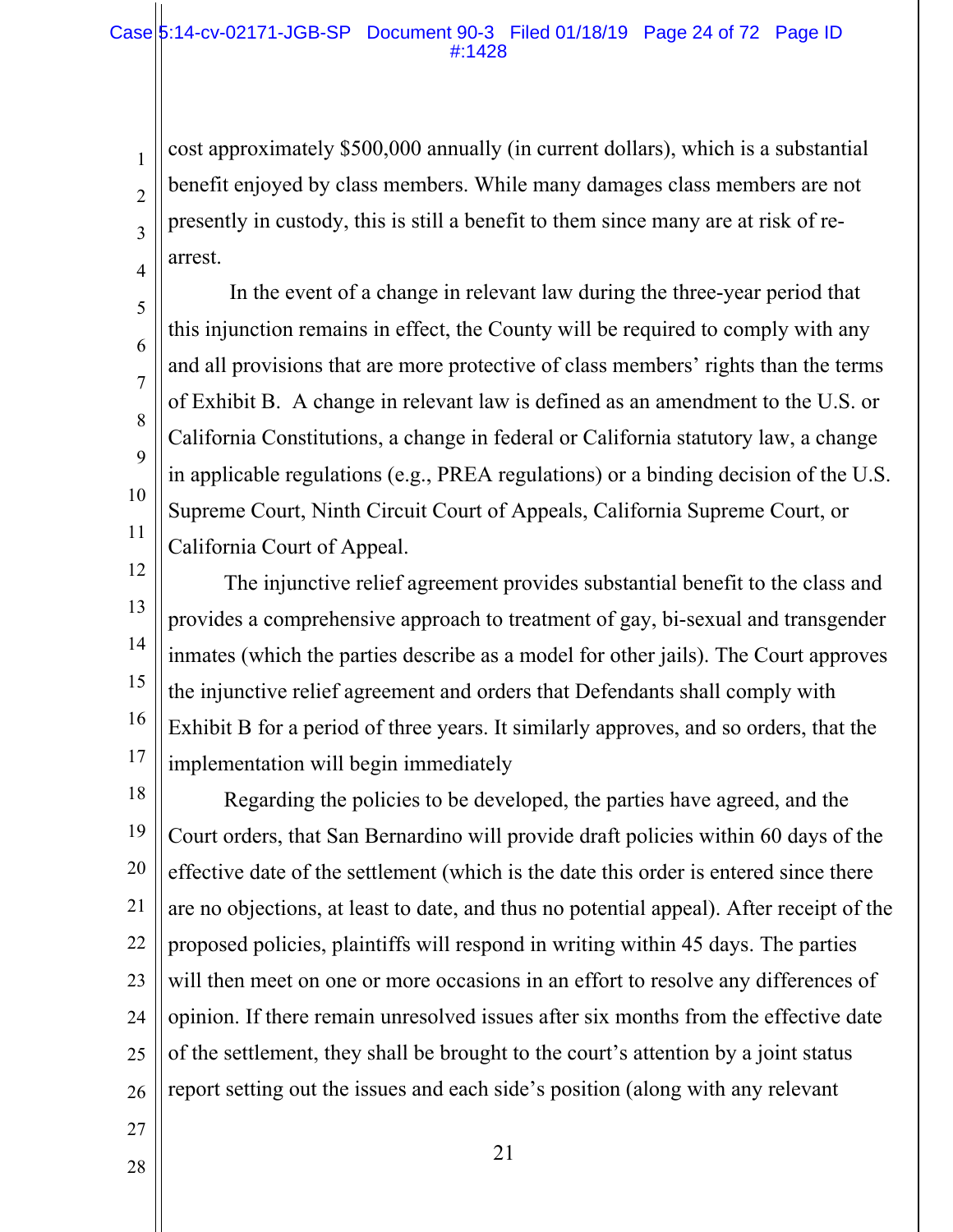documents). The status report shall request a hearing date for the court to resolve the outstanding issues.

The Court retains jurisdiction to enforce the provisions of Exhibit B for a period of three years.

## **VIII. THE LIMITED INCENTIVE AWARDS FOR THE NAMED PLAINTIFFS ARE APPROPRIATE ARE APPROPRIATE.**

6 7 8 9 The proposed settlement provides incentive awards to the 15 class representatives (ranging from \$2000 to \$5500 in addition to their class member formula award, depending on the role and contribution of the class representative). The proposed incentive awards are contained in the following chart:

| <b>NAME</b>                  | <b>INCENTIVE</b><br><b>AWARD</b> |
|------------------------------|----------------------------------|
| Bryan Bagwell                | \$5,000                          |
| Christopher Crawford         | \$5,000                          |
| Frederick Crockan            | \$5,000                          |
| Pedro Guzman                 | \$3,000                          |
| Michael Aka Madison Hatfield | \$5,000                          |
| William Kennedy              | \$3,000                          |
| Sean Lint                    | \$2,000                          |
| Anthony Oliver               | \$5,500                          |
| Nick Ou                      | \$3,000                          |
| Kevin Aka Veronica Pratt     | \$5,500                          |
| Steven Aka Lynn Price        | \$3,000                          |
| Jonathan Robertson           | \$3,000                          |
| <b>Illich Vargas</b>         | \$5,500                          |
| Tim Walker                   | \$5,000                          |
| Taheash White                | \$2,000                          |
| <b>TOTAL</b>                 | \$60,500.00                      |

1

2

3

4

5

24 25 26 The proposal for incentive awards was at Class Counsel's initiative, and no discussion or agreement regarding incentive awards occurred with the Named Plaintiffs until the proposed settlement was reached, and the proposed incentive

22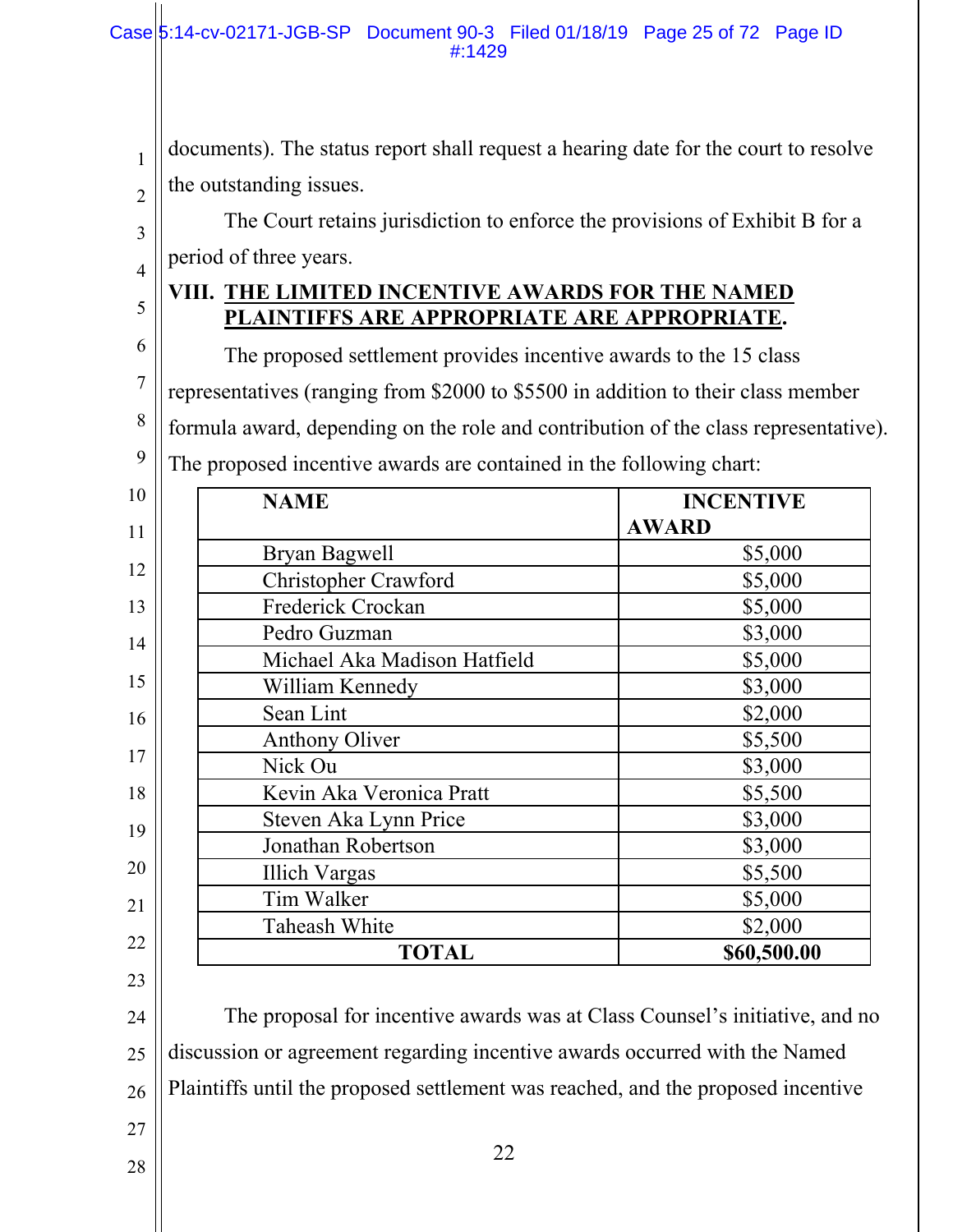1

2

3

4

5

6

7

8

9

11

27

28

awards to each Named Plaintiff reflects counsel's assessment (after discussion with each of the class representatives) of the contribution of various individual Class Representatives..

10 12 While there is a larger than normal number of class representatives, that is due to Class Counsel's judgment that there were several categories of class representatives needed in order to have both those in custody with standing to seek injunctive relief, and those not in custody in order to have damages class representatives who were not in custody and therefore not subject to PLRA restrictions. It was also Class Counsel's judgment that they needed a larger than usual number of class representatives due to the variety of deprivations at which the Complaint was aimed (e.g., drug treatment, mental health treatment, education, work opportunities), for each of which it was important to have a class representative who personally experienced that deprivation.

13 14 15 16 17 18 19 20 21 22 23 "Incentive *awards* are fairly typical in class action cases." *Rodriguez v. W. Publ'g Corp.*, 563 F.3d 948, 958–59 (9th Cir. 2009). "Such awards …are intended to compensate … for work done on behalf of the class, …, and, sometimes, to recognize their willingness to act as a private attorney general." In determining whether to approve an incentive award, courts may consider the following factors: (1) the risk to the class representative in commencing suit, both financial and otherwise; (2) the notoriety and personal difficulties encountered by the class representative; (3) the amount of time and effort spent by the class representative; (4) the duration of the litigation [;] and  $(5)$  the personal benefit (or lack thereof) enjoyed by the class representative as a result of the litigation. *Van Vranken v. Atl. Richfield Co.,* 901 F.Supp. 294, 299 (N.D.Cal.1995).

24 25 26 Here, all Plaintiffs were (either at the time of the filing of the complaint or previously) in San Bernardino custody. Those who were presently in custody took a risk of retaliation, and those not in custody were still at risk of re-arrest and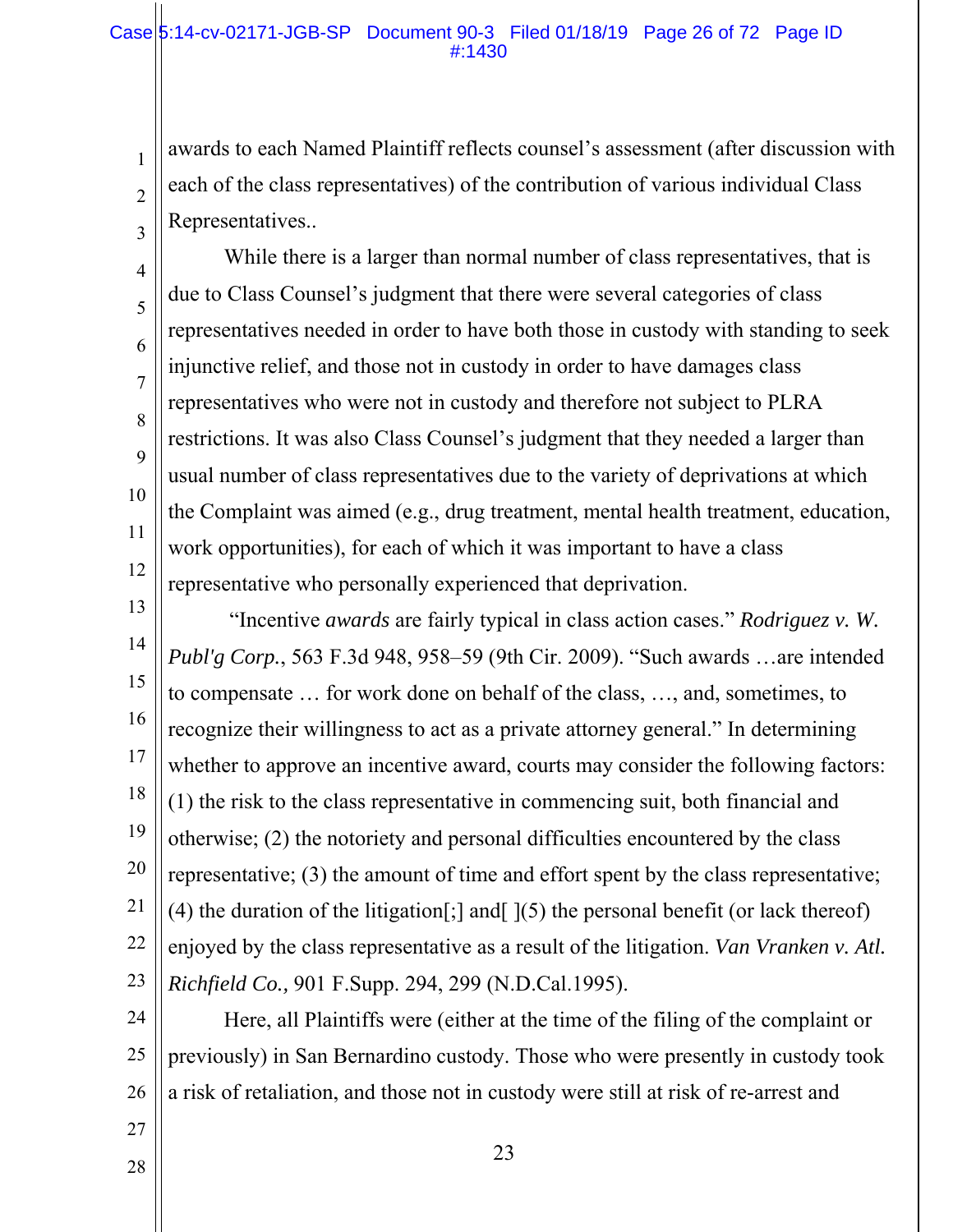#### Case 5:14-cv-02171-JGB-SP Document 90-3 Filed 01/18/19 Page 27 of 72 Page ID #:1431

retaliation in that event. All named plaintiffs put their names out in the public arena. Plaintiffs' counsel spent dozens of hours interviewing primarily class representatives (and secondarily other class members) while they were in custody, potentially increasing their risk and their personal participation in the litigation.

5 6 7 8 9 10 11 12 13 14 15 16 17 18 19 20 21 22 23 24 25 26 The requested amounts are within the range of court approved incentive payments in recognition of work done on behalf of the class and in consideration of the risk undertaken in bringing the action. "An incentive award of \$5,000 per class representative is in line with other awards approved in this circuit." *Weeks v. Kellogg Co.*, No. CV 09-08102 MMM RZX, 2013 WL 6531177, at 37 (C.D. Cal. Nov. 23, 2013). *See also, e.g., In re Online DVD-Rental Antitrust Litig*., 779 F.3d 934, 943 (9th Cir. 2015) (affirming \$5000 incentive award even though the average class member received only \$12); *In re Mego Financial Corp.,* 213 F.3d at 463 (approving a \$5,000 incentive award for each class representative); *Faigman v. AT & T Mobility LLC,* No. C06–04622 MHP, 2011 WL 672648, \*5 (N.D.Cal. Feb. 16, 2011) (approving an incentive payment of \$3,333.33 for each of three class representatives, and noting that "[i]n [the Northern] [D]istrict, incentive payments of \$5,000 are presumptively reasonable"); *Clesceri v. Beach City Investigations & Protective Services, Inc.,* 2011 WL 320998, \*2 (C.D.Cal. Jan. 27, 2011) (preliminarily approving an award of \$3,000 to two named plaintiffs); *Hartless v. Clorox Co.,* 273 F.R.D. 630, 646–47 (S.D.Cal.2011) (approving an award of \$4,000 for one named plaintiff and \$2,000 for another); *Dennis v. Kellogg Co.,* No. 09–CV–1786–IEG (WMc), 2010 WL 4285011, \*3 (S.D.Cal. Oct. 14, 2010) (preliminarily approving an incentive award of \$5,000); *Aguayo v. Oldenkamp Trucking,* No. F04–6279 AWI LJO, 2006 WL 3020943, \*10 (E.D.Cal. Oct. 17, 2006) (preliminarily approving a settlement agreement, which provided that class counsel would apply for an incentive award of no more than \$5,000 for the named plaintiff).

27 28

1

2

3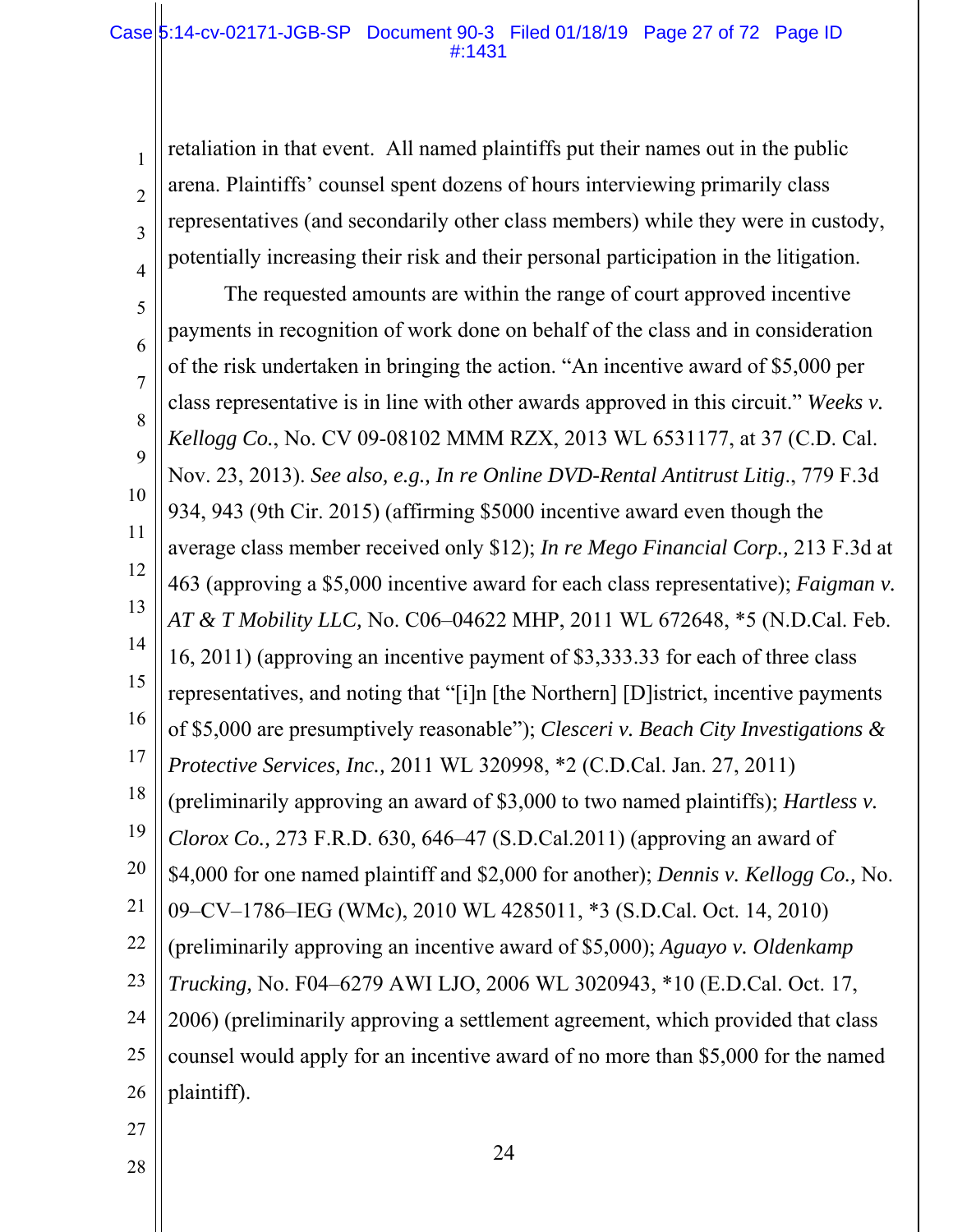Numerous cases have approved significantly higher incentive awards. *See, e.g., Van Vranken v. Atl. Richfield Co*., 901 F.Supp. 294, 300 (N.D.Cal.1995) (holding that incentive award of \$50,000 to each named plaintiff was fair and reasonable); *Glass v. UBS Fin. Servs., Inc.,* 2007 WL 221862 (N.D.Cal. Jan.26, 2007) (approving incentive award of \$25,000 for each of four named plaintiffs); *Glass v. UBS Fin. Servs., Inc.*, 2007 WL 221862, at \*16 (N.D.Cal. Jan.26, 2007) (approving payments of \$25,000 to each named plaintiff).

**IX. NOTICE** 

1

2

3

4

5

6

7

8

9

10

11

12

13

As required by this Court in its Preliminary Approval Order: (a) the Class Administrator sent Class Notices (in the form approved by the Court) by regular mail by to all persons identified from law enforcement records as class members; and (b) in lieu of publishing a summary Class Notice in local newspapers, Class and Settlement Notice was emailed to class members for whom the Class Administrator was able to reasonably and cost effectively gather email addresses.

14 15 16 17 The notice given to the Class Members was fully in compliance with the requirements of Rule 23 of the Federal Rules of Civil Procedure and due process and is found to be the best notice practicable under the circumstances and to constitute due and sufficient notice to all parties entitled thereto

18 19 20 21 Due and adequate notice of the proceedings having been given to the Class and a full opportunity having been offered to the Class to participate in this hearing, it is hereby determined that all Class Members (since none have opted out) are bound by this Final Order of Approval and Settlement.

22

27

28

#### **X. CLASS ADMINISTRATOR**

23 24 25 26 The Court reaffirms the appointment of JND Legal Administration as Class Administrator. JND shall preserve all written communications from Class Members in response to the Class for at least three years or pursuant to further order of the Court. All written communications received by the Claims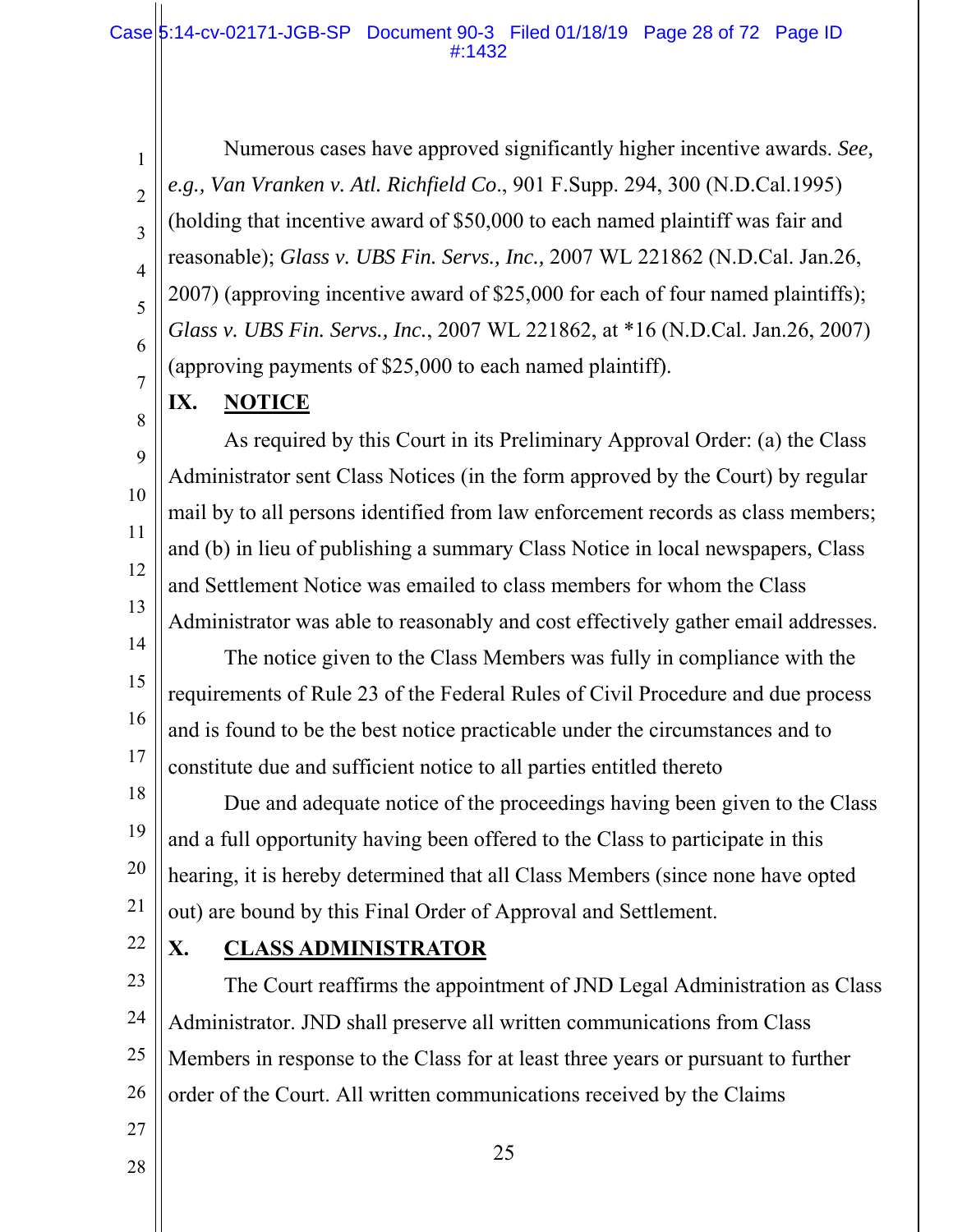Administrator from Class Members relating to the Settlement Agreement shall be available at all reasonable times for inspection and copying by Counsel for the Parties.

The Class Administrator has performed all tasks required of it, including establishing a website and call-in numbers, posting the relevant materials to the website, mailing and emailing class notices and following up, and processing claims.

The Court approves a total payment to the Class Administrator of \$40,000. This shall be taken from the Class Fund. This amount includes future work yet to be performed by the Class Administrator.

At the conclusion of the Class Distribution, the Class Administrator shall submit a report to the Court summarizing the payments made to the Class.

12

1

2

3

4

5

6

7

8

9

10

11

## **XI. EFFECTIVE DATE OF THE SETTLEMENT**

13 14 15 16 17 18 19 20 21 22 Only objecting class members have the right to appeal an order approving a settlement. *See Newberg on Class Actions* §14:13 (5th ed.) ("Class members who object but whose objections are rejected by the district court may seek to appeal that rejection."); *Devlin v. Scardelletti*, 536 U.S. 1, 1, 122 S. Ct. 2005 (2002) (holding that absent class members who object in a timely manner to approval of a settlement at a fairness hearing have the power to bring an appeal without first intervening; rejecting the contention that only Named Plaintiffs and formal interveners qualify as parties). Since no class member objected, no class member may appeal. Accordingly, the effective date of settlement is the date this Order, which also constitutes the judgment in this case, is entered on the docket.

23

27

28

#### **XII. ATTORNEYS' FEES AND COSTS**

24 25 26 The Court finds that the agreed upon \$1,100,000 fee (inclusive of some litigation costs) is fair, reasonable and adequate and approves them. Plaintiffs' counsel are entitled to statutory fees as the prevailing party under 42 U.S.C. §1988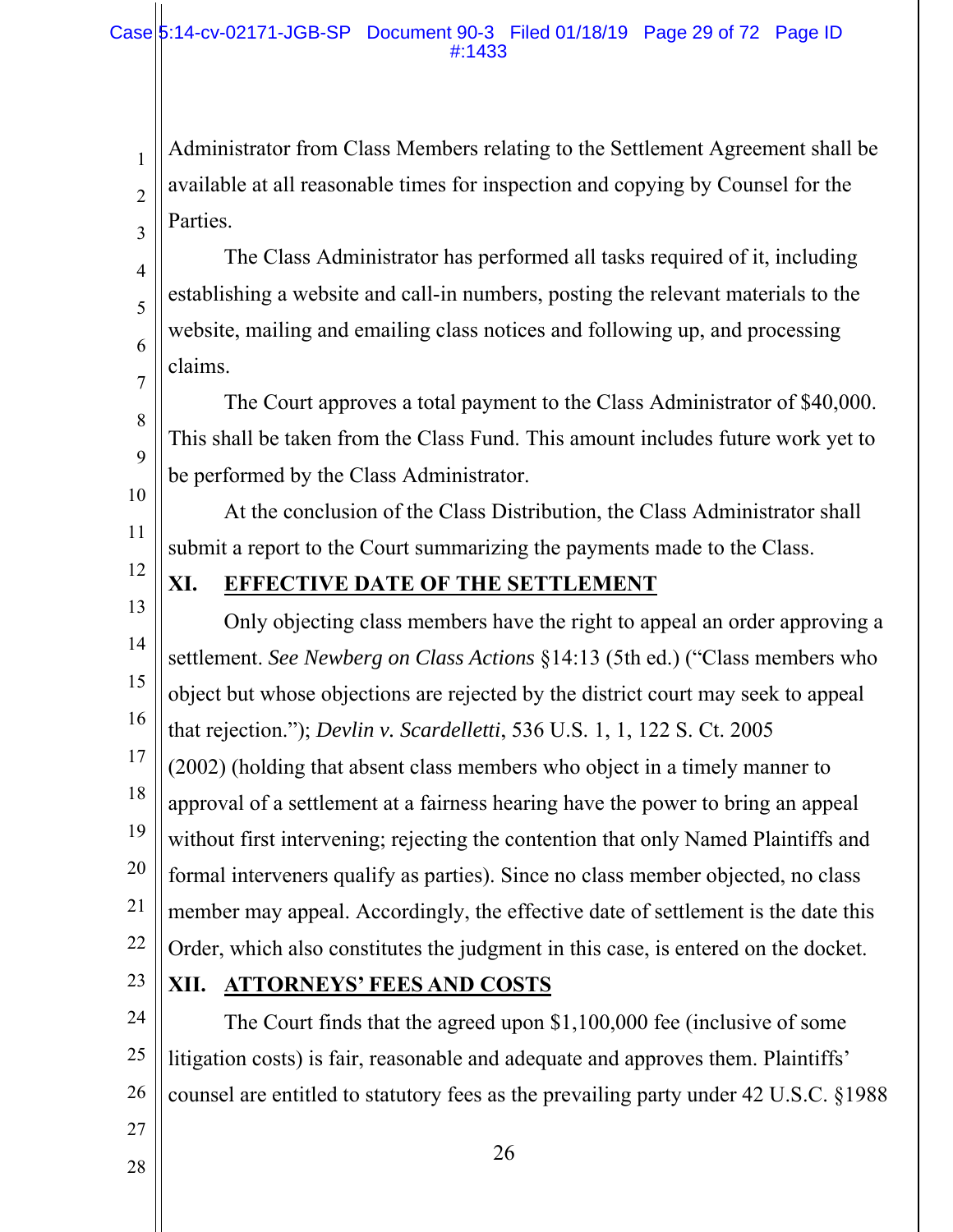or Civil Code §52.1(h). Given the substantial discount from Plaintiffs' counsel's lodestar, there is no need to determine the exact amount that would constitute a reasonable fee, as it clearly would be more substantial than those awarded under the parties' agreement.

The Court awards Plaintiffs' counsel \$1,100,000 in attorney's fees and litigation costs (exclusive of expert fees and mediation costs). The requested (and agree upon fee) is substantially less than the amount that would be as a reasonable fee to a prevailing party. See Order on Motion for Attorney's Fees for further details.

## **XIII. LATE CLAIMS**

1

2

3

4

5

6

7

8

9

17

20

21

22

23

24

25

26

27

28

10 11 12 13 14 15 16 There were two claims filed after the cutoff date of January 7, 2019 as of January 17, 2019. Plaintiffs' counsel recommend that they be allowed because the claims rate is well under the high end of their expectation when negotiating the settlement and it appears that some class members were incarcerated and did not receive the class notice. Accordingly, the Court will allow payment of class member claims postmarked or received by the Class Administrator as of February 11. Claims received after that date will not be paid.

## **XIV. PAYMENTS TO BE MADE BY DEFENDANTS**

18 19 Within 30 days of the effective date of the settlement, Defendants shall make the following payments (by either overnight mail or wire transfer).:

1. Payment of \$913,695.51 (the difference between the \$950,000 Class Fund and the \$36,304.49 reimbursement of expert and mediation costs to Class Counsel) to JND Legal Administration, to be distributed as follows:

# a. \$60,500 for the total incentive awards to the Named Plaintiffs (which JND shall in turn distribute to that Plaintiff along with that class member's share of the Class Fund award).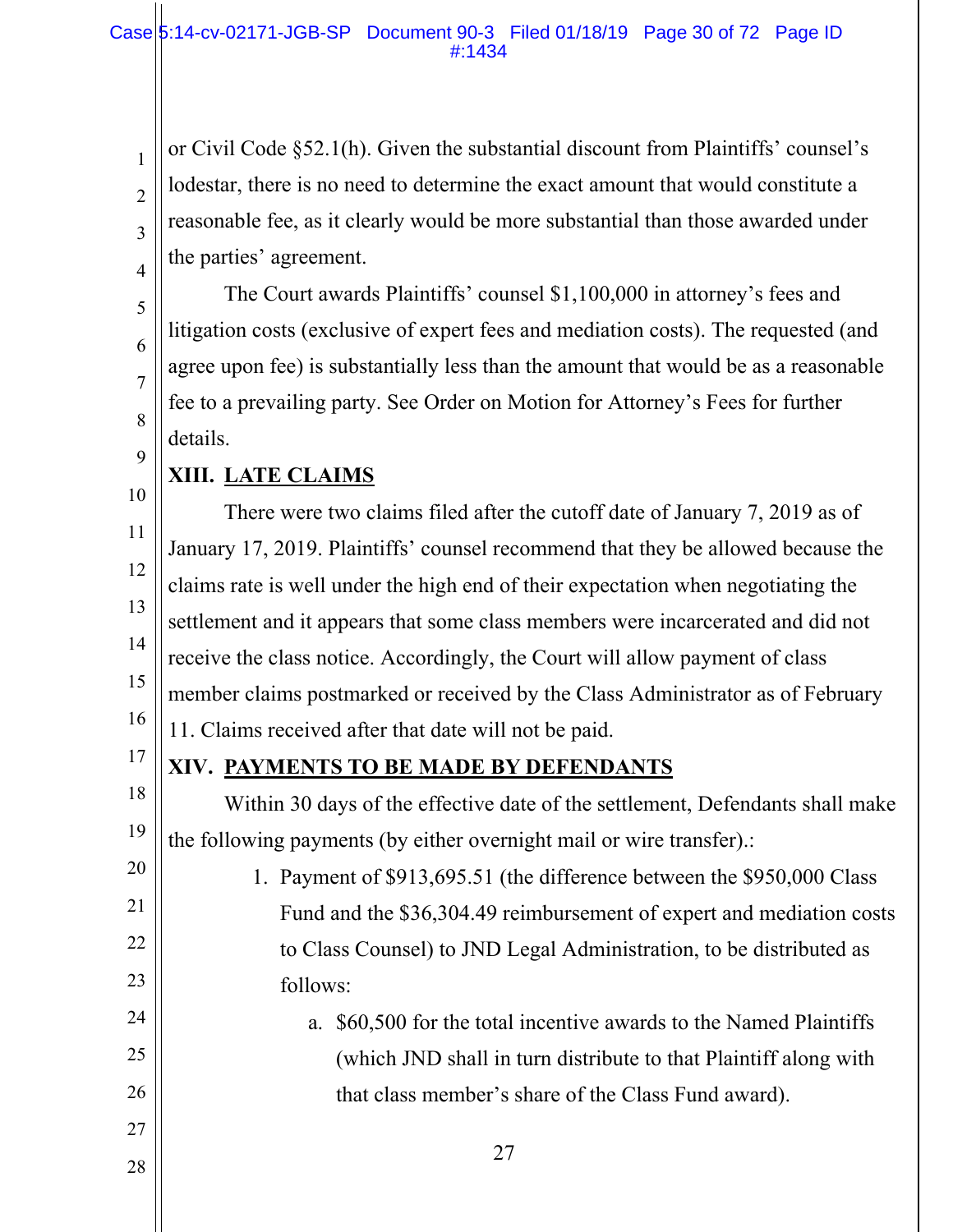| 1              | b. \$40,000 to JND (which to date has not received any payment                        |  |
|----------------|---------------------------------------------------------------------------------------|--|
| $\overline{2}$ | for its services) for its past and future services.                                   |  |
| 3              | c. The remainder to be paid to Class Members who filed timely                         |  |
| $\overline{4}$ | claims (which is defined as claims received by JND as of                              |  |
| 5              | February 11, 2019).                                                                   |  |
| 6              | 2. \$1,136,304.49 for attorneys' fees and litigation costs (which figure              |  |
| 7              | includes litigation costs for expert and mediation costs being paid                   |  |
| 8              | from the Class Fund) to the Kaye, McLane, Bednarski & Litt Client                     |  |
| 9              | Trust Account.                                                                        |  |
| 10             | As provided in ¶42 of the Settlement Agreement, where Damages Class                   |  |
| 11             | Members make claims, but do not cash their checks, the Class Administrator will       |  |
|                | make efforts to reach them and assist them to do so. The funds from checks that       |  |
| 12             | have not been cashed within one year of issuance shall go to an agreed upon Cy        |  |
| 13             | Pres Organizations.                                                                   |  |
| 14             |                                                                                       |  |
|                | <b>GENERAL PROVISIONS</b><br>XV.                                                      |  |
| 15             | Claim forms not received or postmarked by February 11. 2019, shall not be             |  |
| 16             | paid, although such persons shall nonetheless be bound by this Order.                 |  |
| 17             | All class members shall be bound by this Order.                                       |  |
|                | Except as otherwise provided in this Order, each party shall bear its own costs,      |  |
| 19             | expenses and attorneys' fees.                                                         |  |
| 20             | The Class Administrator will prepare a list of all rejected claims, with the          |  |
| 21             | reasons for rejection, and maintain the list in its case file.                        |  |
| 22             | The Court reserves and maintains jurisdiction over this settlement and its            |  |
| 23             | provisions, and over the claims administration and distribution of the funds.         |  |
| 24             | Disagreements between the parties on any disputes or unresolved aspects of this       |  |
| 18<br>25       | Order as it relates to monetary relief shall be brought to this Court for resolution. |  |
| 26             | The use of the masculine gender herein is construed to include the feminine           |  |
| 27             | 28                                                                                    |  |

 $\begin{array}{c} \hline \end{array}$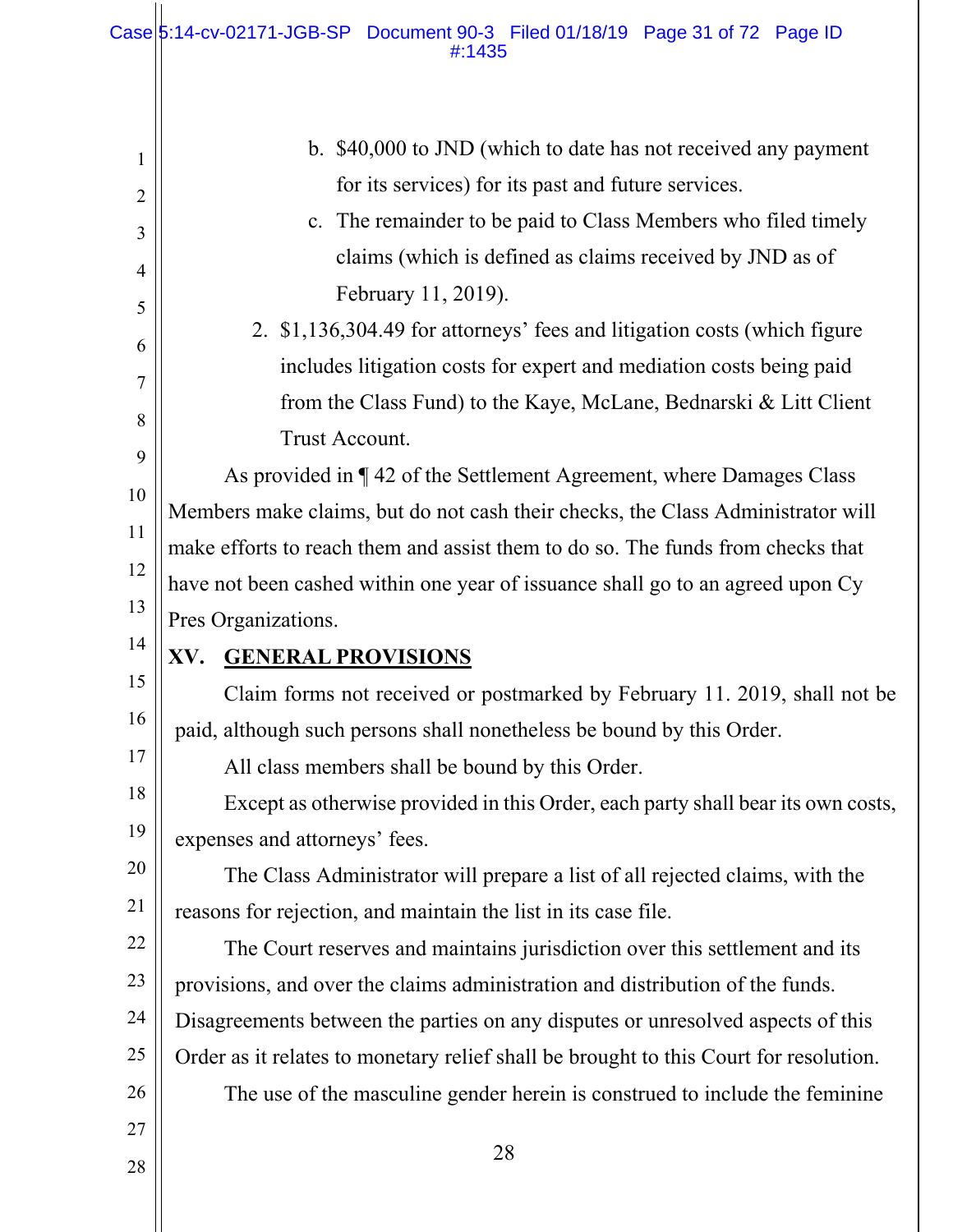and/or the neuter where applicable. The use of the singular herein is to be construed to include the plural where applicable. The use of the plural herein shall be construed to include the singular where applicable.

4

5

6

7

8

9

10

11

12

27

28

1

2

3

## **XVI. FINAL RESOLUTION**

The monetary relief provided for in this Order shall compensate for all alleged violations of rights and all claims by the Damages Class Members on matters alleged in the lawsuit under any theory of liability that come within the Damages Class definition, except as to monetary damages for those class members who opted out.

The Court hereby dismisses the lawsuit on the merits, with prejudice, and without further costs, with such dismissal subject only to compliance by the Parties with the terms and conditions of the Settlement Agreement and this Final Order of Approval and Settlement.

13 14 15 16 17 18 19 20 21 22 The Damages Class Members, and their agents, attorneys and assigns, are hereby severally and permanently barred and enjoined, to the fullest extent permitted by law, from filing, commencing, instituting, maintaining, prosecuting, asserting or participating in a lawsuit or any other proceeding against the Defendants, including the employees, entities, agents, attorneys and insurers of Defendants and all Released Persons as defined in numbered ¶ 26 above, involving or based on any of the claims encompassed by the complaint in this case, or in any way arising out of the facts alleged, or in any way related to the claims for relief pleaded, in the operative Complaint, which are fully incorporated herein by reference.

23 24 25 26 The Named Plaintiffs and each Class Member waive all rights or benefits which he or she now has or in the future may have under the terms of California Civil Code §1542, arising from, alleged in, or pertaining to the matters alleged in the Lawsuit, that come within the Damages Class definition, except as to monetary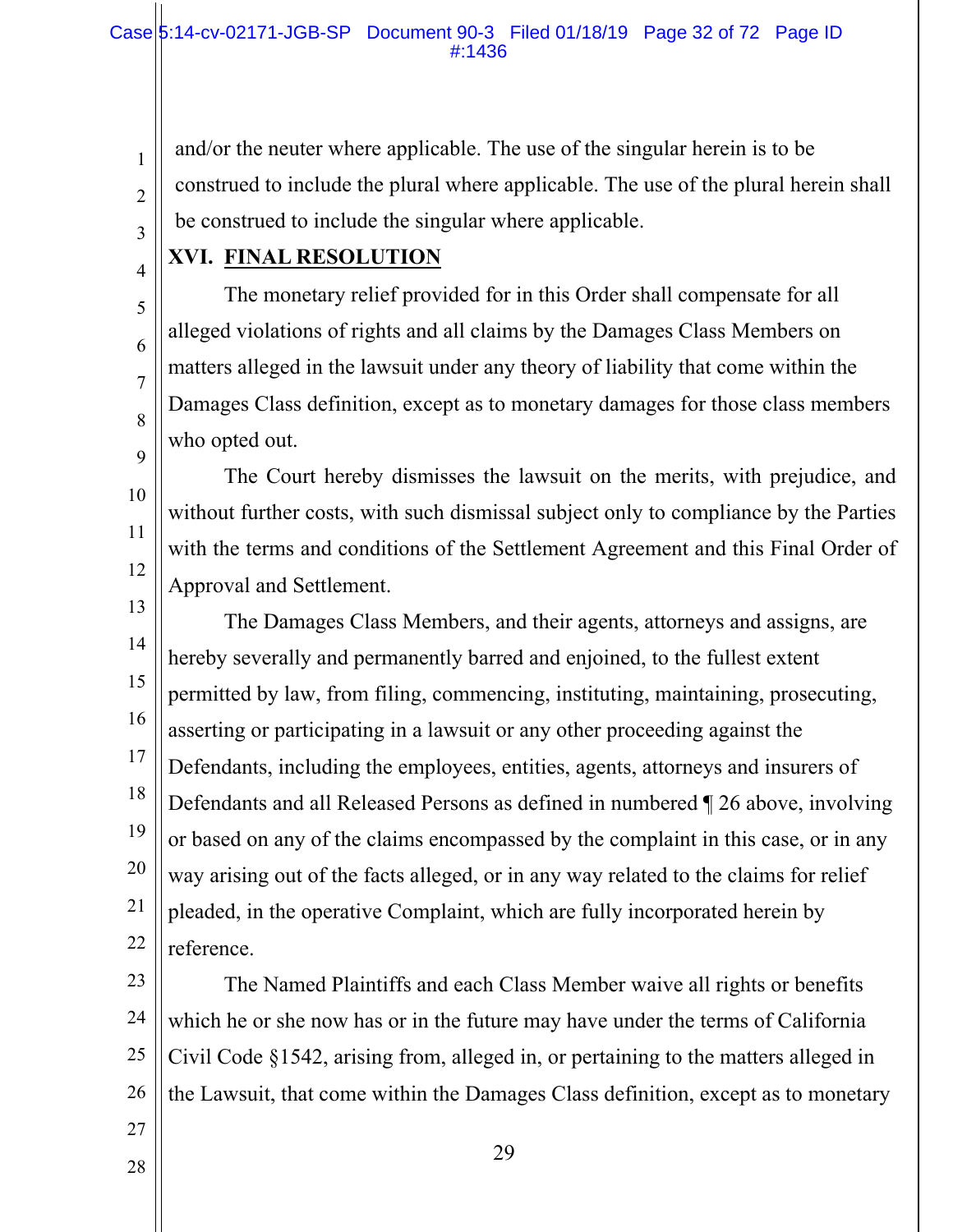damages for those class members who have opted out. Section 1542 reads:

1

2

3

4

5

6

7

8

9

27

28

"A general release does not extend to claims which the creditor does not know or suspect to exist in his or her favor at the time of executing the release, which if known by him or her must have materially affected his or her settlement with the debtor."

Each Defendant and other Released Person are hereby released from all claims for damages or other relief which any Class Member (other than opt outs) had, has, or may have in the future, against such Defendant or other Released Person in any way arising out of the facts alleged, or in any way related to the claims for relief pleaded, in the operative Complaint;

10 11 12 13 14 15 16 17 18 19 The Defendants, and all of their agents, attorneys and assigns, waive and release any and all claims or rights to pursue, initiate, prosecute, or commence any action or proceeding before any court, administrative agency or other tribunal, or to file any complaint regarding acts or omissions, by the Plaintiffs in any of the cases covered in this Settlement, by any Represented Individuals as defined herein, and by any Class Members, with respect to any matters related to the matters alleged in the lawsuit complaint, including waiver of the right to file a malicious prosecution action; and further, as it relates to this waiver or Release, expressly waive the provisions of California Civil Code §1542 recited in the previous paragraph.

20 21 22 Plaintiffs have not relied upon the advice of Class Counsel as to the legal and/or tax consequences of this settlement, the payment of any money by the Defendants or the distribution of the Settlement Funds.

23 24 25 26 Neither this Final Order of Approval, the Settlement Agreement, nor any of its terms or the negotiations or papers related thereto shall constitute evidence or an admission by any Defendant that any acts of wrongdoing have been committed, and they shall not be deemed to create any inference that there is any liability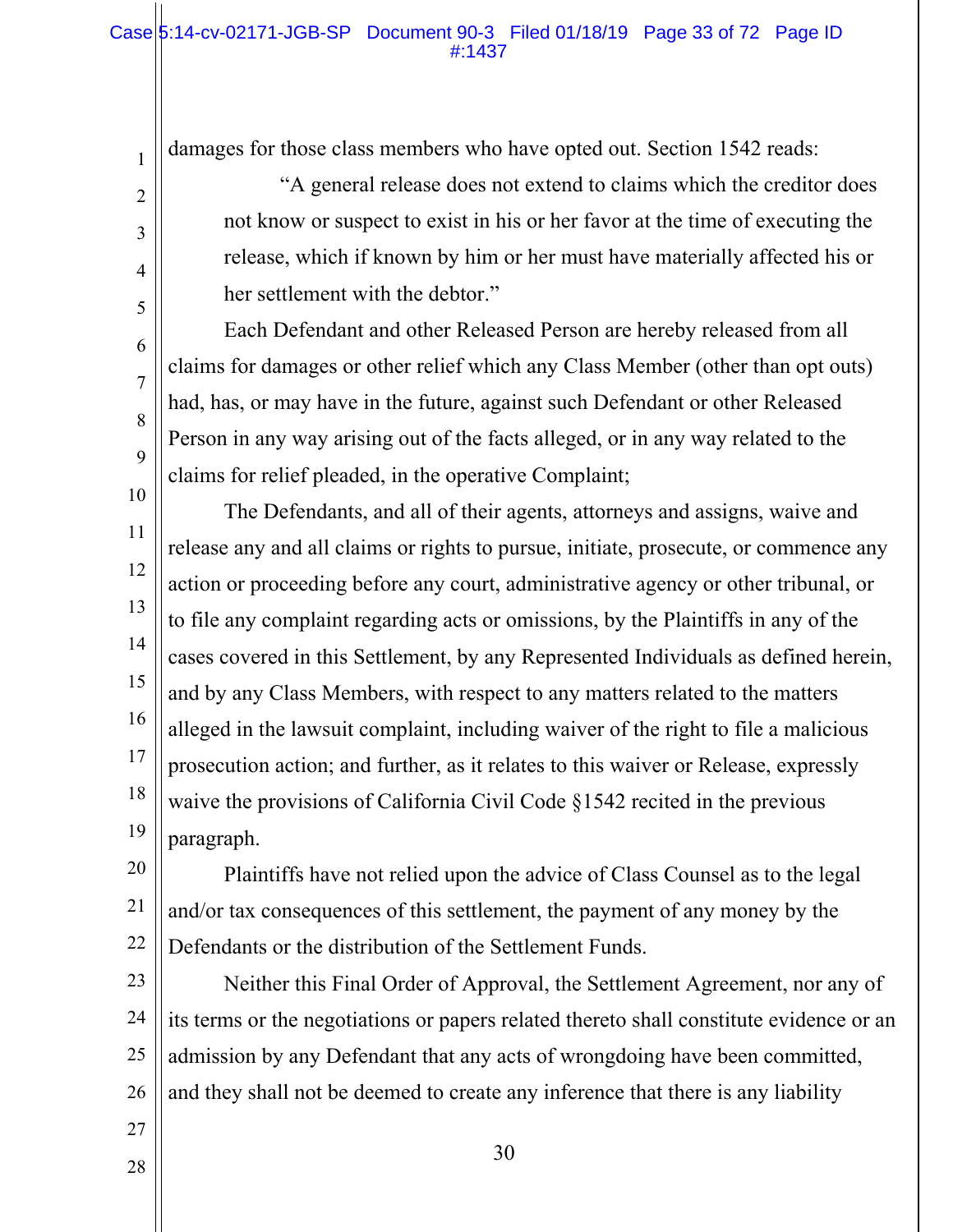| $\mathbf{1}$   | therefore. Neither this Final Order of Approval and Settlement, nor the Settlement     |
|----------------|----------------------------------------------------------------------------------------|
| $\overline{2}$ | Agreement, nor any of its terms or the negotiations or papers related thereto shall    |
| $\overline{3}$ | be offered or received in evidence or used for any purpose whatsoever, in this or      |
| $\overline{4}$ | any other matter or proceeding in any court, administrative agency, arbitration, or    |
| 5              | other tribunal, other than as expressly set forth in the Settlement Agreement.         |
| 6              | Pursuant to Rule 54(b) of the Federal Rules of Civil Procedure, the Court              |
| $\overline{7}$ | finds that there is no just reason for delay and therefore directs entry of this Final |
| 8              | Order of Approval and Settlement. Inasmuch as this Order disposes of all claims        |
| 9              | asserted in the Lawsuit, the Court further directs the Clerk to enter an order of      |
|                | dismissal with prejudice pursuant to F.R.Civ.P Rule $41(a)(1)(2)$ with the Court       |
| 10             | retaining jurisdiction as previously indicated.                                        |
| 11             |                                                                                        |
| 12             | DATED:                                                                                 |
| 13             | <b>JESUS G. BERNAL, JUDGE</b><br>UNITED STATES DISTRICT COURT                          |
| 14             |                                                                                        |
| 15             | <b>SUBMITTED BY:</b>                                                                   |
| 16             | KAYE, McLANE, BEDNARSKI & LITT                                                         |
| 17             | <b>ACLU FOUNDATION OF SOUTHERN CALIFORNIA</b>                                          |
| 18             |                                                                                        |
| 19             | By:<br>/s/ Barrett S. Litt<br>Barrett S. Litt                                          |
| 20             | <b>Attorneys for Plaintiffs</b>                                                        |
| 21             |                                                                                        |
| 22             |                                                                                        |
| 23             |                                                                                        |
| 24             |                                                                                        |
| 25             |                                                                                        |
| 26             |                                                                                        |
| 27             | 31                                                                                     |
| 28             |                                                                                        |
|                |                                                                                        |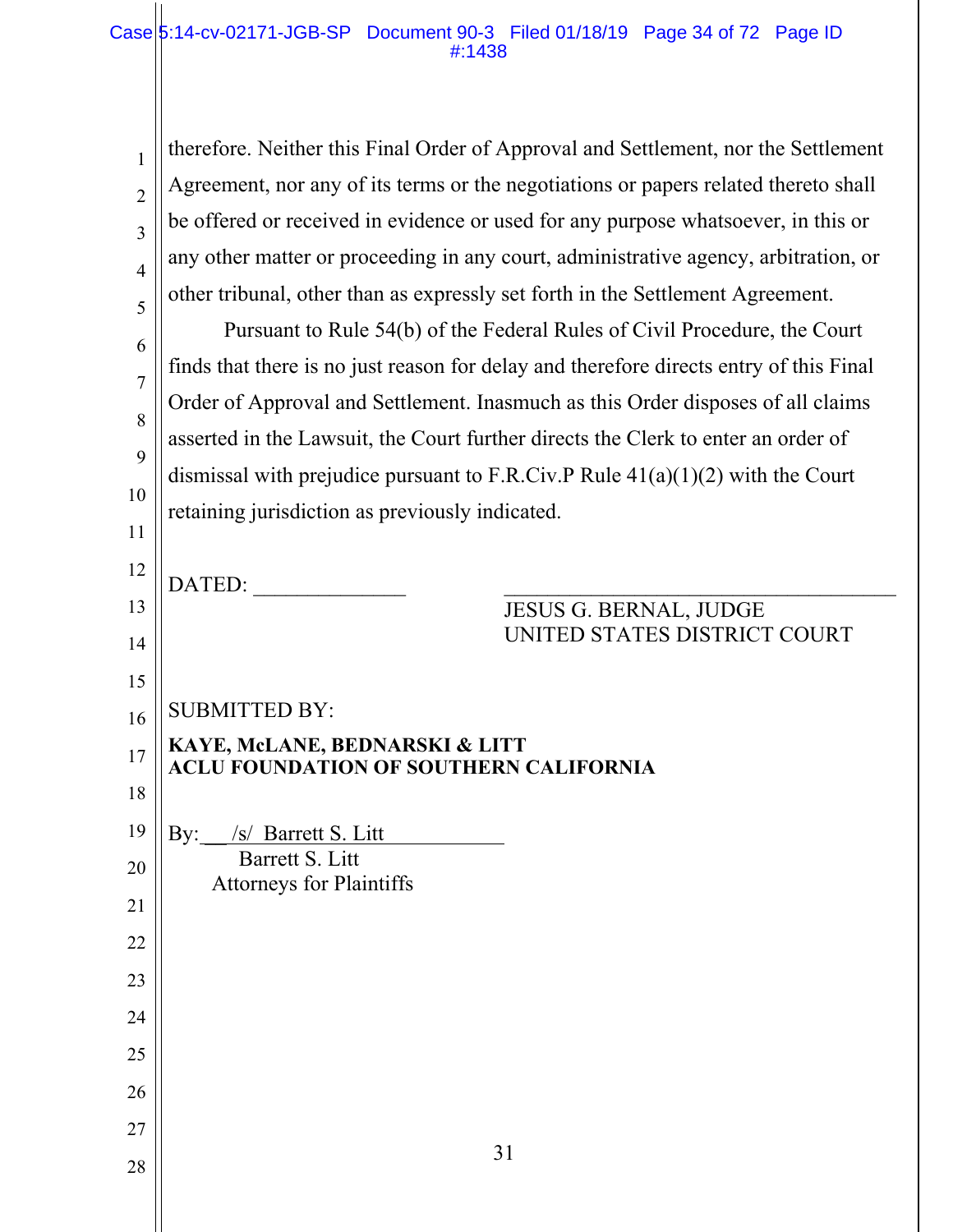Case 5:14-cv-02171-JGB-SP Document 90-3 Filed 01/18/19 Page 35 of 72 Page ID #:1439

**Exhibit A**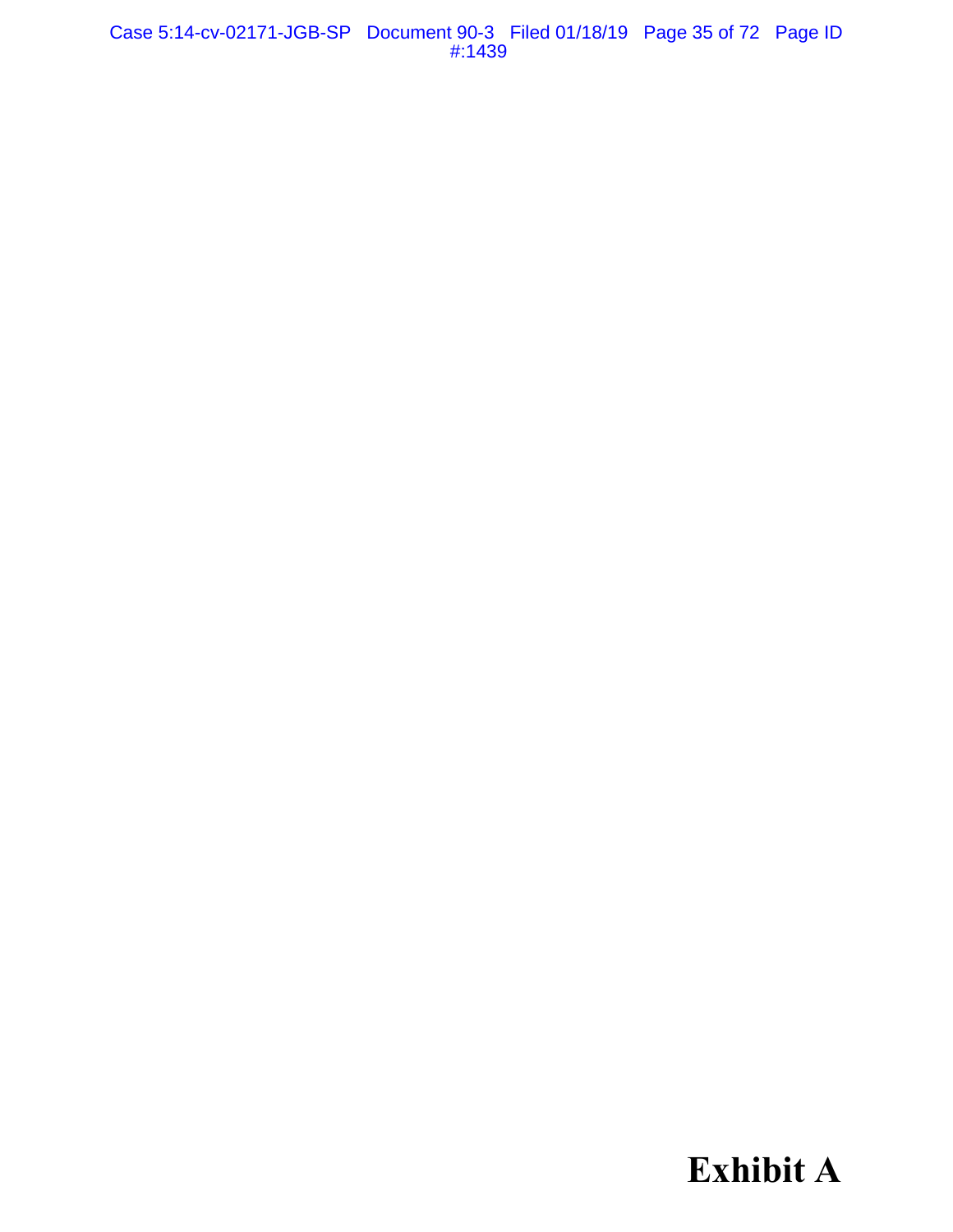## **UNITED STATES DISTRICT COURT CENTRAL DISTRICT OF CALIFORNIA**

DAN MCKIBBEN, *et al*.,

Plaintiffs,

vs.

l

JOHN MCMAHON, *et al*.,

Defendants.

Case No.14-2171-JGB-SP

[Hon. Jesus G. Bernal]

**SETTLEMENT AGREEMENT** 

Plaintiffs<sup>1</sup> Pedro Guzman, Nick Ou, Sean Lint, Anthony Oliver, Timothy Walker, Ilich Vargas, William Kennedy, Jonathan Robertson, Steve Aka Lynn Price, Bryan Bagwell, Christopher Crawford, Frederick Crockan, Taheash White, Michael Aka Madison Hatfield, and Kevin Aka Veronica Pratt, (individually and on behalf of the classes to be certified in connection with this Settlement (collectively "Plaintiffs")) and Defendants County of San Bernardino, its Sheriff John McMahon, and San Bernardino Sheriff's Department personnel Greg Garland, Jeff Rose, James Mahan and Armando Castillo (collectively "Defendants"), by and through their respective counsel, hereby submit the following Settlement Agreement ("Settlement Agreement").

<sup>&</sup>lt;sup>1</sup> Plaintiff Dan McKibben unfortunately passed away while this lawsuit was pending, and so is not listed as Class Representative Plaintiff, although we continue to use his name as the Case Name.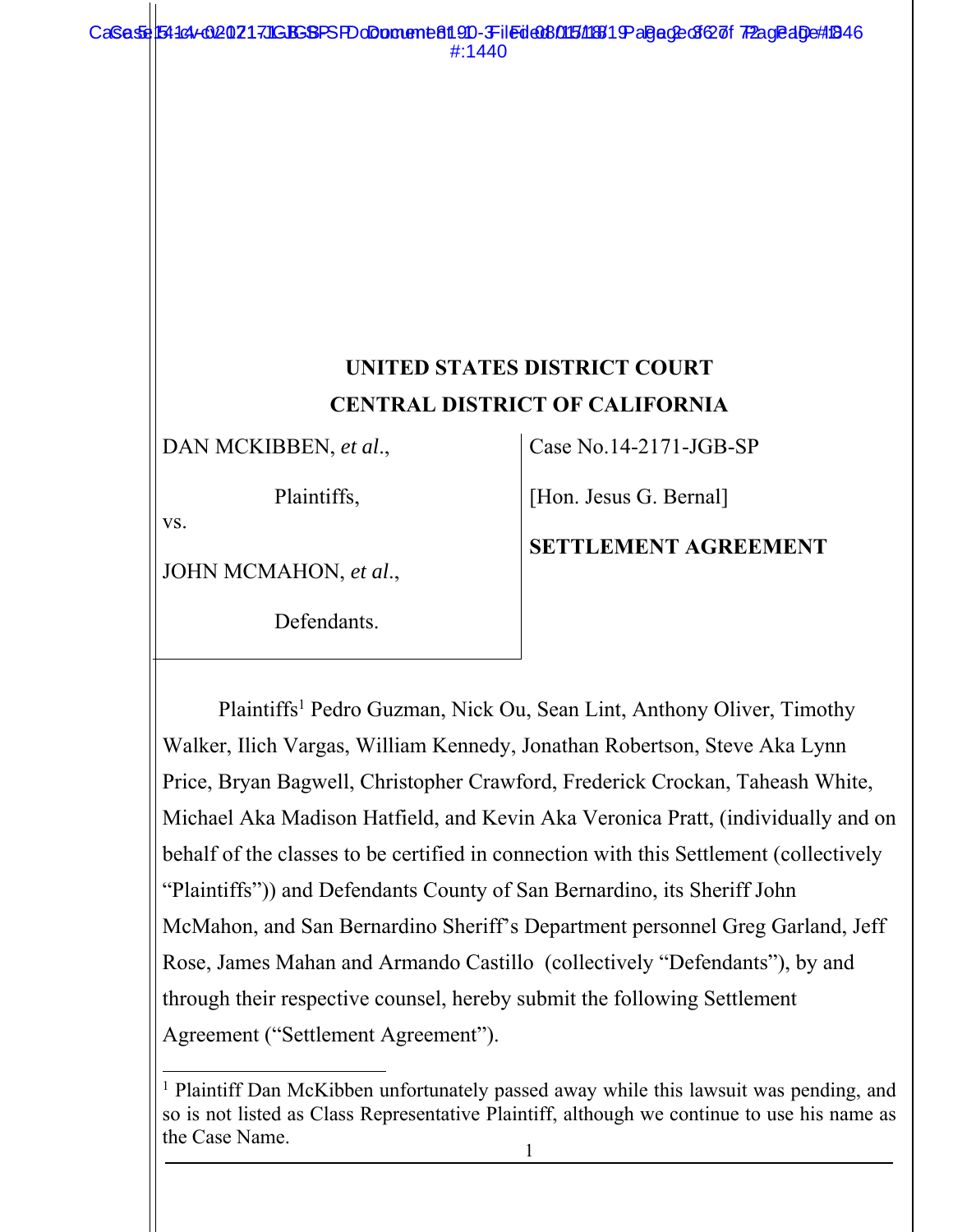# **I. RECITALS**

Plaintiffs are former or current (at the time of the filing of the complaint) inmates at the San Bernardino County Jail (hereafter "Jail"), operated by the San Bernardino County Sheriff's Department (hereafter "SBCSD"). The Jail maintained and maintains an "Alternative Lifestyle Tank" (hereafter "ALT") at the West Valley Detention Center (hereafter "WVDC"), which houses inmates who selfidentify as gay, bisexual, and/or transgender (hereinafter "GBT inmates"). The WVDC is the only SBCSD jail facility that houses a separate unit for self-identified GBT inmates who were assigned male at birth.

Plaintiffs, and the classes they represent, contend that Defendants engage in systematic discrimination and denial of equal treatment against GBT inmates at the WVDC. Plaintiffs contend, inter alia, that GBT inmates 1) were automatically placed in the ALT if they self-identified as GBT; 2) would have been at risk for their safety if admitted to the general population as openly GBT inmates because SBCSD did not have any plans or programs to ensure their safety; 3) had no or inadequate PREA programs in place to protect GBT inmates or address particular vulnerabilities of GBT inmates placed in the general population; 4) were limited in their time-out-of-cell generally to an hour and a half per day, and often less, in contrast to similarly situated (by classification or sentencing status) general population inmates; 5) were denied the same work opportunities that were provided to similarly situated (by classification or sentencing status) general population inmates; 6) were denied the same programming opportunities<sup>2</sup> that were provided to similarly situated (by classification or sentencing status) general population inmates; and 7) a comparable range of religious services to those available to the

l

<sup>&</sup>lt;sup>2</sup> Programming opportunities include classes in anger management, thinking for change, living skills, parenting skills, substance abuse, GED, high school diploma, literacy, automobile mechanics, bakery occupations, culinary/reading enrichment classes, computer skills, HVAC training, fire camp vocational training, employment readiness, substance abuse, "In-Roads", and re-entry services.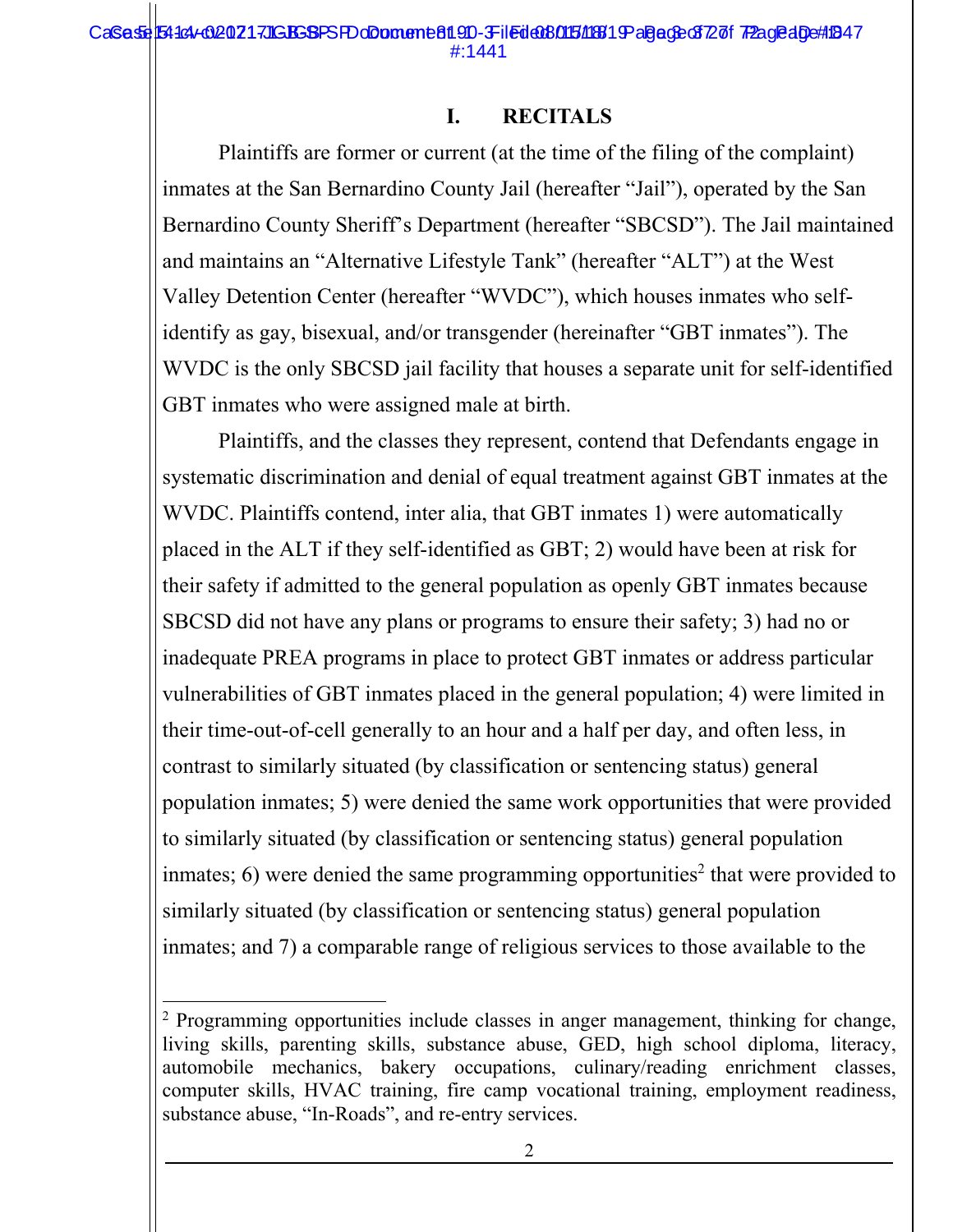### CaSese 54144-020217JGBSBPSFDoDoment 81.9D-3Filed 008/015/18819 aBege of 827 of 7Page aDett1848 #:1442

general population. Plaintiffs also contend that certain aspects of this disparate treatment continue to this day.

In the interest of avoiding expense, delay and inconvenience of further litigation of issues raised in this action, and without any admission of liability by Defendants, and in reliance upon the representations contained herein, and in consideration of the mutual promises, covenants and obligations in this Agreement, and for good and valuable consideration, Plaintiffs and Defendants, through their undersigned counsel, enter into this Settlement Agreement, subject to the approval of the Court.

In summary, this settlement provides for dismissal of this case with prejudice in exchange for 1) a variety of policy changes, 2) a damages settlement of \$950,000, and, 3) an award of attorney's fees and costs of \$1,100,000.

### **II. DEFINITIONS**

The listed terms used throughout this Stipulation of Settlement and Dismissal are intended to have the following meanings:

- 1. "Administrator" means the Class Administrator, as agreed upon (or to be agreed upon) by the Parties and appointed by the Court to review and determine the validity and amount of claims submitted by a Settlement Class Member ("SCM") (as defined herein), according to the procedures set forth herein. Plaintiffs' Counsel sent out for bids to qualified administrators and chose JND Legal Administration as the Class Administrator because they were most reasonably priced.
- 2. The "Alternative Lifestyle Tank" (aka the "ALT") consists of two 16-cell housing sections in one of the jail units in the West Valley Detention Center jail facility operated by the San Bernardino County Sheriff's Department that is used to house gay, bisexual and transgender ("GBT") inmates.
- 3. The "Bar Date" is the date by which any Damages Class Member who wishes to receive payment pursuant to the Settlement Agreement and therefore is a Settlement Class Member ("SCM") as defined below) must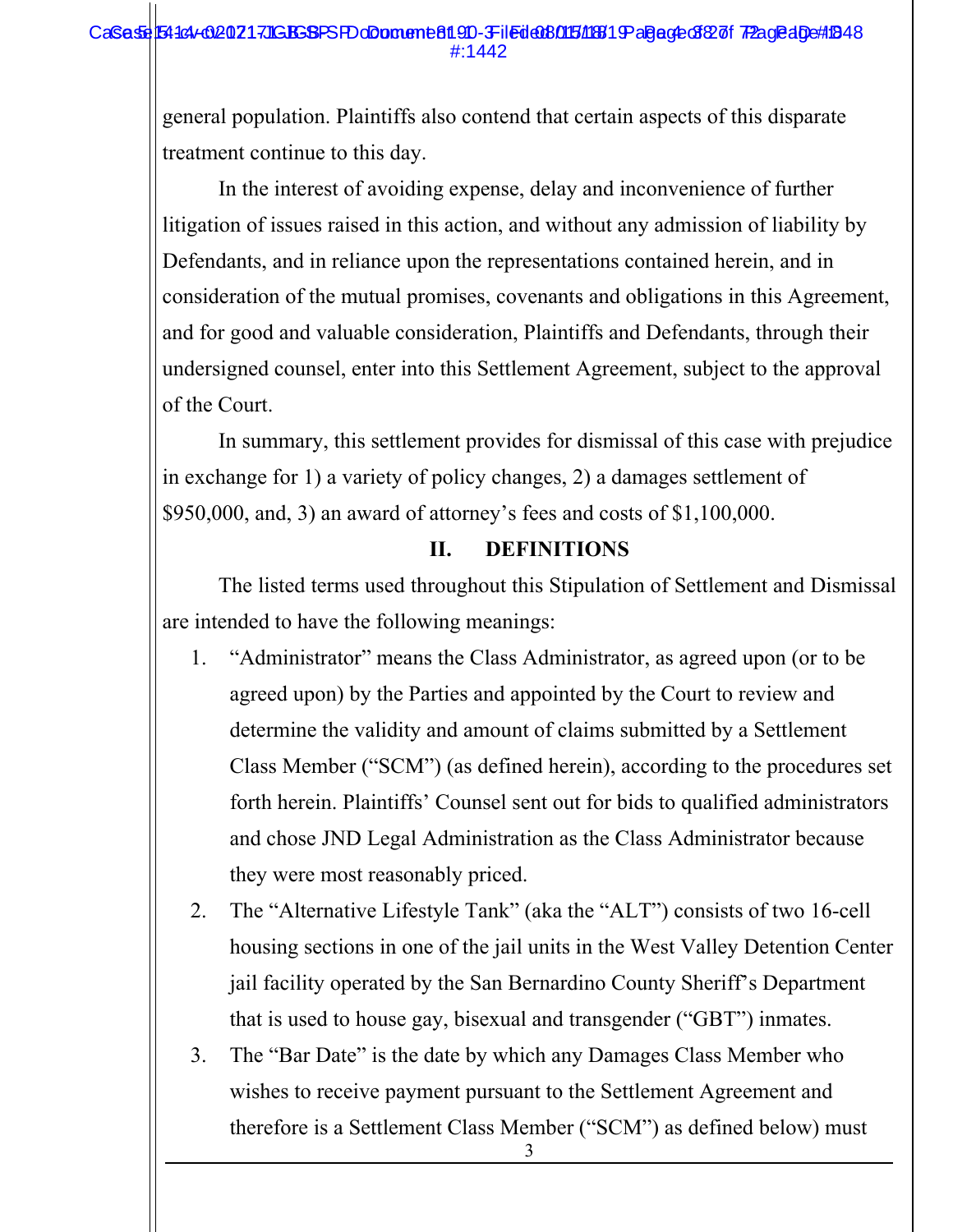#### CaSese 54144-020217JGBSBPSFDoDoment 819D-Filed 008015/18819 aBege 392 of 72 age aDe#1849 #:1443

file his/her Proof of Claim and Release Form, file objections to this Settlement Agreement, or request to be excluded from the class (opt-out). The Bar Date shall be calculated as the close of business on the  $90<sup>th</sup>$  day after the last day of mailing of the Class Notice which is up to two consecutive business days from beginning to end, as is addressed in ¶ 33, i.e., the Class Administrator must mail all notices within a two day period).

- 4. "Class Counsel" herein refers to Barrett S. Litt, David S. McLane and Lindsay Battles of KAYE, McLANE, BEDNARSKI & LITT, and Melissa Goodman, Amanda Goad, Brendan Hamme and Aditi Fruitwala of the ACLU Foundation of Southern California.
- 5. "Class Counsel Attorneys' Fees" refers to the amount awarded by the Court as their attorneys' fees in this case, which amount has been agreed to by the parties as a separate award, to be approved by the Court.
- 6. "Class Counsel Litigation Costs" include, but are not limited to all litigation costs, including the following: messenger and other delivery fees; postage; photocopying; printing; scanning; document binding; parking; regular or special postage expenses; travel expenses (including mileage, airfare, lodging, meals, and ground transportation); consultants' fees; mediation charges and fees; expert witness fees; regular witness fees; deposition fees; transcript fees; investigation fees; on-line research costs; long-distance telephone charges; facsimile transmissions and other costs or expenses ordinarily charged by attorneys when representing clients, whether or not the costs qualify to be reimbursed in a motion for attorneys' fees and/or costs under either 42 U.S.C § 1988 or 28 U.S.C. § 1920. Certain costs are to be paid from the agreed upon attorney's fee award and certain costs are to come from the Damages Class Fund.
- 7. The "Class Damages Fund" refers to the amount of up to \$950,000 as damages compensation to the Class, to be paid by Defendants to the Class Administrator, and out of which the costs of Class Administration,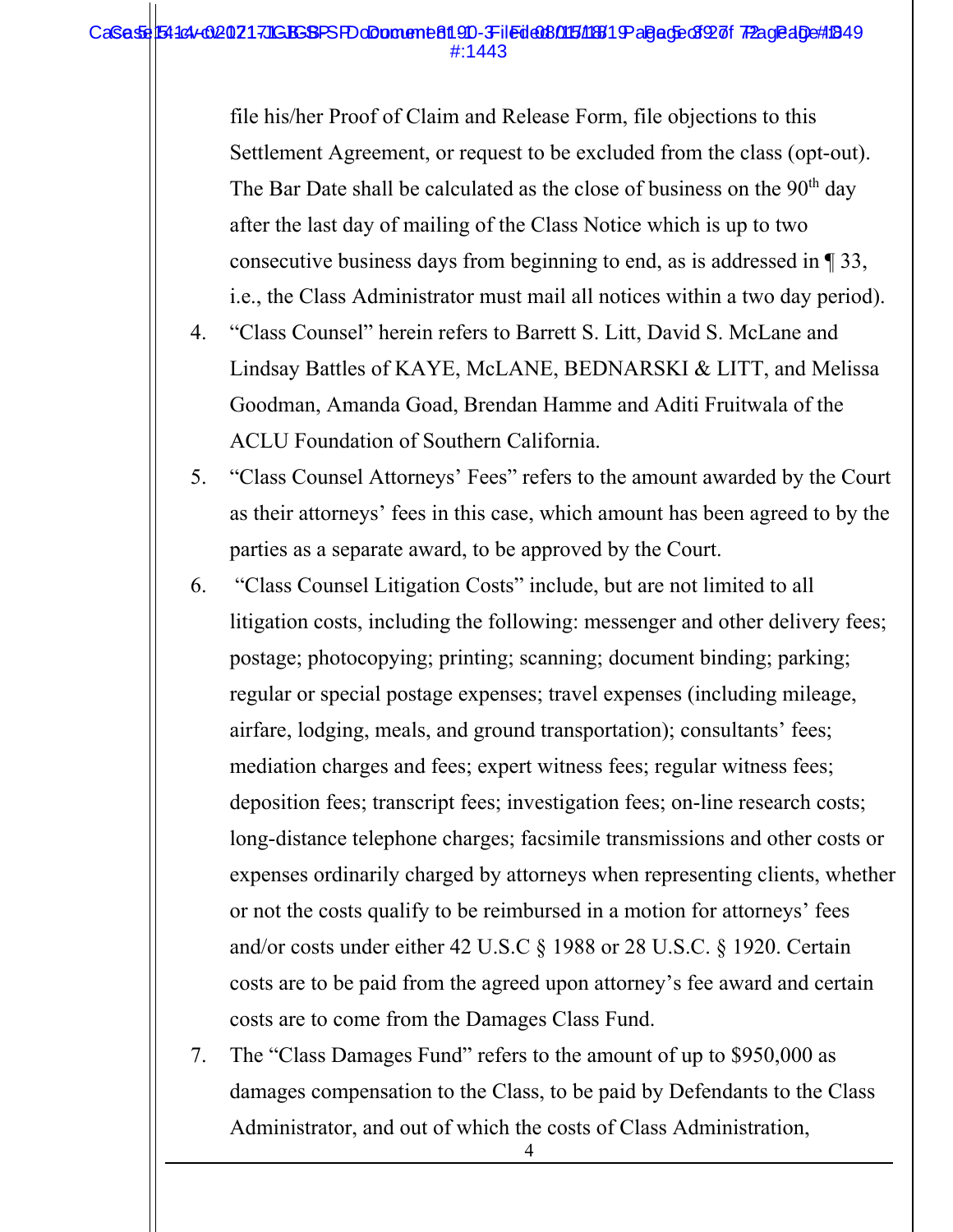#### CaSese 54144-020217JGBSBPSFDoDoment 819D-3Filed 008015/18819 aBege of 02 of 7Page aDe#1850 #:1444

Plaintiffs' counsel expert/consulting and mediation fees, incentive awards and compensation to Damages Class members will be paid.

- 8. A "Class Member" means any member of the Injunctive Relief Class as defined above (which is broader than the Damages Class).
- 9. The "Class Notice" means the notice to the Class regarding settlement, to be sent to Class Members in a form substantially similar to that attached hereto as Exhibit B, or as otherwise approved by the Court, and such other summary notice to be published in accordance with the terms of this Settlement Agreement.
- 10. The "Damages Class" is composed of individuals who, between October 22, 2012 (two years prior to the filing of the original complaint, which is the statute of limitations period under 42 U.S.C. § 1983) and March 31, 2018 (the end of the month in which the settlement was reached in principle) were GBT inmates housed in the ALT of the San Bernardino County Jail facility known as West Valley Detention Center ("WVDC").
- 11. The "Damages Class Member List" shall consist of those persons identified as having been housed in the ALT during the Damages Class Period.
- 12. The "Damages Class Period" refers to October 22, 2012, through March 31, 2018.
- 13. The "Database" is the information provided in electronic form to the Administrator no later than five (5) days from the date the Court grants preliminary approval of the terms of this Settlement Agreement (if the data has not already been provided), which information has been compiled from the electronic records of the San Bernardino Sheriff's Department.
- 14. The "Defendants" are the County of San Bernardino, the San Bernardino Sheriff's Department, San Bernardino County Sheriff John McMahon, and San Bernardino County Sheriff's Department employees Greg Garland, Jeff Rose, James Mahan, and Armando Castillo.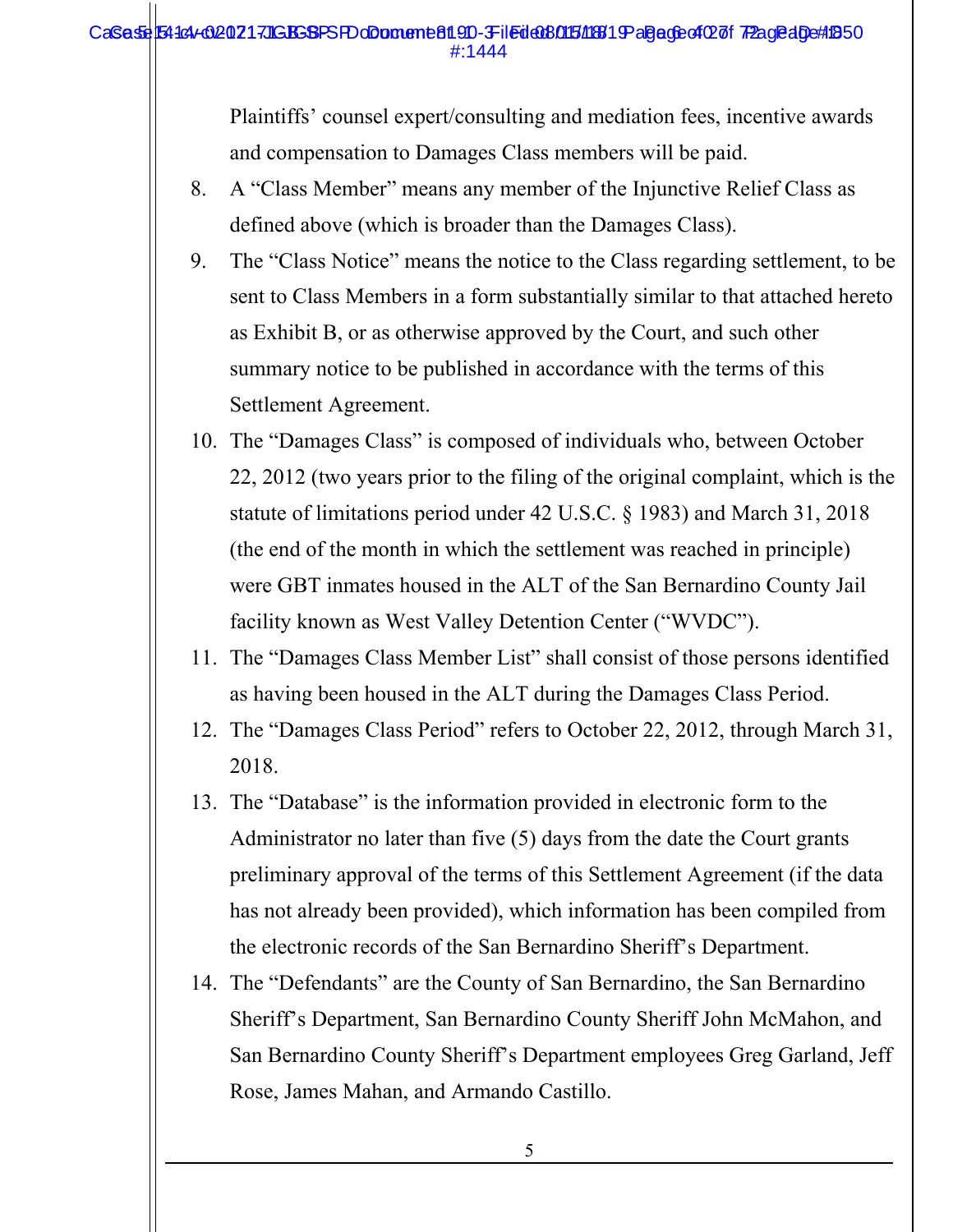#### CaSese 54144-020217JGBSBPSFDoDoment 819D-3Filed 008015/18819 aBege of 27 TPage aDe#1851 #:1445

- 15. The "Effective Date" means thirty days after the date upon which a judgment entered by the Court approving the Settlement Agreement becomes final. The Judgment will be deemed final only upon expiration of the time for a Damages Class member who files an objection to file a notice of appeal (30 days after entry of judgment) or, if a Notice of Appeal is filed by an objector, upon exhaustion of all appeals and petitions for writs of certiorari. If no Damages Class member files an objection, then the Judgment shall become final as of the entry of the Final Approval Order and Judgment.
- 16. The "Fairness Hearing" is the hearing on the fairness of this Settlement, which date will be set by the court.
- 17. The "Final Order of Approval and Settlement" is the Order finally approving the settlement, entered by the court (which may also be referred to herein as "Final Order").
- 18. The "Injunctive Relief Class" is composed of individuals who currently are, or in the future will be, GBT inmates housed in the San Bernardino County jails, including but not limited to those housed in the ALT.
- 19. The "Lawsuit" refers to the action styled *McKibben et al. v. County of San Bernardino et al.*, Case No. 14-2171-JGB-SP.
- 20. The "Motion for Attorneys' Fees and Costs" is Class Counsel's application for Attorneys' Fees and Costs.
- 21. The "Named Plaintiffs" or "Class Representatives" refers to the plaintiffs named in the Second Amended Complaint to this suit, who are: Pedro Guzman, Nick Ou, Sean Lint, Anthony Oliver, Timothy Walker, Ilich Vargas, William Kennedy, Jonathan Robertson, Steve Aka Lynn Price, Bryan Bagwell, Christopher Crawford, Frederick Crockan, Taheash White, Michael Aka Madison Hatfield, and Kevin Aka Veronica Pratt. (Although Dan McKibben was a Named Plaintiff, he is now deceased, and is therefore being treated purely as a class member and is not included as a Named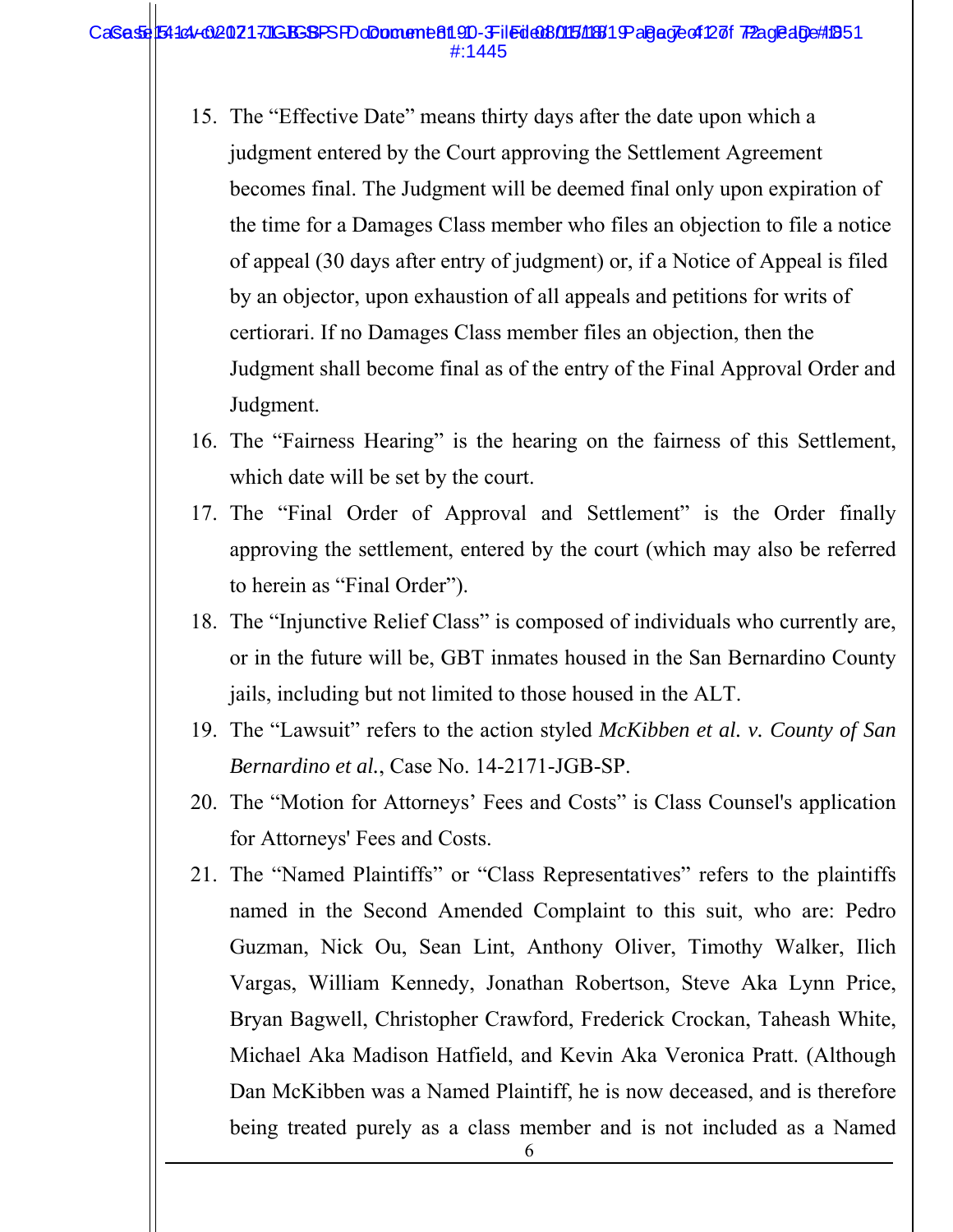Plaintiff or Class Representative.)

- 22. "Preliminary Approval" is the Court's determination that the Settlement is within the range of possible approval and therefore that a notice should be sent to the Class and a hearing should be held with respect to fairness.
- 23. The "Preliminary Approval Order" is an order entered by the court preliminarily approving the settlement, after which Class Notice, the opportunity to object and opt out, and in a Final Approval hearing are to occur.
- 24. An "Opt-Out" is any Damages Class Member who files a timely request for exclusion, pursuant to the terms of this Settlement Agreement, to be excluded from the Settlement Class. (If used as a verb, it refers to the process of filing such exclusion.)
- 25. The "Proof of Claim Form" means the Proof of Claim and Release Form required to be used in order to make a claim for payment under this settlement. A copy of the proposed Proof of Claim Form is attached as Exhibit C. The pre-prepared Claim forms shall be bar coded to link with the Class member's database information and shall contain the damages to which the class member is entitled if s/he were to receive the full damages provided for in this agreement.
- 26. "Released Person" means the Defendants and their affiliates, subsidiaries, predecessors, successors, and/or assigns, together with past, present and future officials, employees, representatives, attorneys, and/or agents of San Bernardino County, including John McMahon, or any of them. "Released Persons" also includes any and all insurance carriers, and/or their representatives and attorneys, for the Released Persons.
- 27. The "Settlement" refers to this agreement.
- 28. A "Settlement Class Member" ("SCM") means any member of the Damages Class as defined above (whether or not s/he files a Timely Claim form), including representatives, successors and assigns, who does not file a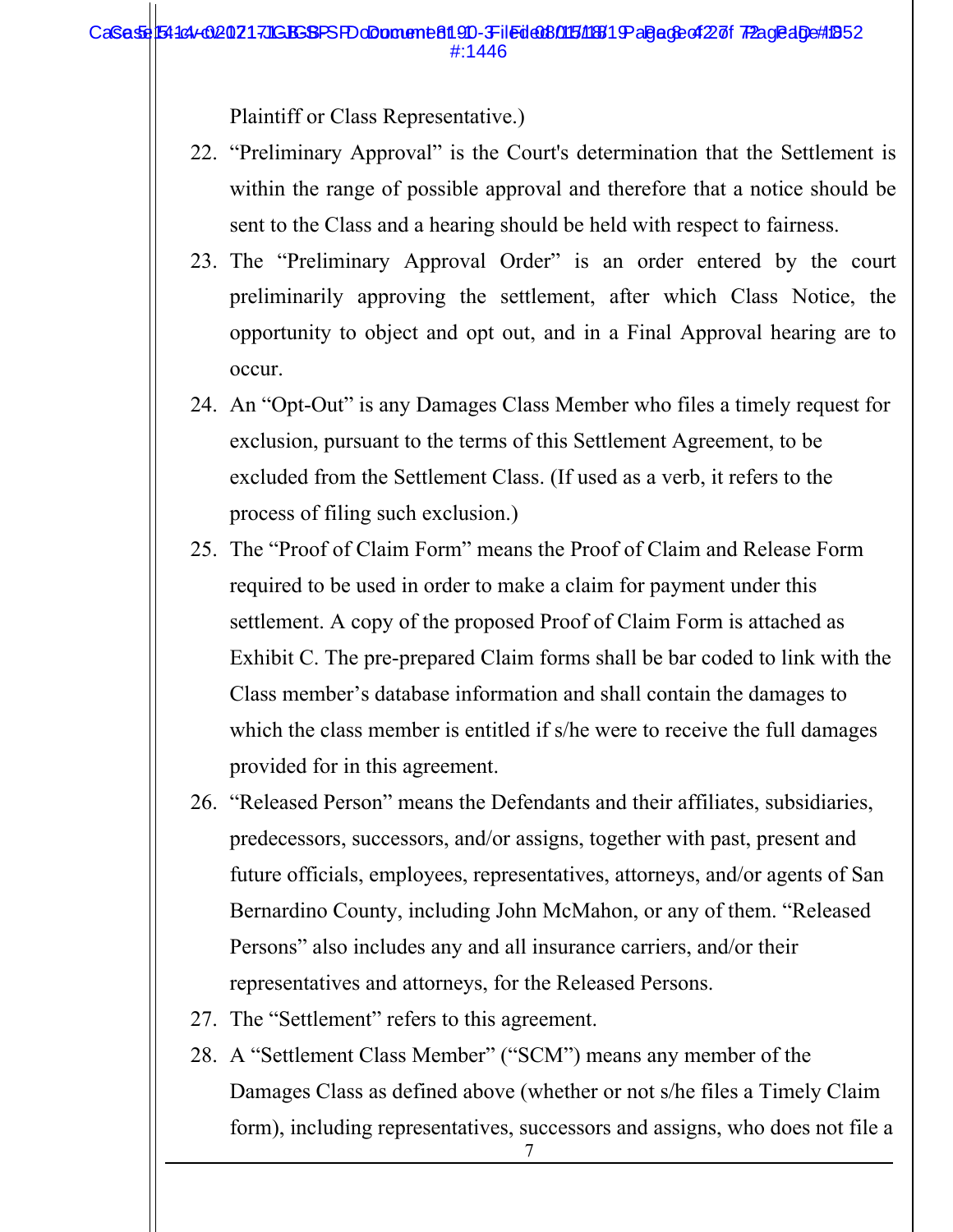#### CaSese 54144-020217JGBSBPSFDoDoment 81.9D-3Filed 608/015/18819 aBege of 327 of 7Page algett 1853  $\pm 1$ <sub>1</sub> $\pm 1$

valid and timely Request for Exclusion as provided for in this Settlement Agreement.

- 29. The "Settlement Fund" is the fund established by the Class Administrator with funds transferred from Defendants from which the damages to the Class Representatives and Damages Class members will be paid. The Defendants will pay all moneys they are obligated to pay under the Preliminary Approval Order, and the settlement approved by the Court, if any, into the Settlement Fund.
- 30. A "Timely Claim" is one filed a) within the 90-day window provided by the notice to be sent to the class, and b) to the extent the Court approves, late claims (i.e., claims filed after the Class Notice period) that are filed prior to the Final Approval Hearing.

## **III. DISCLAIMER OF LIABILITY**

1. The Parties acknowledge and agree that all undertakings and agreements contained in this Settlement Agreement have been agreed to solely for the purpose of finally compromising all questions, disputes and issues between them relating to the litigation. This Settlement Agreement and any proceedings taken pursuant hereto shall not in any event be construed as, interpreted as, or deemed to be evidence of an admission or concession by either party for any purpose, or deemed to constitute a waiver of any legal position or any defenses or other rights which either of the Parties might otherwise assert in any context. Neither this Settlement Agreement nor any provision contained therein, nor any documents related hereto, nor any negotiations, statements or testimony taken in connection herewith may be offered or received as evidence, or used for any other purpose, or in any suit, action or legal proceeding which either of them have or in the future may have with any other person, as an admission or concession of liability or wrongdoing on the part of either party, except in connection with any action or legal proceeding to enforce this settlement agreement. The Parties have reached this settlement through arms-length negotiations and to avoid the costs and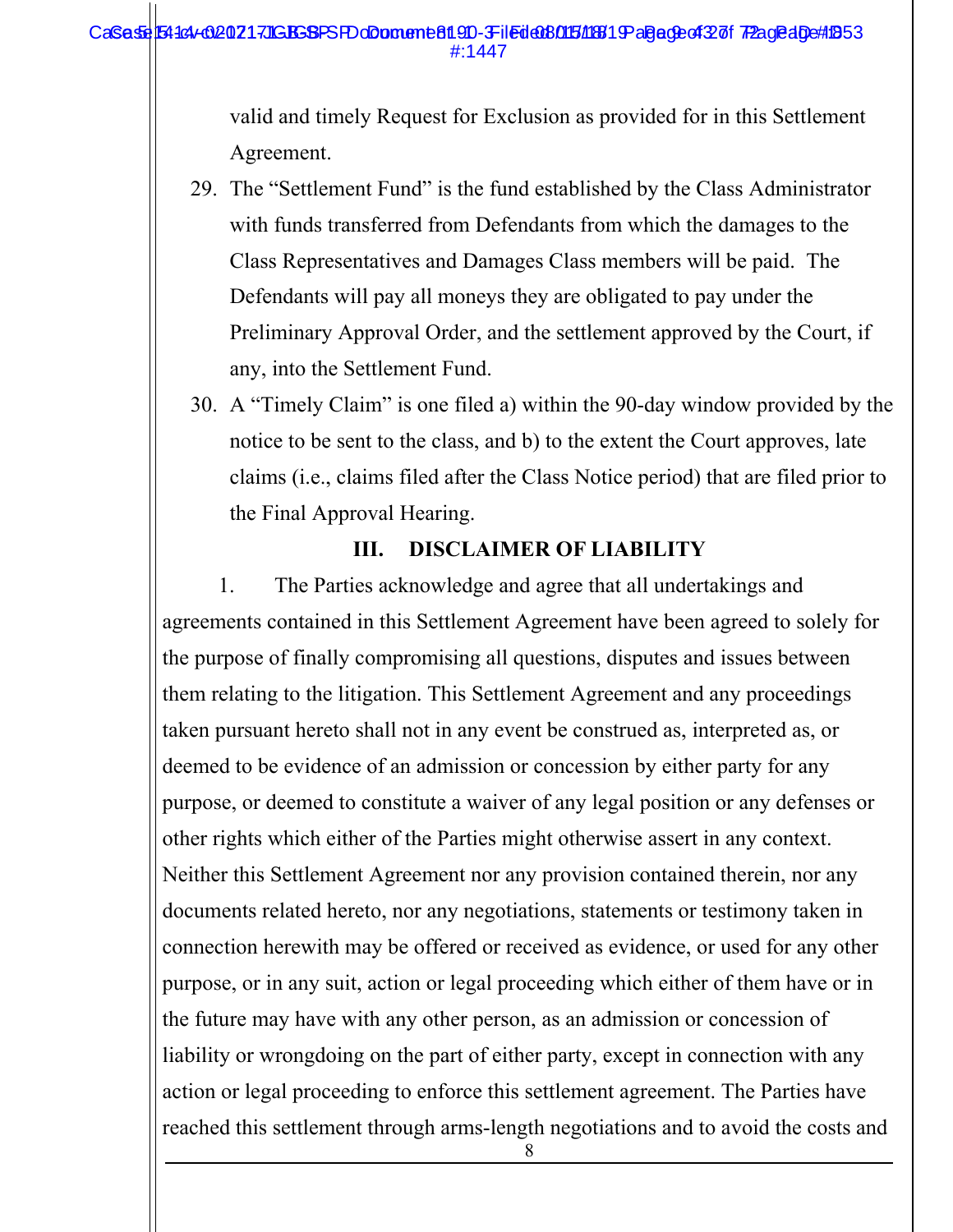delays of further disputes, litigation and negotiations among them and after extensive negotiations with an independent mediator, subject to approval by the Court. This Settlement Agreement has been entered into without any concession of liability or nonliability whatsoever and has no precedential or evidentiary value whatsoever.

# **IV. FINANCIAL TERMS OF SETTLEMENT AGREEMENT**

2. The "Class Fund" (defined previously) is the amount of \$950,000. The Class Administration Costs (estimated at a maximum approximately \$40,000 and likely less depending on certain factors) shall be paid out of that fund, as will the consultant/expert and mediation fees advanced by Plaintiffs' counsel and any incentive awards to the class representatives as approved by the Court. (Other litigation costs will be absorbed by counsel and included in the Attorney's Fees and Costs Award.) The remainder of the Class Fund shall be distributed to the class members (including Named Plaintiffs/Class Representatives) under the formula terms provided in this Agreement (hereafter referred to as the "Remainder").

3. Plaintiffs' counsel will propose the following Incentive Awards to Named Plaintiffs, which vary according to counsel's assessment of the contribution made by each to the case:

| <b>NAME</b>                  | <b>INCENTIVE AWARD</b> |
|------------------------------|------------------------|
| Bryan Bagwell                | \$5,000                |
| Christopher Crawford         | \$5,000                |
| Frederick Crockan            | \$5,000                |
| Pedro Guzman                 | \$3,000                |
| Michael Aka Madison Hatfield | \$5,000                |
| William Kennedy              | \$3,000                |
| Sean Lint                    | \$2,000                |
| Anthony Oliver               | \$5,500                |
| Nick Ou                      | \$3,000                |
| Kevin Aka Veronica Pratt     | \$5,500                |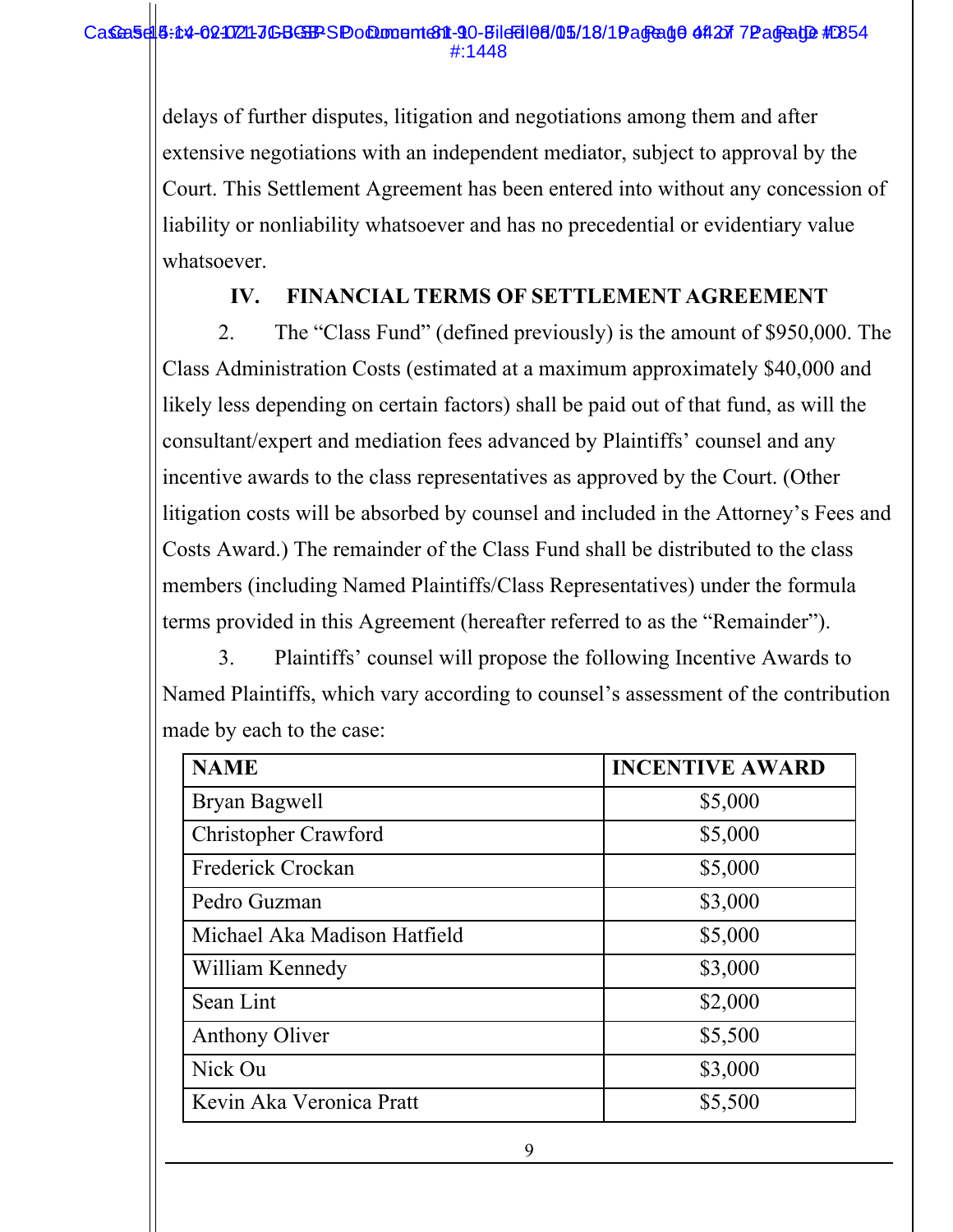#### Case 5:45-02-02-1021-JGB-SEP SP Document 811-90-Bild 5105/18/19 age 14 05 27 72 age 102 # 255 #:1449

| <b>NAME</b>           | <b>INCENTIVE AWARD</b> |  |
|-----------------------|------------------------|--|
| Steven Aka Lynn Price | \$3,000                |  |
| Jonathan Robertson    | \$3,000                |  |
| Illich Vargas         | \$5,500                |  |
| Tim Walker            | \$5,000                |  |
| Taheash White         | \$2,000                |  |
| <b>TOTAL</b>          | \$60,500.00            |  |

4. Plaintiffs estimate that the size of the Remainder is approximately \$812,500, or slightly more. This is based on the foregoing cost for Inventive Awards, expert/consulting and mediation costs of approximately \$37,000 and a Class Administration fee of a maximum approximately \$40,000 and likely less, depending on a variety of factors. (The bid from the agreed to Class Administrator, JND Legal Administrator, along with its bid and related material, which are attached as Exhibit E.)

5. The formula for distribution of the Remainder has been developed by Plaintiffs' Counsel and, if approved by the court, will be that summarized in the Class Notice to be sent to class members. The formula is designed to account for the fact that the alleged severity of challenged conditions varied: (1) over time (with the most allegedly discriminatory and restrictive conditions occurring before October 2014); and, (2) depending, in part, on inmates' sentencing status, security classification, and work eligibility (with sentenced, work-eligible inmates allegedly experiencing the most discriminatory conditions).

6. To briefly summarize Plaintiffs' counsel's assessment of these variations in conditions, which are factored into the class damages allocation formula, are as follows:

> a. Inmates incarcerated before 10/14/2014 endured substantially less out-of-cell time than similarly situated inmates housed outside of the ALT. (Whereas non-ALT inmates received out-of-cell time based on their security classification level,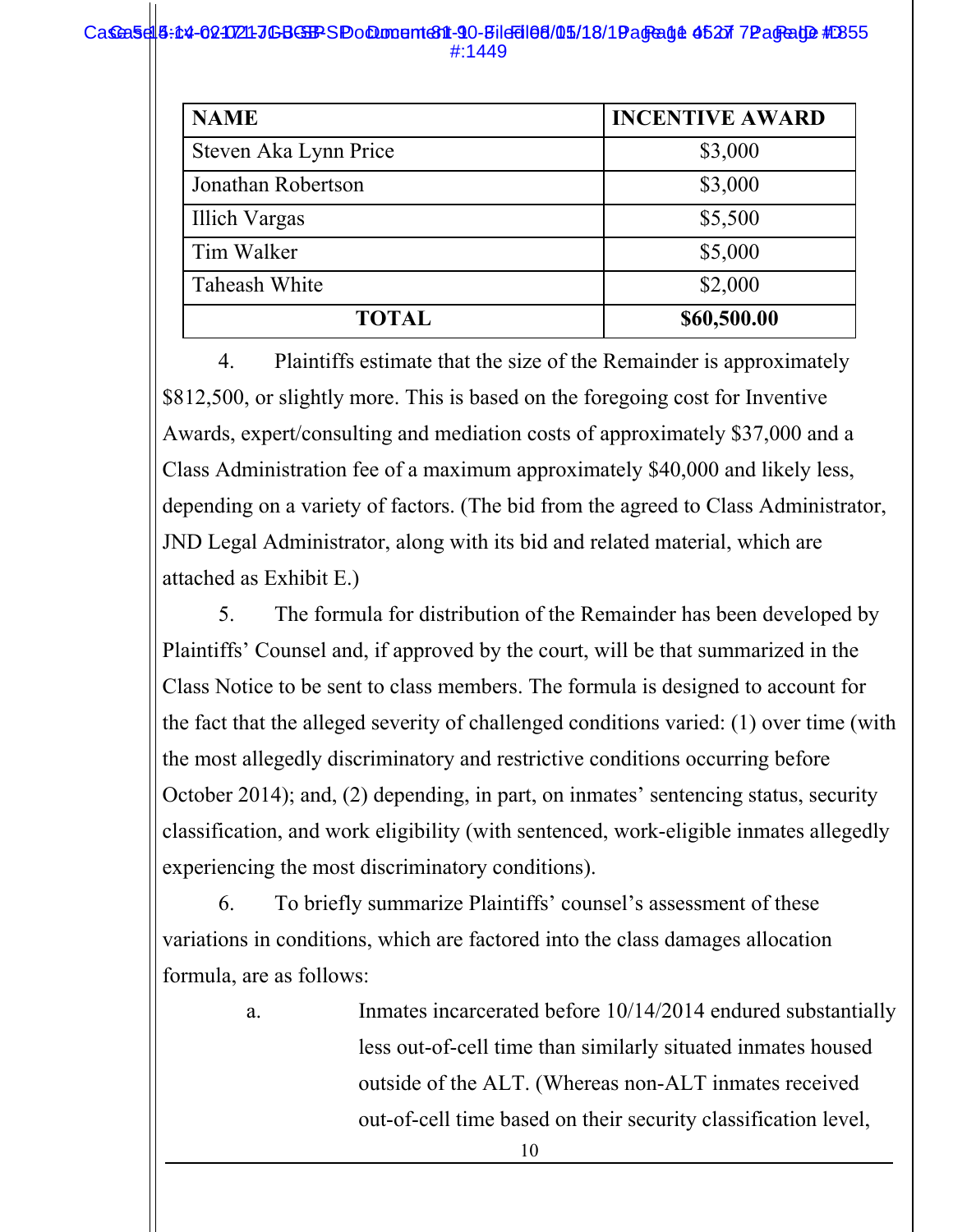#### Case 5:14-02-0210211-JGBGEPS Pocument 811-90-Bild 5105/18/19 age 01:27 7Page 102 #:256 #:1450

ALT-housed inmates were generally segregated even from each other, resulting in 23-hour lockdown on many days). b. Inmates designated as low security risk were most adversely affected by SBCSD's policies because they would have received the most out-of-cell time had they been housed outside of the ALT; inmates designated as higher security risk would have received less out-of-cell time and were therefore less adversely impacted. Accordingly, for the pre-10/14/14 time period, security classification is relevant to determining conditions of confinement and damages. c. Throughout the class period, program access varied depending on sentencing status and work eligibility. All ALT inmates, regardless of sentencing status, security classification or incarceration dates, were denied access to certain substance abuse rehab programs (AA/NA), "In-Roads" programs, religious services, and volunteer work programs available to similarly-situated, general population inmates housed outside of the ALT. d. In addition, *sentenced* inmates (a minority of the class) were deprived of access to GED, high school diploma courses, and other educational programs available to similarly-situated, sentenced inmates housed outside of the ALT. e. Depending on their security classification, disciplinary history, and other factors, some sentenced inmates would also have been eligible for both vocational training courses and job assignments, had they not been housed in the ALT. A small minority of ALT-housed, work-eligible inmates received inferior job assignments but were denied access to vocational training.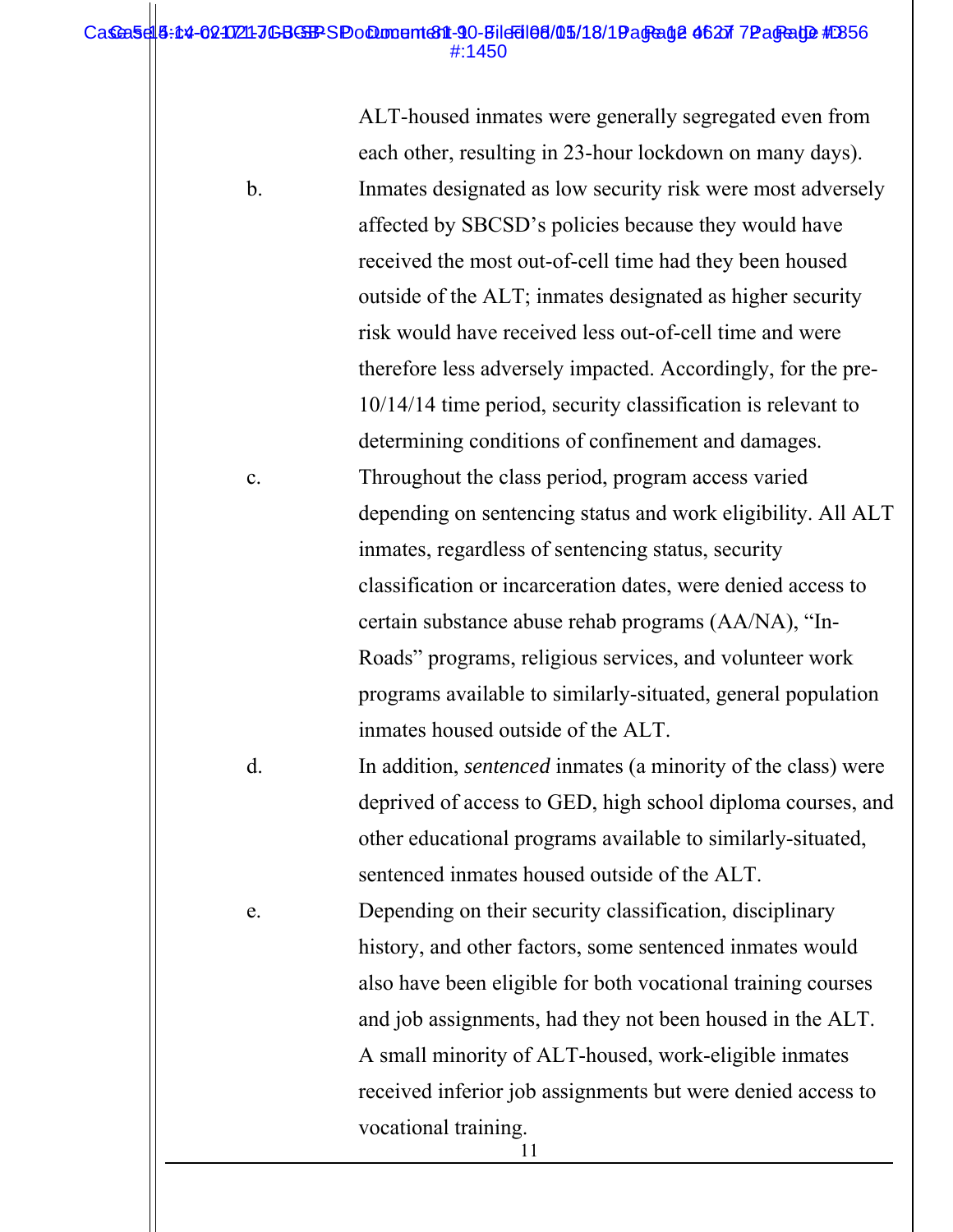7. Defendants have a different interpretation of the factual assessment made by Plaintiffs' counsel in paragraph 6, but Defendants agree that Plaintiffs' counsel's division of points based on temporal changes in the conditions of confinement is a reasonable means of distributing settlement proceeds to the class members.

8. Based on these considerations, Plaintiffs' counsel divide conditions of confinement into nine categories. Each of the nine categories is assigned a pointvalue, which will translate to a per-diem dollar value at the time of distribution. The chart below shows the daily categories, conditions associated with each category, and points assigned to each condition. Class members receive the designated number of points for each day they were incarcerated in a given category (some inmates may have incarceration days in multiple categories depending on whether their security classification, sentencing status or workeligibility changed; inmates may also have been incarcerated before and after 10/14/14). Each day of incarceration can qualify for only one category.

| #  | <b>Per Diem</b><br>Category            | <b>Disparate Conditions of Confinement</b>                                                                                                                                                                                                                                                                                                                                                                                                                                                                                                    | <b>Total Per</b><br><b>Diem Points</b> |
|----|----------------------------------------|-----------------------------------------------------------------------------------------------------------------------------------------------------------------------------------------------------------------------------------------------------------------------------------------------------------------------------------------------------------------------------------------------------------------------------------------------------------------------------------------------------------------------------------------------|----------------------------------------|
|    |                                        | PRE-OCTOBER 1, 2014 (DISPARATE REDUCTION IN TIER TIME)                                                                                                                                                                                                                                                                                                                                                                                                                                                                                        |                                        |
| ı. | Sentenced,<br>work-eligible<br>inmates | • Excluded from jobs and vocational training<br>available to similarly-situated, non-ALT inmates<br>(30)<br>• Excluded from GED, high-school diploma and<br>other educational programs available to similarly<br>situated, <i>sentenced</i> inmates (15)<br>• Excluded from alcohol/drug rehab, religious<br>services, and volunteer worker positions available<br>to non-ALT, general population inmates (20)<br>• Drastic reduction in tier time due to mixing of<br>classification levels, often resulting in 23-hour<br>lockdown. $3(35)$ | 100                                    |

eligible inmates among those most affected  $bg$  the reduction in tier time.  $\overline{a}$ <sup>3</sup>Plaintiffs' counsel have presumed that all work-eligible inmates were deemed a low security risk because only those inmates with security classification scores and minimal disciplinary history were entitled to work assignments. Accordingly, we group work-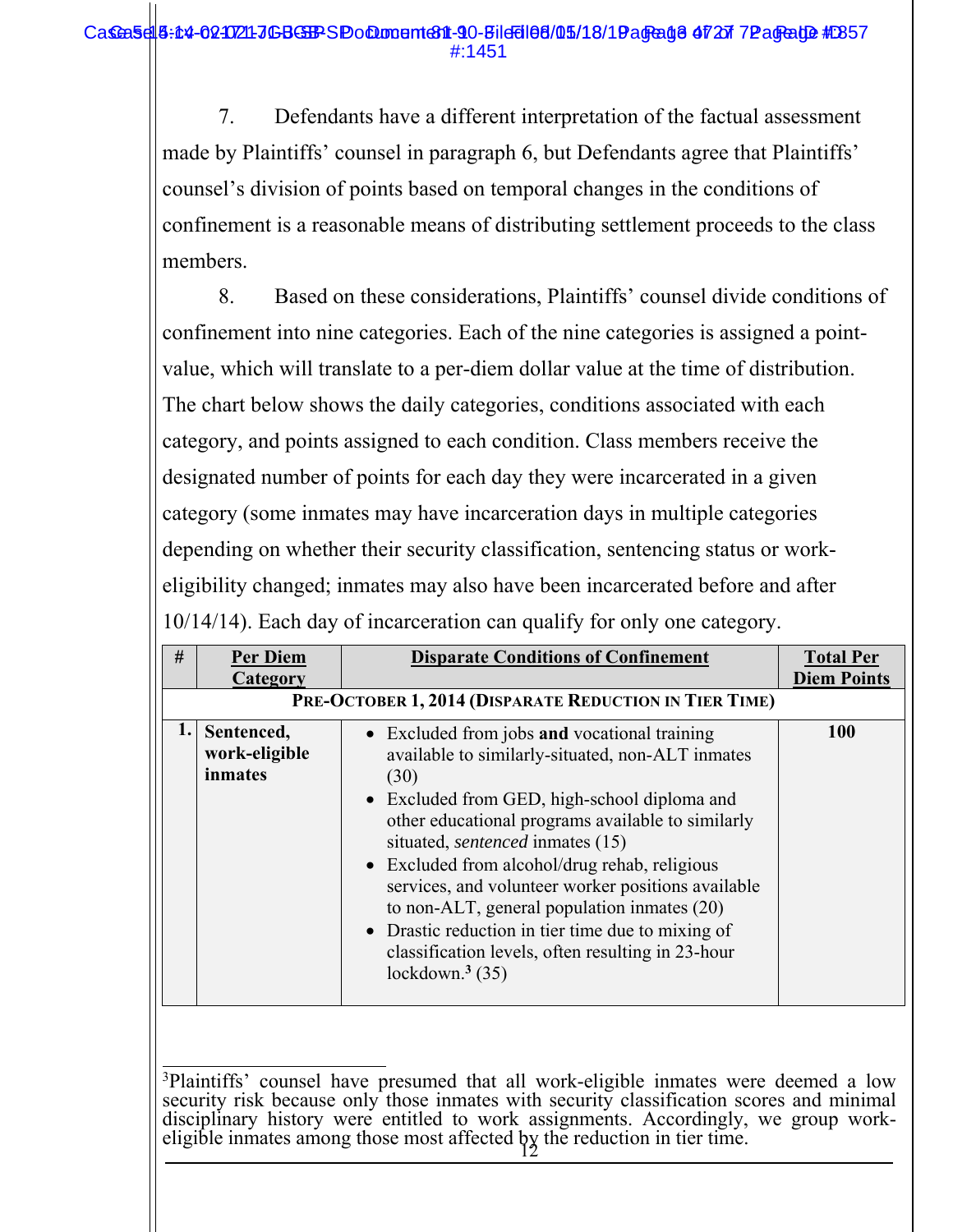#### Case 5:14-021721-JGBGBB-SP Ocument 6311-90-Bild 01 015/18/19 Agread 4 08 27 Page at 25:3 #:1452

| #                | Per Diem<br>Category                                                     | <b>Disparate Conditions of Confinement</b>                                                                                                                                                                                                                                                                                                                                                                                    | <b>Total Per</b><br><b>Diem Points</b> |
|------------------|--------------------------------------------------------------------------|-------------------------------------------------------------------------------------------------------------------------------------------------------------------------------------------------------------------------------------------------------------------------------------------------------------------------------------------------------------------------------------------------------------------------------|----------------------------------------|
| 2.               | <b>Sentenced</b><br>inmates (not<br>work-eligible)                       | • Excluded from GED, high-school diploma and<br>other educational programs available to similarly-<br>situated, sentenced inmates. (15)<br>Excluded from alcohol/drug rehab, religious<br>services, and volunteer worker positions available<br>to non-ALT, general population inmates. (20)<br>Substantial reduction in tier time due to mixing of<br>classification levels, often resulting in 23-hour<br>lockdown. $4(25)$ | 60                                     |
| $\overline{3}$ . | <b>Pre-sentenced</b><br>inmates, lower<br>security risk<br>(GP 6, 7)     | • Excluded from alcohol/drug rehab, religious<br>services, and volunteer worker positions available<br>to non-ALT, general population inmates. (20)<br>Drastic reduction in tier time due to mixing of<br>classification levels, often resulting in 23-hour<br>lockdown. (35)                                                                                                                                                 | 55                                     |
| $\mathbf{4}$ .   | <b>Pre-sentenced</b><br>inmates; higher<br>security risk<br>(GP 3, 4, 5) | Excluded from alcohol/drug rehab, religious<br>$\bullet$<br>services, and volunteer worker positions available<br>to non-ALT, general population inmates. (20)<br>Substantial reduction in tier time due to mixing of<br>classification levels, often resulting in 23-hour<br>lockdown. (25)                                                                                                                                  | 45                                     |
| 5.               | Pre-sentenced<br>inmates;<br>unknown<br>security risk                    | Excluded from alcohol/drug rehab, religious<br>$\bullet$<br>services, and volunteer worker positions available<br>to non-ALT, general population inmates. (20)<br>Substantial reduction in tier time due to mixing of<br>classification levels, often resulting in 23-hour<br>lockdown. $5(25)$                                                                                                                               | 45                                     |
|                  |                                                                          | POST-OCTOBER 1, 2014                                                                                                                                                                                                                                                                                                                                                                                                          |                                        |

l <sup>4</sup> SBCSD data does not indicate the security classification for all sentenced inmates during this time period. Some inmates were deemed ineligible to work for reasons having nothing to do with security classification or disciplinary history (e.g. some were deemed ineligible to work due to medical conditions). However, because security classification was a common reason for inmates to be deemed ineligible to work, we assume many non-workeligible sentenced inmates were higher security risk inmates and therefore assign fewer points for time-out-of-cell (inmates with a higher security risk were less adversely impacted because they would have received less time-out-of-cell than low risk inmates had they been housed outside of the ALT).

 $5$  Because there is no way to distinguish from the available data, Plaintiffs' counsel have conservatively treated these inmates the same as those with 3-5 classification levels although presumably there are 6 and 7 classifications among them who would be entitled to a greater value.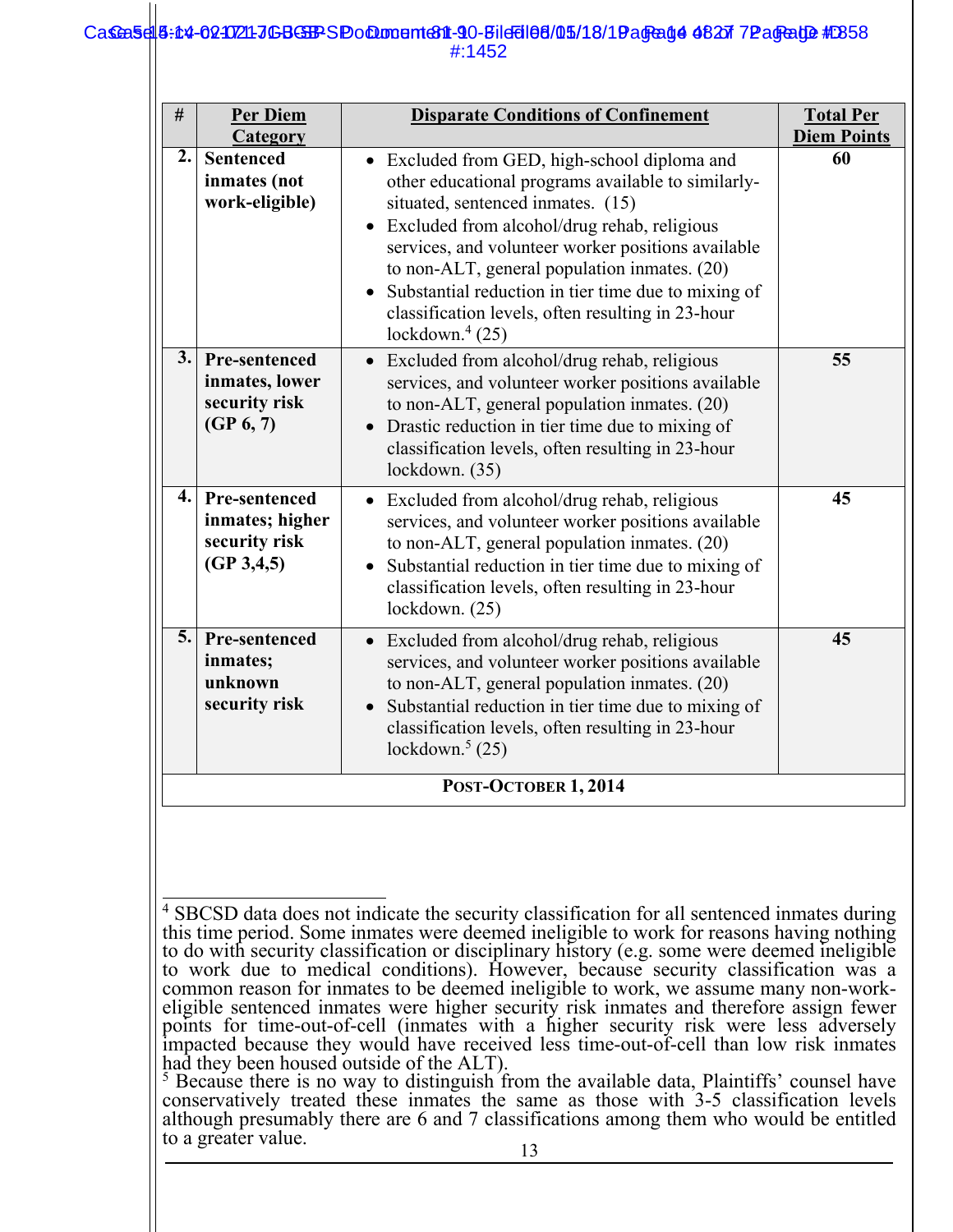#### Case 5:45-02-02-021-JGB-SP Document 81 - 90-Bild 510-16/18/19 age 15 49 27 72 age 102 # E859 #:1453

| #                       | Per Diem<br>Category                                                                        | <b>Disparate Conditions of Confinement</b>                                                                                                                                                                                                                                                                                                                                                                     | <b>Total Per</b><br><b>Diem Points</b> |
|-------------------------|---------------------------------------------------------------------------------------------|----------------------------------------------------------------------------------------------------------------------------------------------------------------------------------------------------------------------------------------------------------------------------------------------------------------------------------------------------------------------------------------------------------------|----------------------------------------|
| 6.                      | Sentenced,<br>work-eligible<br>inmates, with<br>$\underline{\mathbf{no}}$ job<br>assignment | • Excluded from jobs and vocational training<br>available to similarly situated non-ALT inmates.<br>(30)<br>• Excluded from GED, high-school diploma and<br>other educational programs available to similarly<br>situated, sentenced inmates. (15)<br>Excluded from alcohol/drug rehab, religious<br>$\bullet$<br>services, and volunteer worker positions available<br>to non-ALT inmates. $(20)$             | 65                                     |
| 7                       | Sentenced,<br>work-eligible<br>inmates, with<br>(inferior) job<br>assignment                | • Excluded from vocational training available to<br>similarly situated non-ALT inmates. <sup>6</sup> (15)<br>Excluded from GED, high-school diploma and<br>$\bullet$<br>other educational programs available to similarly<br>situated, sentenced inmates. (15)<br>Excluded from alcohol/drug rehab, religious<br>$\bullet$<br>services, and volunteer worker positions available<br>to non-ALT inmates. $(20)$ | 50                                     |
| $\overline{\mathbf{8}}$ | <b>Sentenced</b><br>inmates (not<br>work-eligible)                                          | • Excluded from GED, high-school diploma and<br>other educational programs available to similarly<br>situated, sentenced inmates. (15)<br>Excluded from alcohol/drug rehab, religious<br>$\bullet$<br>services, and volunteer worker positions available<br>to non-ALT inmates. (20)                                                                                                                           | 35                                     |
| 9 <sub>l</sub>          | Pre-sentenced<br>inmates                                                                    | Excluded from alcohol/drug rehab, religious<br>$\bullet$<br>services, and volunteer worker positions available<br>to non-ALT inmates. $(20)$                                                                                                                                                                                                                                                                   | 20                                     |

9. Each class member will receive a certain number of points for each incarceration day. That class member's point total is the sum of all their daily points. The total points for each class member will then be added together, from which the class member's percentage share of the recovery can be determined. Because it is anticipated that not all class members will make Timely Claims, and this is a non-reversionary fund, a claiming class member's percentage of the Remainder will be determined based on that class member's percentage of the total points for class members who made Timely Claims. (If, for example, there was a

 6 Work eligible inmates were limited to the law library position, which did not include a vocational training component similar to the job assignments provided to similarly situated non-ALT inmates.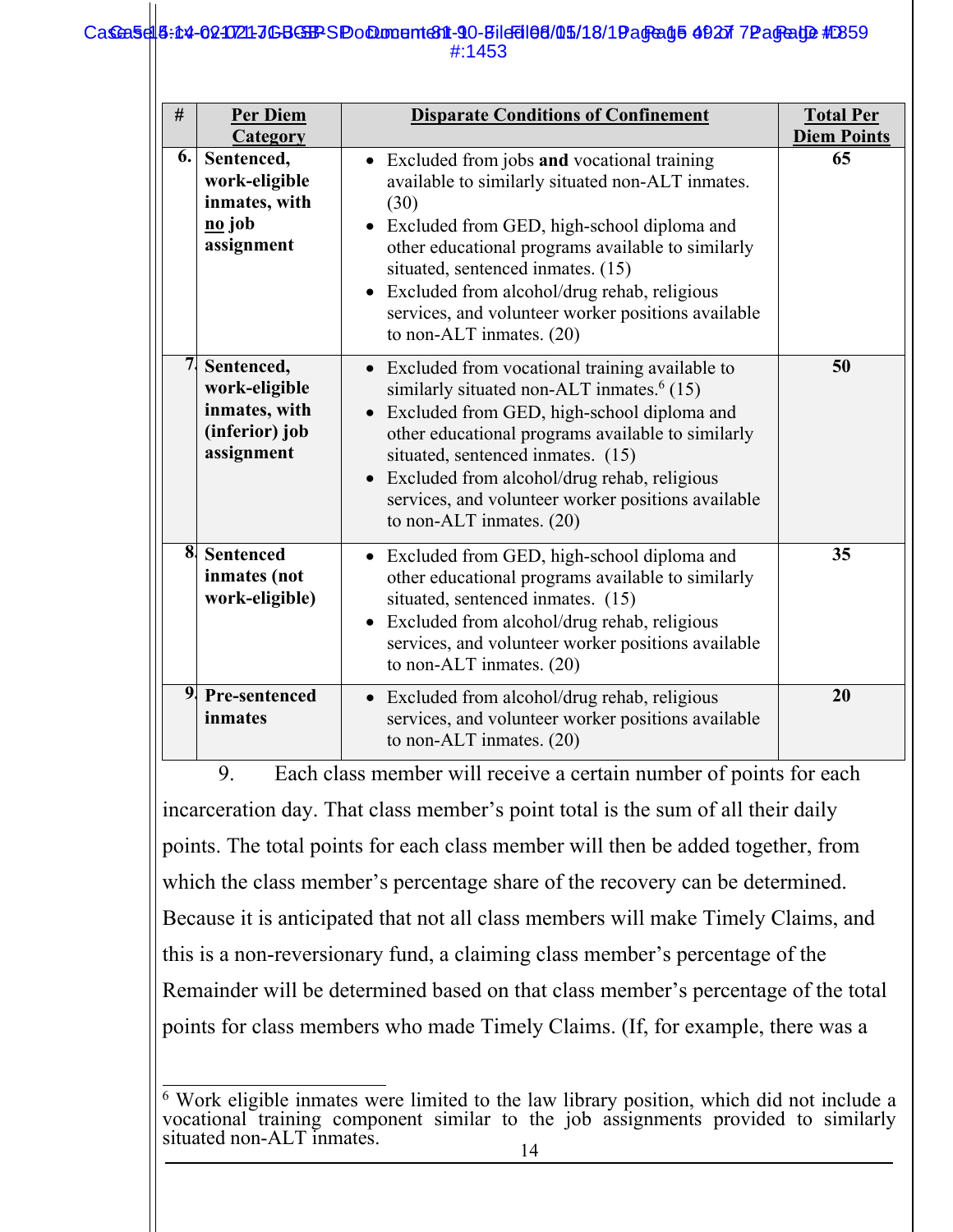### Case 5:14-02-0721-JGB-SP Document 811-90-Bild 5105/18/19 age 16 02 77 Page 102 # E860 #:1454

total of 1,000,000 points for the aggregated timely claims, and Class member X had a total of 2000 points, and the Remainder was \$810,000, Class member X would receive .2% (or .002) of \$810,000 (which is \$1,620)).

10. Despite the foregoing, no class member who filed a Timely Claim will receive less than \$40 or more than a total of \$10,000. The purpose of the Maximum provision is to ensure that outliers who have outsized claims do not distort the meaningfulness of the recovery to the remaining class members. (Such outliers would be entitled to opt out and pursue their own claims if they so chose.)

11. None of the \$950,000 Damages Class Fund shall revert to the County. Accordingly, as explained above, the money per class member making a Timely Claim will increase proportionately to the extent that fewer class members make a claim.

12. The "Attorneys' Fees and Costs" is the amount of \$1,100,000 as compensation for statutory fees and certain costs pursuant to 42 U.S.C. § 1988. (The costs included in this award shall include all costs incurred except for mediation costs, consultant/expert costs and Class Administration costs.) This fee shall be the subject of a separate Motion for Attorneys' Fees to be heard at the Final Approval Hearing, to be analyzed under the standards for an award of fees and costs to a prevailing plaintiff under 42 U.S.C. § 1988 and Civil Code § 52.1(h). The Class Notice will advise class members of this motion and their right to object to it.

13. The parties agree that these fees were independently negotiated with the assistance of a professional mediator and that, in order to effectuate this settlement, the fees were substantially discounted below the amounts that Plaintiffs would have sought in an attorney's fee motion filed by Plaintiffs as the prevailing parties.

14. The County represents that it has provided all the electronic data in its possession regarding class members necessary to both identify and contact class members. Within ten (10) days of the Court's grant of the Preliminary Approval of this settlement, the County shall provide, to the extent that such information has not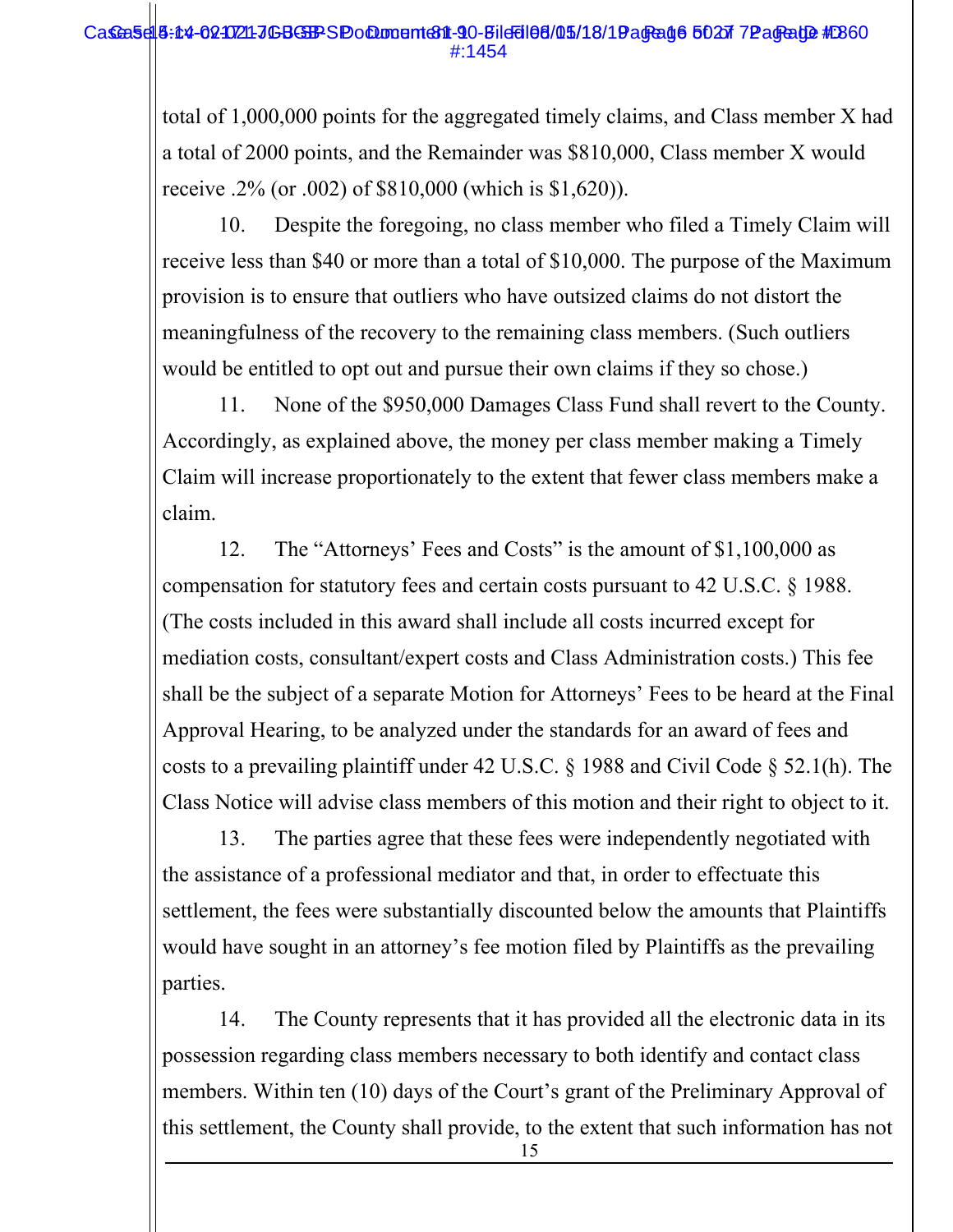### Case 5:14-02-0721-JGB-SP > Pocument 811-90-Bild 0105-05/18/19 age 01 27 7 Page 100 # 2861 #:1455

already been provided, any such additional information in its possession. Such information shall be confidential, and may not be disclosed to anyone except counsel of record, the Class Administrator, and designated representatives of the Parties.

## **V. INJUNCTION**

15. The Final Approval Order shall include an order granting Plaintiffs an injunction for a three-year period, after final approval by the Court of the settlement and the settlement is implemented by the County, the terms of which are set forth in Exhibit D. The injunctive relief provisions include the development of policies not yet drafted. To the extent the parties cannot agree on a policy or policies to implement the provisions of Exhibit D, the matter shall be resolved by the court.

16. Defendants estimate that the various added resources associated with the injunctive relief changes amount to an annual expenditure of approximately \$500,000 in current dollars.

17. In the event of a change in relevant law during the three-year period that this injunction remains in effect, the County will be required to comply with any and all provisions that are more protective of class members' rights than the terms of Exhibit D. A change in relevant law shall be defined as an amendment to the U.S. or California Constitutions, a change in federal or California statutory law, a change in applicable regulations (e.g., PREA regulations) or a binding decision of the U.S. Supreme Court, Ninth Circuit Court of Appeals, California Supreme Court, or California Court of Appeal.

18. To the extent that Plaintiffs contend that a change in relevant law implicates the protections of paragraph 17, Plaintiffs' counsel shall notify Defendants' counsel in writing of the change in relevant law. If the parties are unable to reach an agreement on whether there has been a change in relevant law within 30 days of the initial notification by Plaintiffs' counsel, the dispute shall be submitted for judicial review by the Court.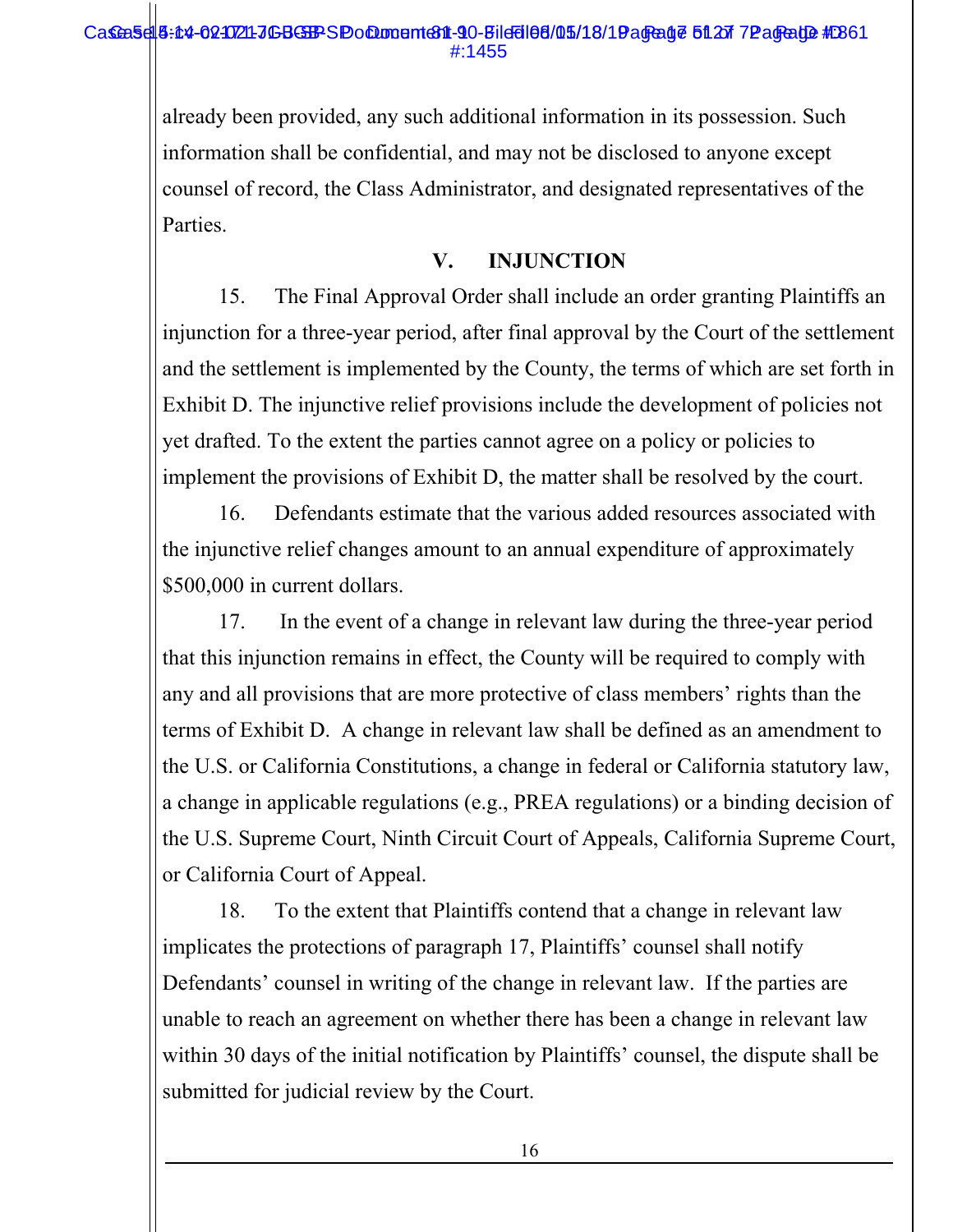# **VI. OTHER SETTLEMENT TERMS**

19. The Parties enter into this agreement solely for the purposes of this settlement and implementation of the settlement. If the settlement fails to be approved or otherwise fails consummation, then this Settlement Agreement is hereby withdrawn and Defendants reserve the right to seek decertification of the class. Any such motion for decertification would be evaluated under a de novo standard with Plaintiffs bearing the burden of establishing the requisite elements for class certification. Since Plaintiffs would bear the burden in such a motion, the parties agree that, upon notice to the Court and Plaintiffs that Defendants seek decertification of the class, the Plaintiffs would timely file a regularly noticed new motion for class certification.

20. An SCM who complies with the requirements set forth in this Settlement Agreement and files a Timely Claim form will be paid specified sums determined by the settlement distribution process set forth above, which payment shall be in full satisfaction of all claims of that SCM.

21. The Settlement Agreement, as of the Effective Date, resolves in full all claims against the Released Persons by all of the SCMs, including the Named Plaintiffs, involving violations of law or constitutional rights, including, without limitation, their equal protection rights under federal and California law, their rights under California Civil Code § 52.1, any other rights under any other federal, state or local law, regulation, duty, or obligation, or any other legal theory, action or cause of action, which arise from the class-wide factual allegations alleged in the complaint , as well as any claim regarding the bus transportation of transgender inmates (hereafter "Covered Claims").

22. When the Settlement Agreement is final, as of the Effective Date, all SCMs, including the Named Plaintiffs, waive all rights to any and all claims relating to damages or reimbursement of any kind for the Covered Claims. This waiver and release shall include a full release and waiver of unknown rights regarding the Covered Claims that may exist as of the Effective Date.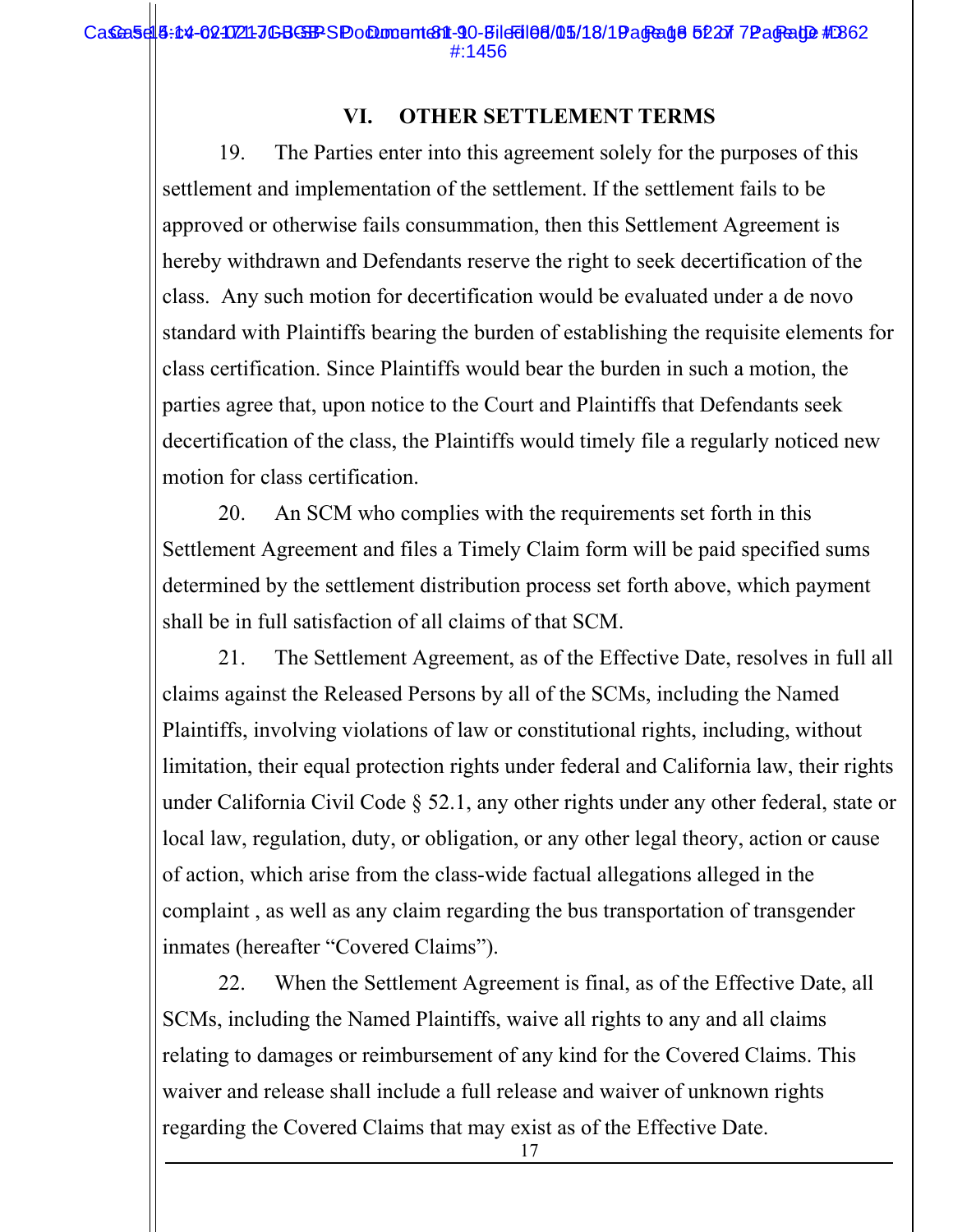#### Case 5:45-02-02-021-JGB-SP SP Document 81 - 90-Bild 51 05/18/19 age 010 512 TP age 102 # E863 #:1457

23. As of the Effective Date, the SCMs, including the Named Plaintiffs, hereby waive any and all rights to pursue, initiate, prosecute, or commence any action or proceeding before any court, administrative agency or other tribunal, or to file any complaint regarding acts or omissions by the Released Persons with respect to the Covered Claims during the Class Period that fit within the definition of the Damages Class; and further, as it relates to this waiver or Release, expressly waive the provisions of California Civil Code § 1542, which provides that "a general release does not extend to claims which the creditor does not know or suspect to exist in his or her favor at the time of executing the release, which if known by him or her must have materially affected his or her settlement with the debtor."

24. This Settlement Agreement, together with its exhibits, contains all the terms and conditions agreed upon by the Parties regarding the subject matter of the instant proceeding, and no oral agreement entered into at any time nor any written agreement entered into prior to the execution of this Settlement Agreement shall be deemed to exist, or to bind the Parties, or to vary the terms and conditions contained herein, except as expressly provided herein.

25. Each SCM shall be deemed to have submitted to the jurisdiction of the Court.

26. This Settlement Agreement is subject to and conditioned on a Final Approval Hearing conducted by the Court and the final approval of this Settlement Agreement and the issuance of the final order and judgment of dismissal by the Court, providing the specified relief as set forth below, which relief shall be pursuant to the terms and conditions of this Settlement Agreement and the Parties' performance of their continuing rights and obligations hereunder. The Order and Judgment shall be deemed final on the Effective Date as defined previously. Such Final Order and Judgment shall:

a. Dismiss with prejudice all claims in the action as to the Released Persons including all claims for monetary damages, declaratory relief and injunctive relief, except as to the terms of the injunction to be entered,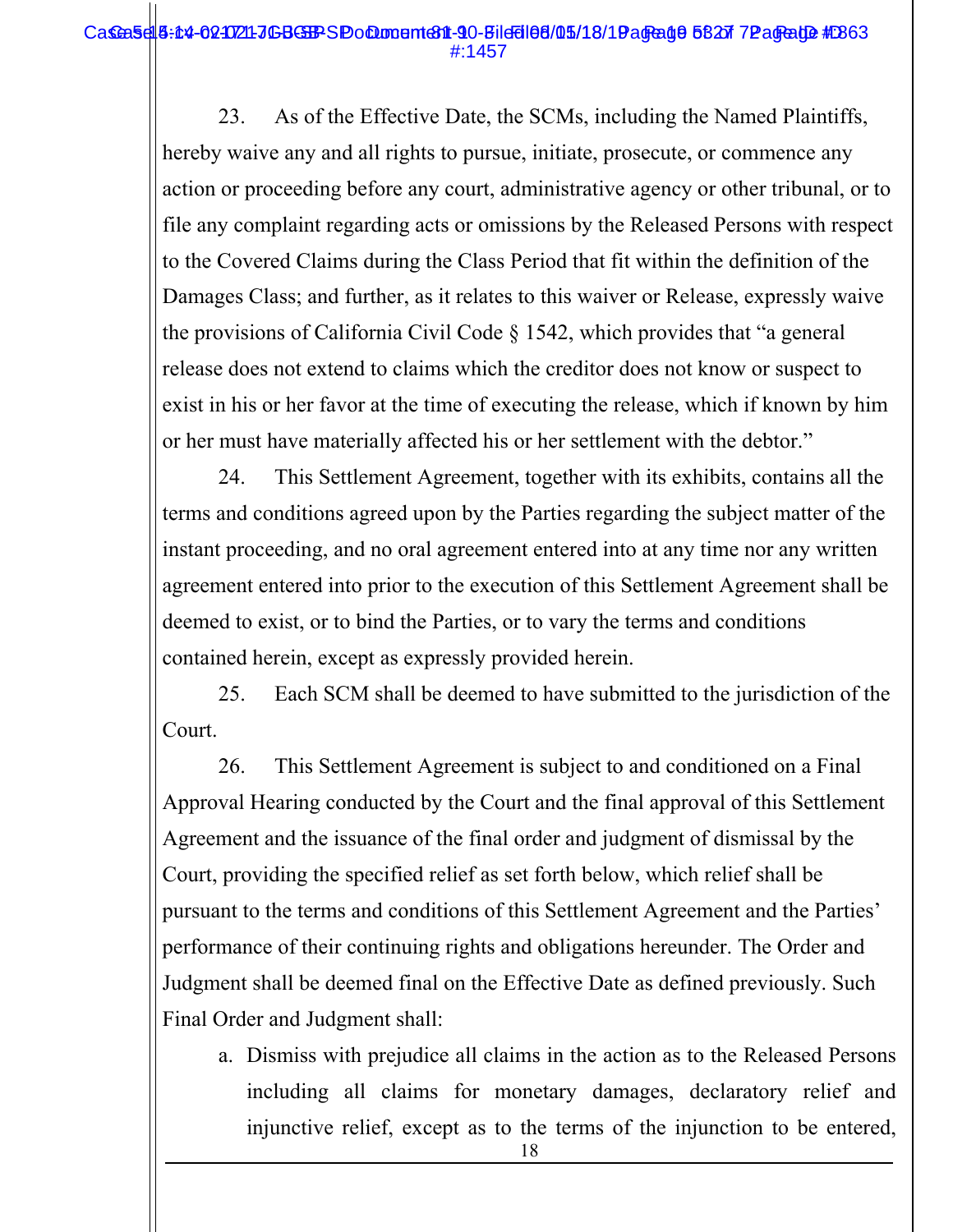#### Case 5:14-02-0721-JGB-SP Document 811-90-Bild 510-18/18/19 age 20 5:12 TP age alge # $264$ #:1458

which terms are set forth *infra*, each side to bear its own costs and fees except as otherwise provided for in this Settlement Agreement;

- b. Order that all SCMs are enjoined from asserting against any Released Person any and all claims that any SCM had, has or may have in the future arising out of the facts alleged in the Complaint;
- c. Release each Released Person from the claims that any SCM has, had or may have in the future against such Released Person arising out of the facts alleged in the Complaint;
- d. Determine that this Settlement Agreement is entered into in good faith, is reasonable, fair and adequate, and in the best interest of the Class; and
- e. Reserve the Court's continuing and exclusive jurisdiction over the Parties to this Settlement Agreement, including Defendants and SCMs, to administer, supervise, construe and enforce the Settlement Agreement in accordance with its terms for the mutual benefit of all Parties, and to enforce the terms of the injunction described *infra*.

The Parties will take all necessary and appropriate steps to obtain preliminary and final approvals of the Settlement Agreement, and dismissal of the action with prejudice, all parties bearing their own fees and costs unless otherwise set forth in this Settlement Agreement. If the Court gives final approval of this Settlement Agreement, and if there is an appeal from such decision, the Parties will defend the Settlement Agreement.

# **VII. RESOLUTION AND PAYMENT OF CLAIMS**

27. Released Parties shall not prefund the Settlement Fund. Instead, funds will be deposited by the Released Parties to the Class Administrator as necessary to pay the class administration costs, and the SCMs (including the Named Plaintiff) claims. (Attorney's fees and costs are addressed separately.)

28. Defendants agree to the division of funds between Incentive Awards and the Remainder as proposed by Plaintiffs' Counsel subject to the approval of the Court.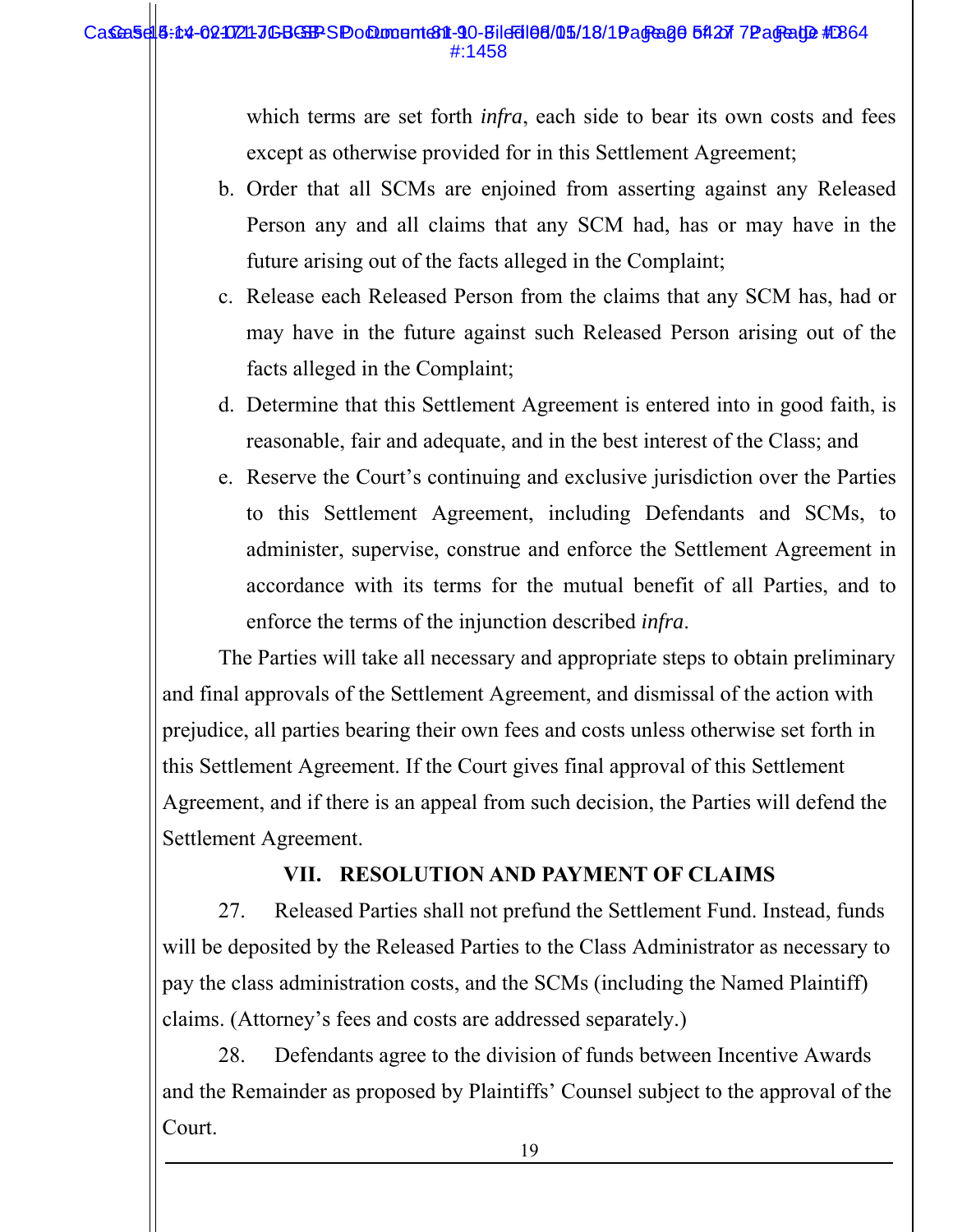29. The County of San Bernardino will make a single wire transfer to the Class Administrator of the Damages Class Fund, less the amount of that Fund previously advanced under the terms of this Agreement. This transfer shall be made within ten (10) days of the Effective Date of the Settlement.

# **VIII. PAYMENT OF CLASS COUNSEL FEES**

30. In addition to and separate from any other payments called for in this Agreement, the County of San Bernardino shall pay a one-time-only lump sum payment of the Class Counsel attorneys' fees plus litigation costs (exclusive of expert/consultant and mediation fees, which are paid from the \$950,000 Damages Class Fund) in the amount of \$1,100,000, payable by wire transfer to the KMBL Client Trust Account within ten (10) days after the Effective Date of the Settlement. This payment represents a full and final settlement of all past, present and future attorneys' fees and all past, present and future ordinary and extraordinary costs. Class counsel will file a Motion for Attorney's Fees and Costs, and the payment of said fees and costs is subject to court approval. Defendants agree that Plaintiffs satisfy the prevailing party element for such a motion.

# **IX. CLASS ADMINISTRATION COSTS**

31. Requests for bids were sent to established Class Administrators (KCC, CPT Group, and JND Legal Administration), and were to be chosen by Class Counsel based upon assessing the most reasonable bid, taking into account the combination of the price and scope of the services provided, and the capabilities and reputation of the Administrator. (That has now occurred, and Plaintiffs' counsel has chosen JND based on the conclusion that it was the most reasonably priced.)

32. The Administrator shall be responsible for providing Class Notice. This duty shall comprise mailing Class Notice and a Claim Form by regular mail to all Class Members' last known address. The Administrator shall also use normal and customary means to search for a Damages Class Member's last known address, including the use of a postal database, when mail is returned, or do whatever else is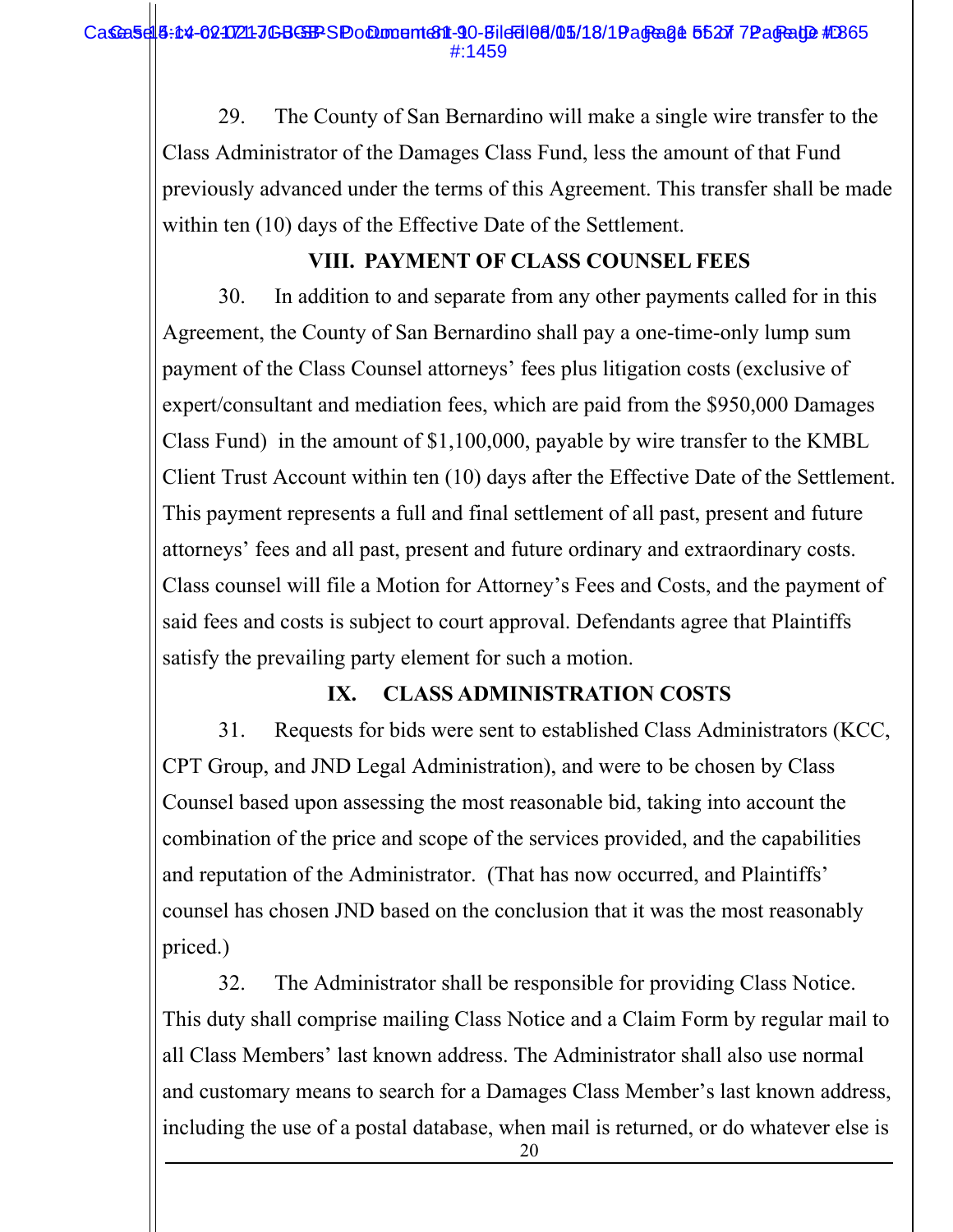#### Case 5:14-02-0721-JGB-SP Document 811-90-Bild 510-18/18/19 age 26 of 27 Page 102 # 266 #:1460

reasonably appropriate in order to reasonably notify Class Members (including making reasonable efforts to determine class members who are now incarcerated in California state prisons). Class Counsel may also take whatever steps they deem appropriate to notify the Class Members of their rights to file claims and to assist them in doing so. The Summary Notice will also be posted by the Defendants in the ALT throughout the Class Notice period, including a statement that the full notice will be provided to the inmate upon request.

33. The Class Administrator will include in its bid a line item for the cost of obtaining from California Department of Corrections and Rehabilitation the identities of class members in CDCR custody to whom notices should be sent at their CDCR housing location.

34. The Class Notice shall describe the particulars of the case, provide the class definition, provide information for claimants to contact the Administrator for a claim form, notify Damages Class Members of establishment of a case website, and contain other usual and customary information. The proposed Class Notice is attached to this Settlement Agreement as Exhibit B.

35. The Administrator shall complete the mailing of Class Notice within two consecutive business days. The second day of such mailing is the first day of the period for calculating the "Bar Date" (defined previously). That mailing shall occur as soon as practicable after the settlement has been preliminarily approved no later than the date set by the Court.

36. In lieu of publishing a summary Class Notice in local newspapers as a form of reaching class members who do not receive the mailing, which experience has shown does not effectively reach class members, the Administrator shall gather email addresses to the extent reasonably possible and cost effective. Given the relatively small size of the class (655 people), the Class Administrator shall propose other cost-effective means of outreach.

## X. **CLASS ADMINISTRATION FOR PROOF OF CLAIM FORMS**

37. The Administrator shall be responsible for providing and receiving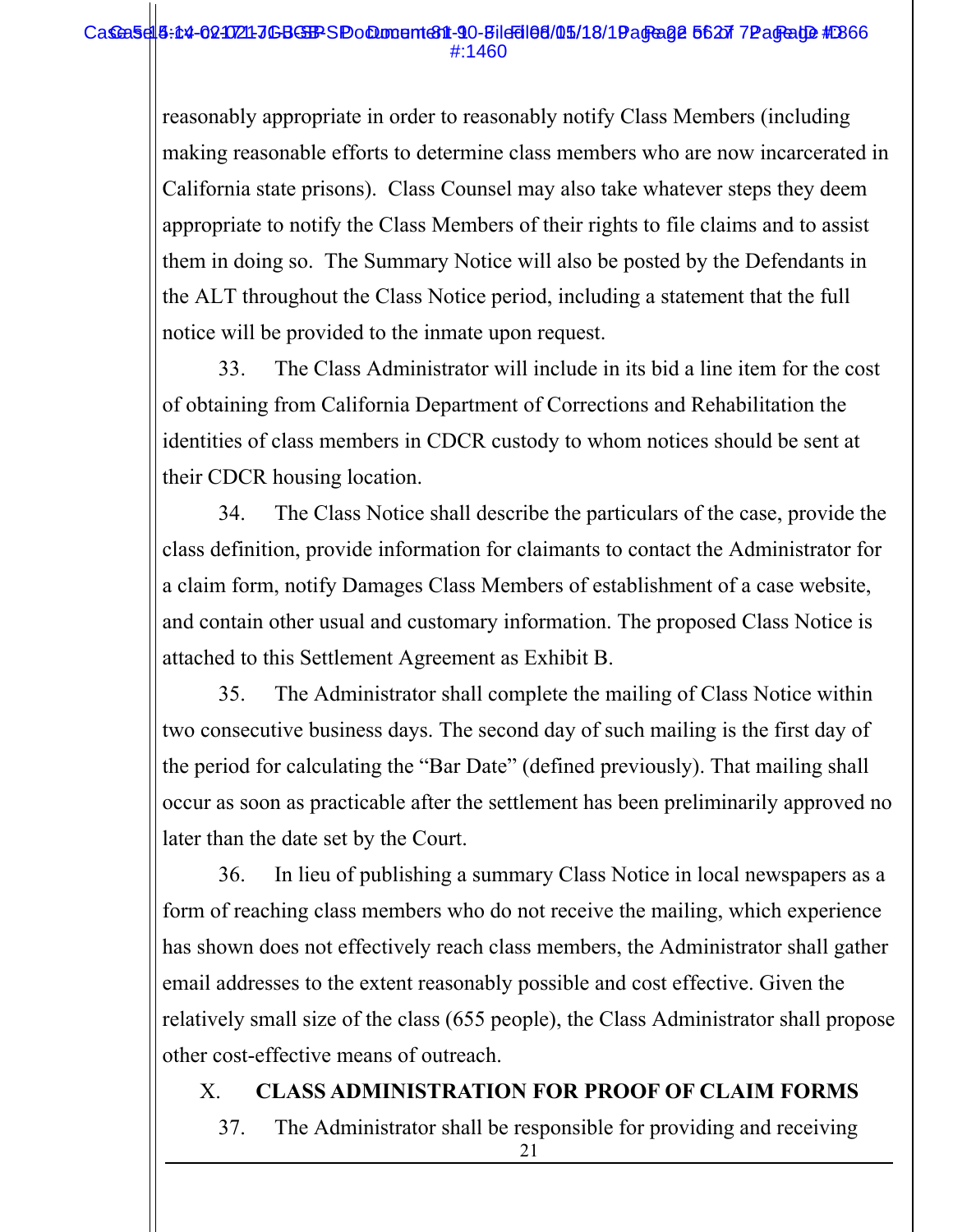### Case 5:45-02-02-021-JGB-SP SP Document 811-90-Bild 5105/18/19 age 23 of 27 7Page 20 #:267 #:1461

Proof of Claim Forms. The Administrator shall determine class membership and the amount of Damages due each timely claiming class member based on the formula contained in Section IV.

38. A Proof of Claim Form shall be deemed timely submitted under subsection (a) of Definition  $# 30$  (Timely Claim) when received by the Administrator, or postmarked, on or before the Bar Date. Facsimile or electronic mail filings are acceptable and timely so long as they clearly indicate the case on which the claim is filed and are received on or before the Bar Date.

39. If a Damages Class Member submits a Claim form that is deficient in some respect, the Administrator shall provide written notice by First Class Mail and a 30-day time limit to provide a proper claim form, which notice shall inform the Class Member of what s/he must do in order to submit a proper claim. Failure to cure the deficiency within the 30-day time limit will bar any further rights for consideration of eligibility. So long as the original claim is received on or before the Bar Date, it shall be considered timely under sub-section (a) of Definition  $\# 30$ (Timely Claim) if any deficiency is cured within 30 days of the mailing of a notice of deficiency.

40. Claim Forms received after the Bar Date shall be processed by the Administrator and paid as ultimately ordered by the Court. The Administrator will notify claimants of the rejection of untimely Claims.

41. The Administrator shall make payments to SCMs who have filed Timely Claims as ultimately determined by the Court in accordance with this Settlement Agreement within a reasonable time not to exceed 90 days after the Effective Date.

42. If a check to an SCM is not cashed within three months of its mailing, the Administrator shall hold the funds for nine additional months, during which time it shall make reasonable efforts to contact the person to whom the uncashed check was written to make arrangements for its cashing or reissuance. The Administrator shall not make payment to any SCM until all claims have been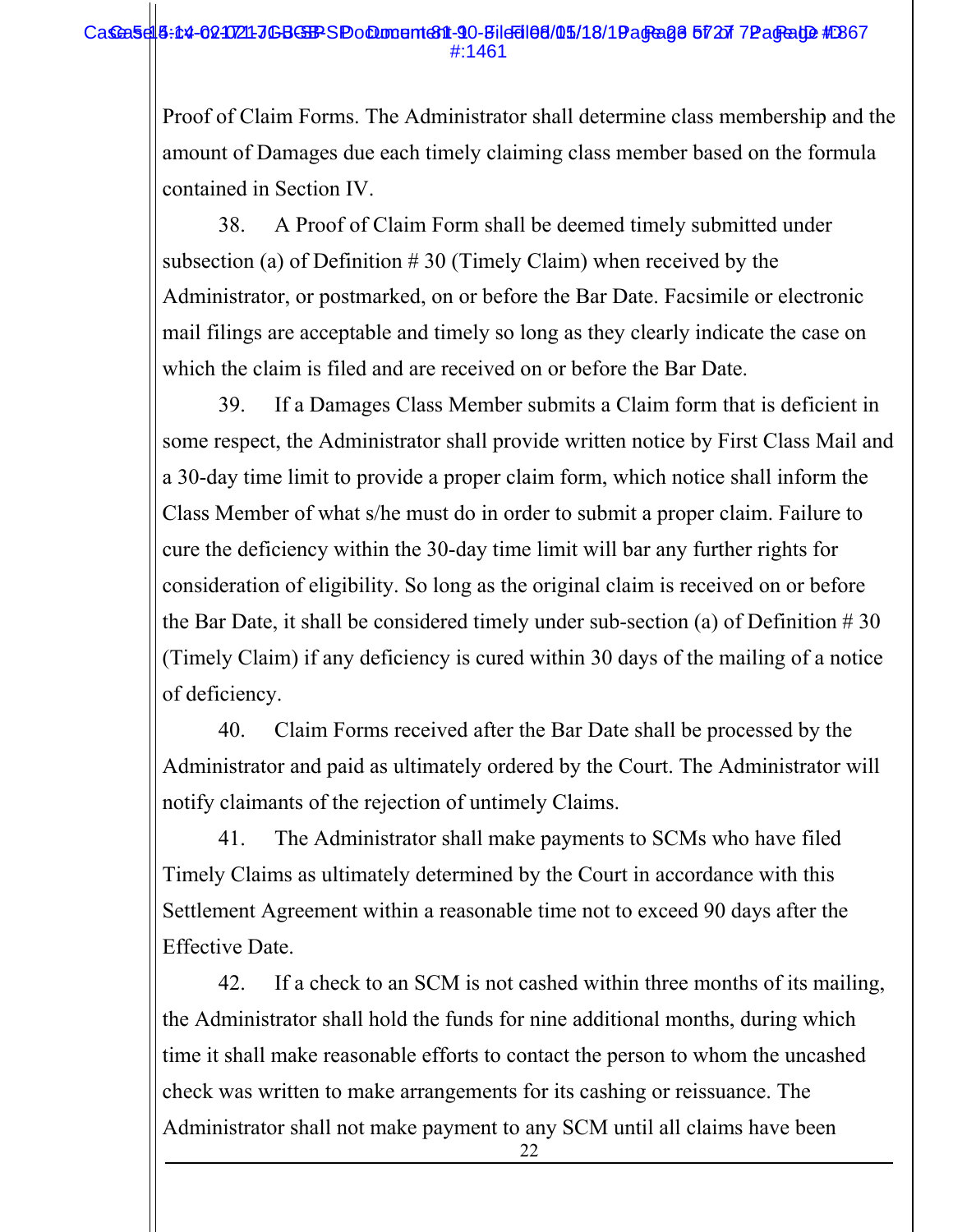#### Case 5:45-02-02-021-JGB-SP Document 81 - 90-Bild 01 05/18/19 age 01 017 Page 102 # 268 #:1462

submitted to the Administrator pursuant to the terms of this Settlement Agreement. Any such funds not cashed within one year of the check's initial mailing shall be distributed pro rata to SCMs whose checks were cashed. If there are remaining funds after that second round of distribution, they shall be given as a *cy pres*  donation to Inland Region Equality Network.

**XI. EXCLUSION FROM SETTLEMENT CLASS—OPT OUTS**  43. Any Damages Class Member who wishes to be excluded from the Settlement Class must submit a request to be excluded from the class, a process defined herein as "Opt-Out." The request for exclusion must be delivered to the Administrator, or postmarked, on or before the Bar Date or as the Court may

otherwise direct.

44. Each member of the Settlement Class who chooses to Opt-Out from or object to this settlement shall be deemed to have submitted to the jurisdiction of the Court with respect to his/her claim and to any dispute resolution process conducted by a Special Master as set forth in this Settlement Agreement.

45. Any Class Member who does not Opt-Out as set forth in this Settlement Agreement, shall be deemed conclusively to have become an SCM and to be bound by the Settlement Agreement and all subsequent proceedings, orders and judgments herein, regardless of whether s/he files a claim form.

46. Any Class Member who exercises an Opt-Out shall not share in any monetary benefits provided by this Settlement Agreement.

47. The Administrator will periodically report to Defendants' counsel and Class Counsel all Opt-Outs received, and will determine and report to counsel the total number of Opt-Outs no later than 10 days after the Bar Date.

48. In the event that the number of Opt Outs exceeds ten (10) but is less than twenty-five (25), i.e., where the number of Opt Outs is between 11-24, the parties agree that, Defendants will receive a credit against the Class Damages Fund based on the amount that each Opt Out was due under the initial class distribution formula (explained in ¶ 8) when applied to the Damages Class and as calculated by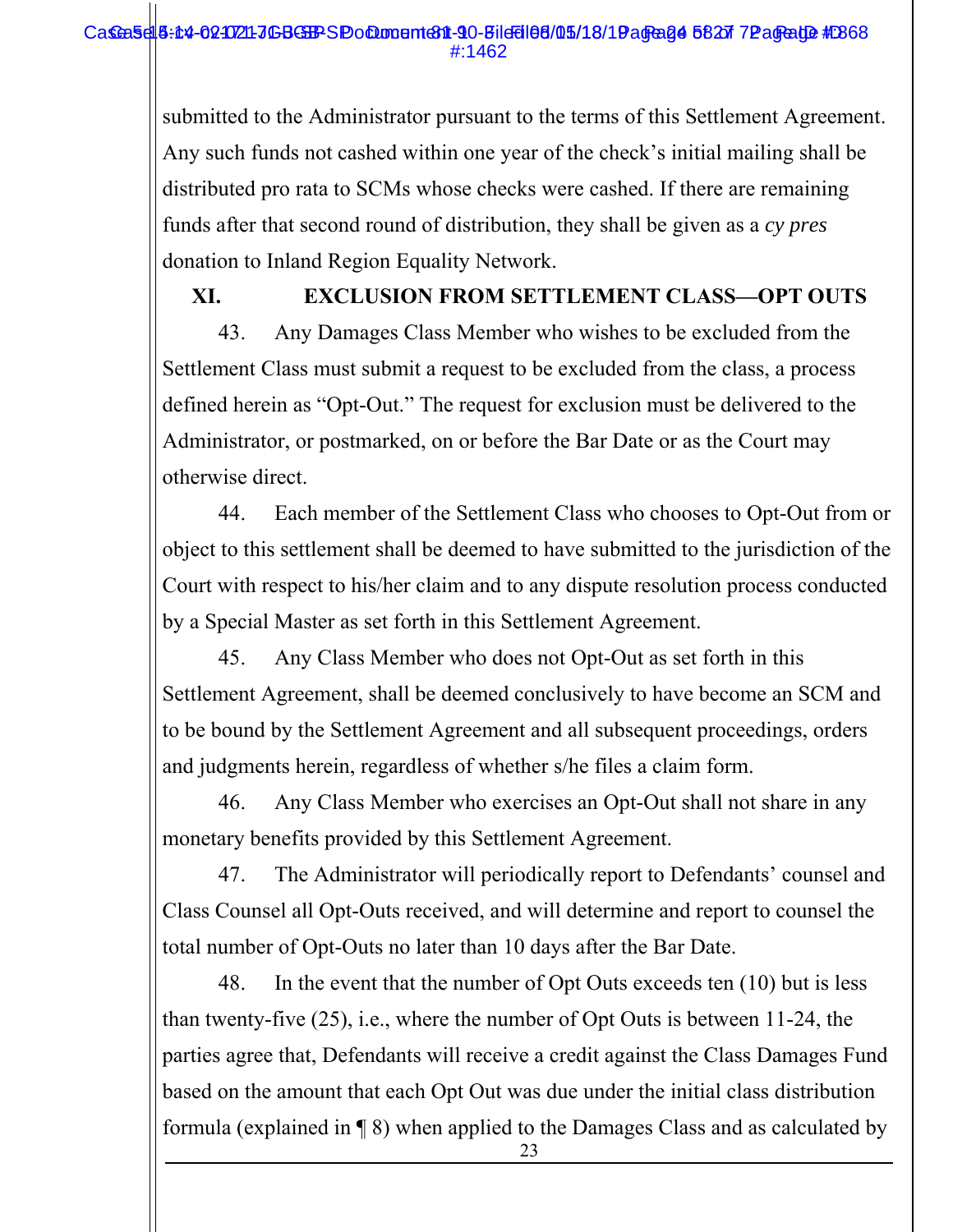#### Case 5:14-02-0721-JGB-SP > Pocument 811-90-Bild 5105/18/19 age 25 59 27 72 age 102 # E869 #:1463

Plaintiffs' counsel, i.e., the amount due that class member if all class members filed claims. (To the extent that the final distribution formula results in different allocations because not all class members filed claims, the credit would be based on the initial distribution formula, not the formula adjusted to the claims made.) This credit is only available if the number of Opt Outs exceeds ten.

49. If the number of Opt Outs amounts to 25 or more or if any Named Plaintiff opts out, Defendants shall have the option of using the same credit formula as set out in the previous paragraph where the number of Opt Outs is between 11- 24, or of rescinding the Agreement.

50. If Defendants decide to exercise their this right of rescission as provided in the previous paragraph, Defendants shall provide the Administrator and Class Counsel with written notice of rescission within 20 days after receipt of the Administrator's report providing the total number of Opt-Outs. In the event Defendants exercise the right of rescission, any funds paid or deposited pursuant to this Settlement Agreement shall be returned to Defendants within 10 days of the rescission, less any expenses, fees and costs incurred by the Administrator. Rescission shall return the Case to active litigation status.

## **XII. APPROVALS REQUIRED**

51. The San Bernardino County Board of Supervisors and the surviving Named Plaintiffs have all approved this settlement.

## **XIII. DISPUTE RESOLUTION**

52. In the event of any disputes regarding implementation of the Settlement Agreement as set forth herein, they shall be resolved by the Court.

### **XIV. INTEGRATION**

53. This Settlement Agreement supersedes all prior communications regarding the matters contained herein between the Parties or their representatives. This Settlement Agreement is an integrated agreement and contains the entire agreement regarding the matters herein between the Parties, and no representations, warranties or promises have been made or relied on by any party hereto other than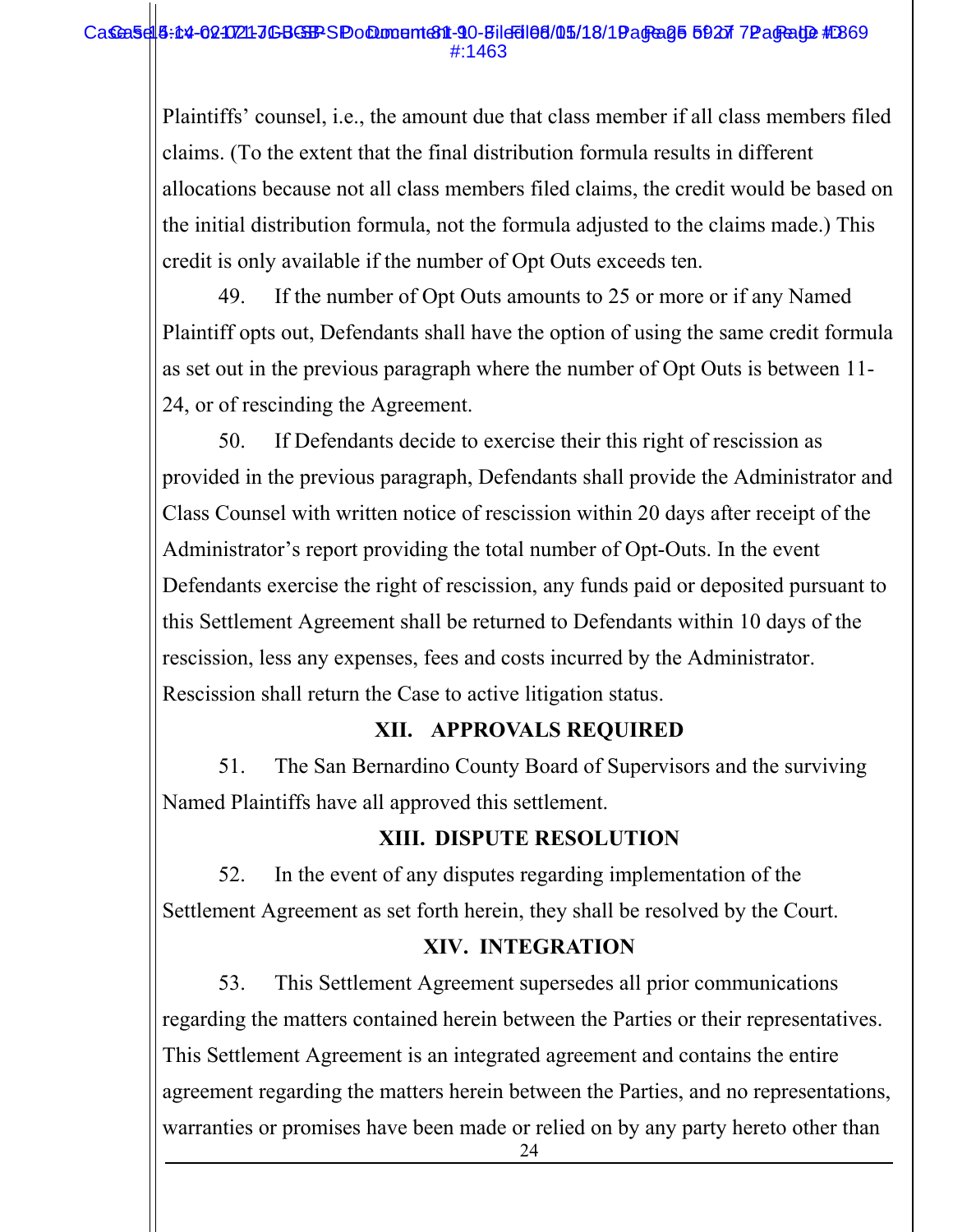as set forth herein. This Settlement Agreement was drafted by counsel for the parties hereto, and there shall be no presumption or construction against any party.

# **XV. FAIRNESS HEARING AND FINAL ORDER OF APPROVAL**

54. Before this settlement agreement becomes final and binding on the Parties, the Court shall hold a Fairness Hearing to determine whether to enter the Final Order of Approval. A proposed Final Order of Approval shall be submitted to the Court incorporating the terms of this Settlement Agreement and addressing related information such as Objections and Opt-Outs.

# **XVI. NO THIRD PARTY BENEFICIARIES INTENDED**

55. This Settlement Agreement does not and is not intended to create any rights with respect to any third parties, except as otherwise provided herein.

# **XVII.COUNTERPARTS**

56. This Settlement Agreement may be signed in counterparts.

DATED: August 13, 2018 KAYE, MCLANE, BEDNARSKI & LITT ACLU FOUNDATION OF SOUTHERN CALIFORNIA

> By:  $/s/$  Barrett S. Litt Barrett S. Litt Attorneys for Plaintiffs

# DATED: August 13, 2018 BURKE, WILLIAMS & SORENSEN

By: /s/ Nathan A. Oyster Nathan A. Oyster Attorneys for Defendants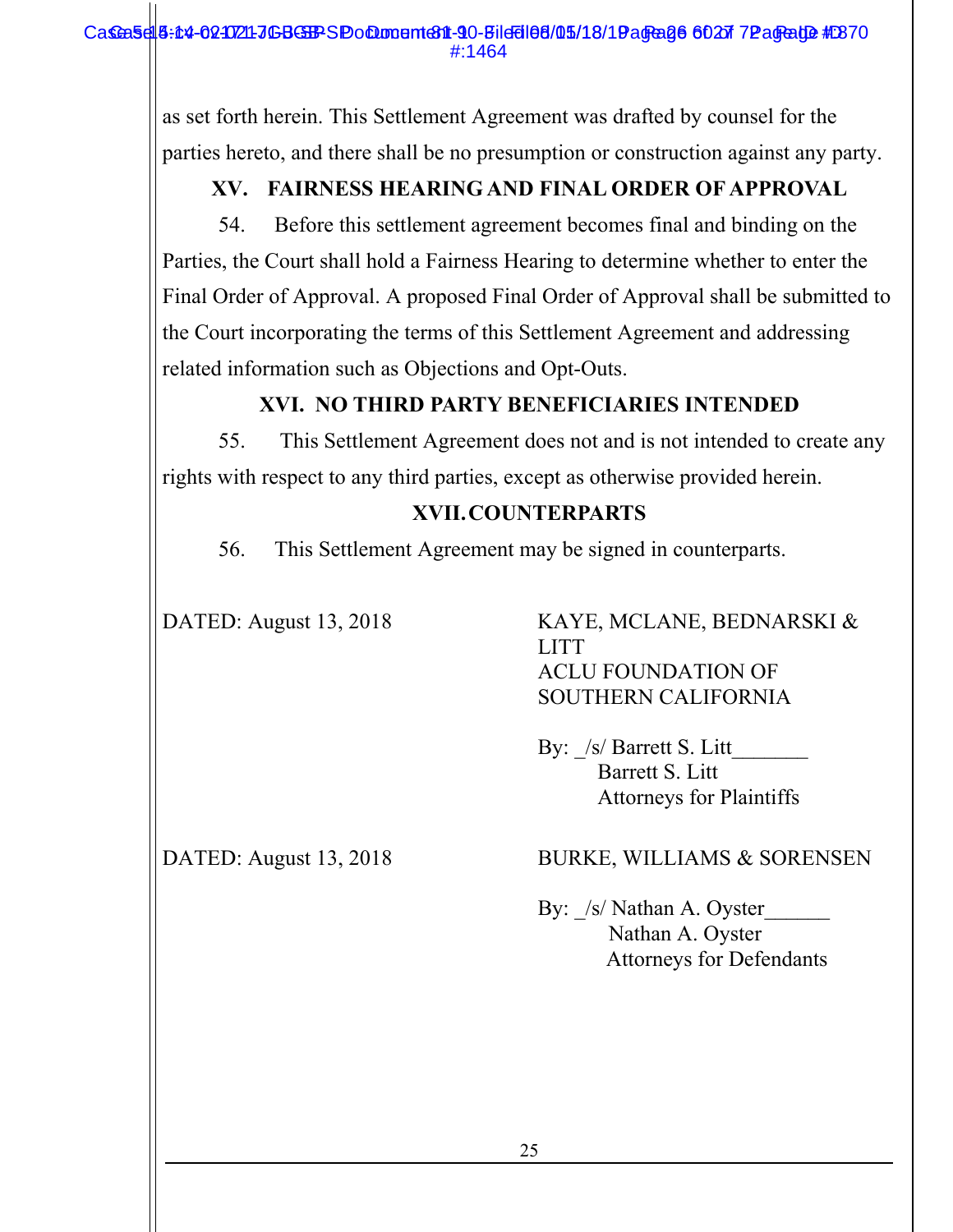# LIST OF EXHIBITS TO SETTLEMENT AGREEMENT

| Exhibit B | <b>Class Notice</b>                 |
|-----------|-------------------------------------|
| Exhibit C | Proof of Claim and Release Form     |
| Exhibit D | Injunctive Relief Agreement         |
| Exhibit E | <b>JND Class Administration Bid</b> |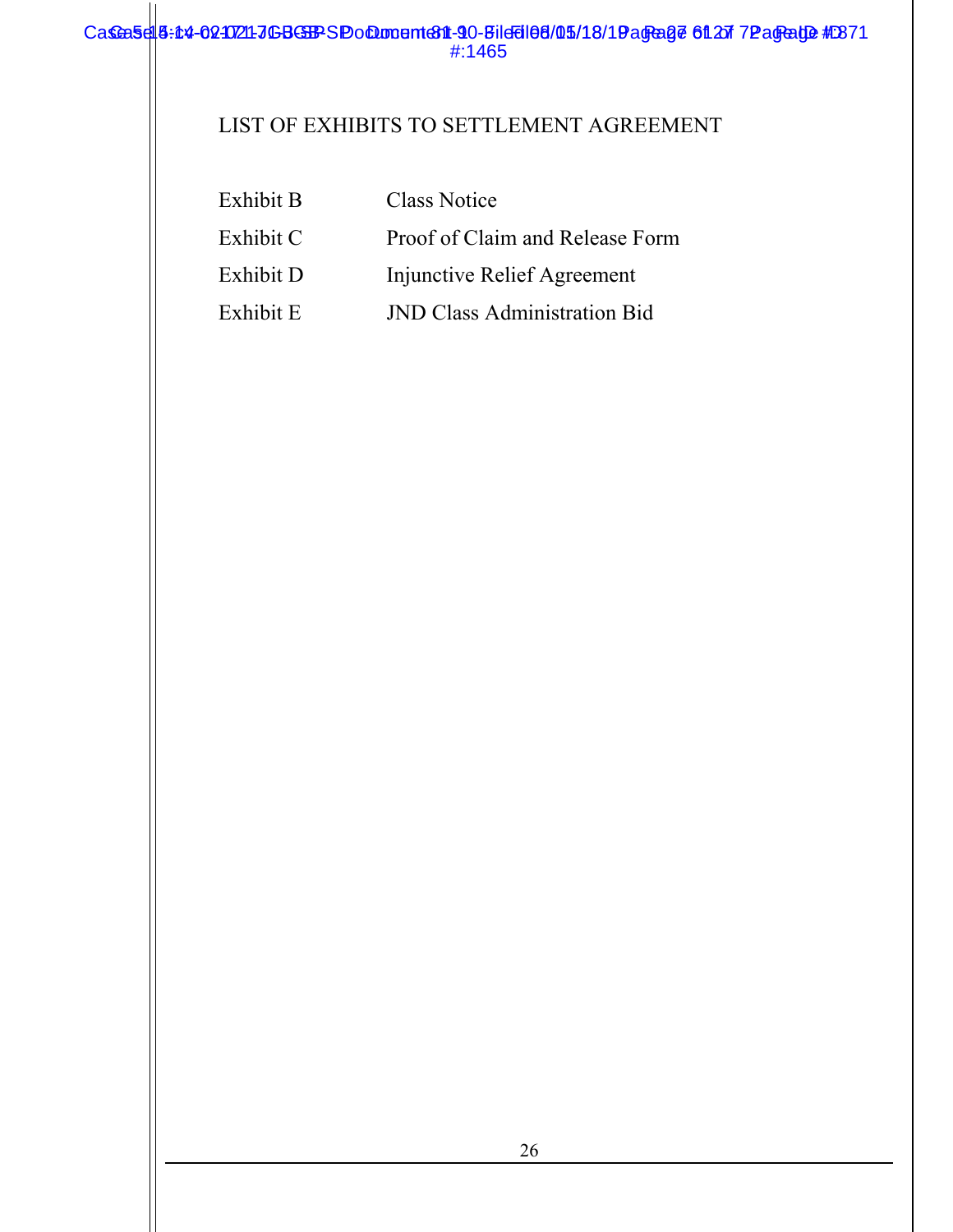Case 5:14-cv-02171-JGB-SP Document 90-3 Filed 01/18/19 Page 62 of 72 Page ID #:1466

**Exhibit B**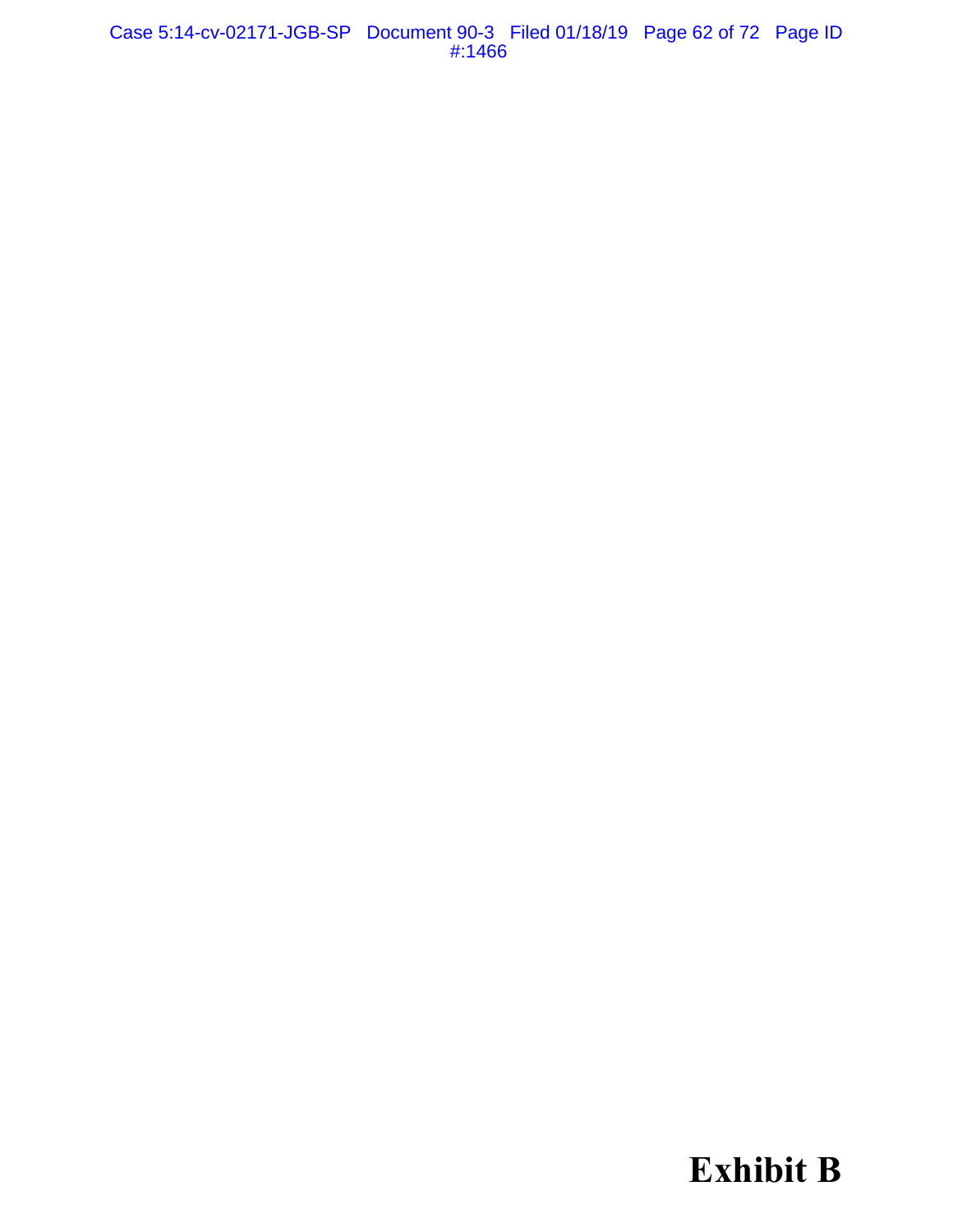**MCKIBBEN V. COUNTY OF SAN BERNARDINO** August 6, 2018 Final Injunctive Relief Settlement Agreement Page 1 of 10

#### **1. PREA-GBTI COMMITTEE**

- 1.1. Purpose. The SBSD will operate a PREA-GBTI Committee ("the Committee") whose purpose is to discuss the housing assignment, programming options, educational options, and employment options for inmates who self-identify as a GBTI inmate.
- 1.2. Frequency. The Committee shall meet two times per month, subject to modification as needed. The default Committee schedule shall call for two regularly-scheduled meetings per month. At each meeting, the Committee shall conduct a review of the available housing, programming, education, and employment for all eligible inmates as defined in Section 1.4.
- 1.3. Committee Members. The Committee shall consist of seven representatives at each meeting, subject to excused absences.
	- 1.3.1. Facility commander or designee;
	- 1.3.2. Representative from Centralized Classification Unit / Population Management Unit;
	- 1.3.3. Medical supervisor or designee;
	- 1.3.4. Mental health supervisor or designee;
	- 1.3.5. Representative from Inmate Services Unit (Programs/Education);
	- 1.3.6. PREA/GBTI compliance manager; and
	- 1.3.7. County-employed social worker with knowledge of issues impacting the GBTI community, who shall act as a GBTI advocate.
- 1.4. Inmates Subject To Review. At each meeting, the Committee shall review the housing, programming, education, and employment for the following eligible inmates:
	- 1.4.1. All inmates who have been booked into the SBSD jails since the preceding Committee meeting and who have self-identified as GBTI.
	- 1.4.2. All self-identified GBTI inmates who have been sentenced since the preceding Committee meeting.
	- 1.4.3. If an inmate who would otherwise qualify as eligible under Section 1.4.1 opted to be housed outside of the designated GBTI housing location upon initial booking, the inmate has the option of requesting a review from the Committee and shall be so informed. Absent such a request, the Committee shall not conduct a review of a self-identified GBTI inmate who chose to be housed outside of the designated GBTI housing upon booking.
- 1.5. Committee Functions. At each meeting, the Committee shall perform the following functions:
	- 1.5.1. The Committee will meet with all eligible-inmates as defined by Section 1.4.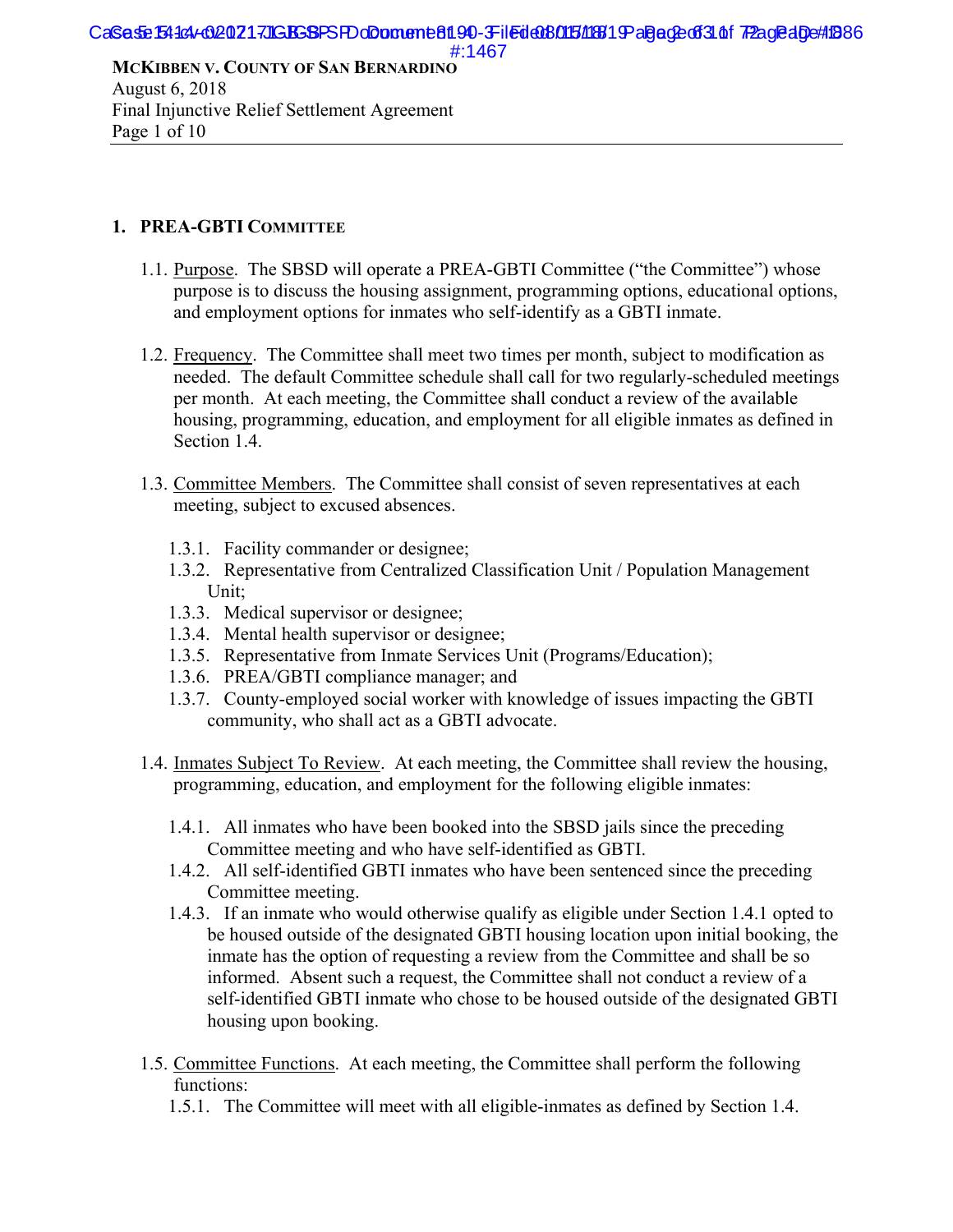#### CaSed&B4d4-020217JGBGBPSPDoDomeme8190-3Filedd08015/18819-aged&d41 f72agedDe#1887 #:1468

**MCKIBBEN V. COUNTY OF SAN BERNARDINO** August 6, 2018 Final Injunctive Relief Settlement Agreement Page 2 of 10

- 1.5.2. The Committee will review the initial classification and intake forms for accuracy.
- 1.5.3. The Committee will ensure that GBTI inmates understand that housing in the GBTI unit is one of many housing options and that SBSD is committed to ensuring their safety throughout the facility, regardless of whether they opt to be housed in the GBTI unit or general population. SBSD shall take steps discussed with Plaintiffs' counsel to improve safety throughout the facility, including in general population and during transport, so GBTI inmates are safe in general population and any other housing or location. Potential changes could include housing GBTI individuals in general population cells closest to front the front of units where most accessible and visible to deputies and custodial assistants, managing blind spots, increased cameras and other steps that effectively counter risk of assault.
- 1.5.4. The Committee will ensure that GBTI inmates are fully informed of their housing options, available programming, and work assignments.
- 1.5.5. The Committee will formally discuss, evaluate, and make decisions on inmate housing assignments. The Committee will take into consideration any specific request from the GBTI inmate to ensure they feel safe and fully understand the consequences of a specific housing location. The inmate request will not be dispositive but will be given serious weight.
- 1.5.6. The Committee will identify the most appropriate housing location for transgender and intersex inmates. The housing assessment will be individualized and gender identity will be taken into consideration. Housing based upon and consistent with gender identity will be discussed and evaluated as a housing option.
- 1.5.7. The Committee will also discuss and manage issues of searches, shower privacy, transition-related care as discussed in Section 7. The parties will work together to create a form that will capture information about the person's gender identity, appropriate name and pronoun, preferences as to the gender of the person(s) who search them, housing preferences, and cellmate preferences, if any.
- 1.5.8. The Committee will evaluate and make decisions for GBTI inmates specifically related to work assignments (if applicable) and available program/education opportunities.
- 1.5.9. The Committee will identify, evaluate, and monitor any ongoing mental health or medical care issues or concerns.
- 1.5.10. The Committee will endeavor to come to a consensus but the Facility Commander will have ultimate decision-making authority. The Committee will maintain notes of these meetings. The Committee will document any disagreements over the housing/programming plan, and document any rationale for housing a GBTI inmate in housing different than their preferred choice. The inmate will be informed of the Committee's decisions and disagreements in a manner that allows the inmate to grieve the Committee's decision.
- 1.5.11. The Committee will review GBTI grievances that deal with housing, programs, work assignments or other confinement issues. The Committee shall not review any grievance that alleges misconduct on behalf of staff. Those grievances shall continue to be investigated and reviewed by the commander or designee.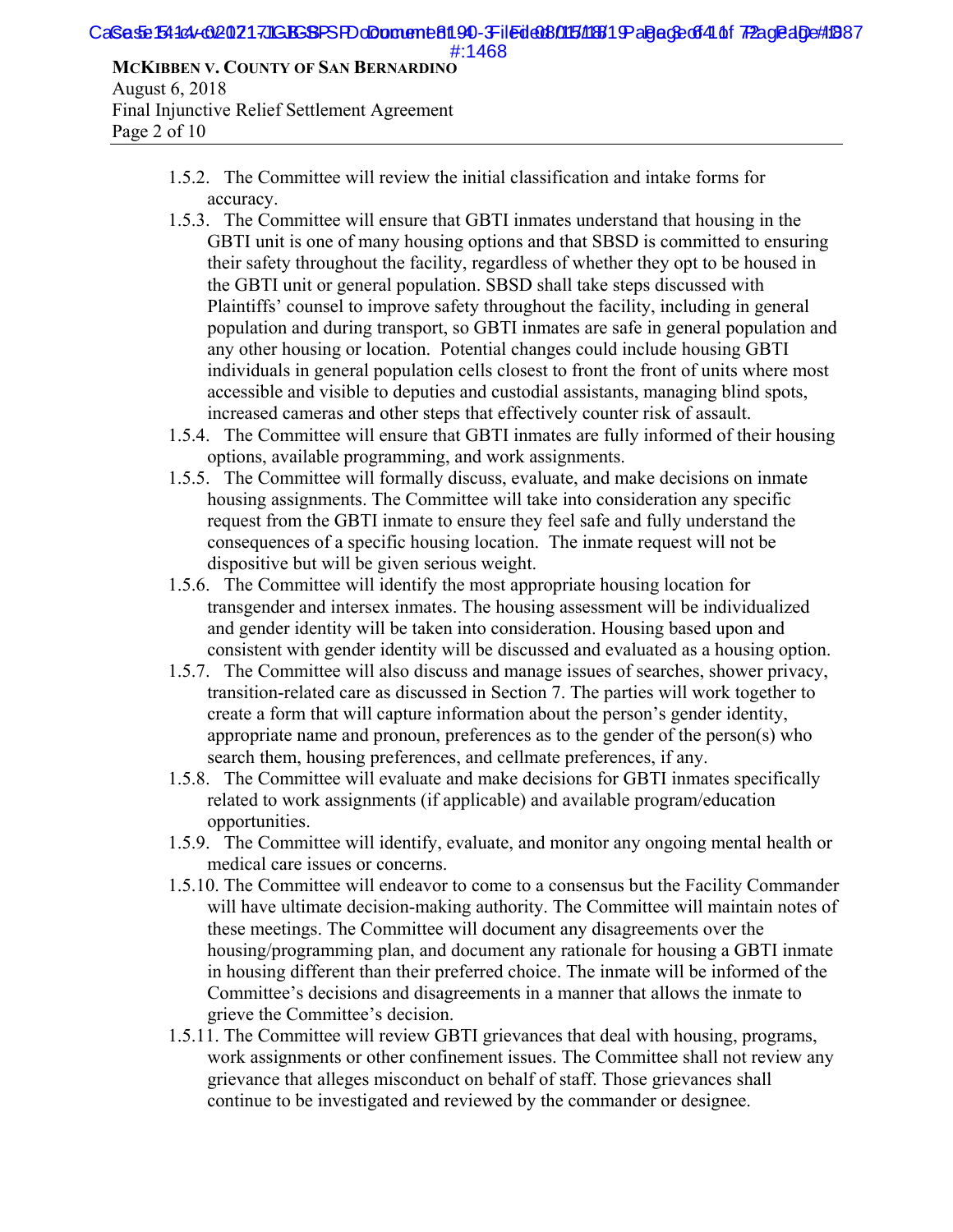# Final Injunctive Relief Settlement Agreement Page 3 of 10

#### **2. HOUSING & CLASSIFICATION ISSUES**

- 2.1. Renaming Unit. The housing location at West Valley Detention Center currently known as the Alternative Lifestyle Tank ("ALT") shall be renamed the GBTI unit.
- 2.2. Range of Housing Options. Inmates who self-identify as GBTI shall have the following housing options:
	- 2.2.1. General population, based on classification score;
	- 2.2.2. GBTI Unit at WVDC, based on classification score;
	- 2.2.3. For transgender and intersex inmates, housing based upon and consistent with gender identity, if approved by the PREA-GBTI Committee (for the period of time commencing with the meeting specified in Section 1.4.1 of this Agreement) or the Centralized Classification Unit (CCU) (for the period of time prior to the meeting specified in Section 1.4.1 of this Agreement).
	- 2.2.4. Protective Custody housing, if the inmate needs protection from other inmates based on protective custody protocol and for reasons other than their sexual orientation or gender identity.
- 2.3. Factors to Consider. The following factors shall be considered in determining the housing assignment of a GBTI inmate:
	- 2.3.1. Individual determination of safety with the jail, unit or segment;
	- 2.3.2. Taking into consideration the inmates own view of safety and a housing location, which will be given serious weight;
	- 2.3.3. The location that maximizes access to program, work or other activities;
	- 2.3.4. GBTI inmates will not be automatically assigned to the GBTI unit, protective custody or restrictive housing;
	- 2.3.5. The PREA/GBTI committee will review and approve housing locations; and,
	- 2.3.6. The SBSD reserves the right to relocate any inmate(s) based on construction, inmate population needs, changes in classification, medical/mental health concerns, etc. In other words, SBSD does not guarantee that all GBTI inmates will be housed in one specific location (e.g. Unit One). They could be moved to other units as necessary. There will remain a GBTI unit unless this agreement is modified.

#### **3. INMATE WORKER OPTIONS**

3.1. Eligibility. Nothing in this proposal shall alter the standard requirements for inmate worker-eligibility. This agreement shall only impact inmates who self-identify as GBTI and whose housing location in the GBTI unit may have been the sole basis for making them ineligible for employment.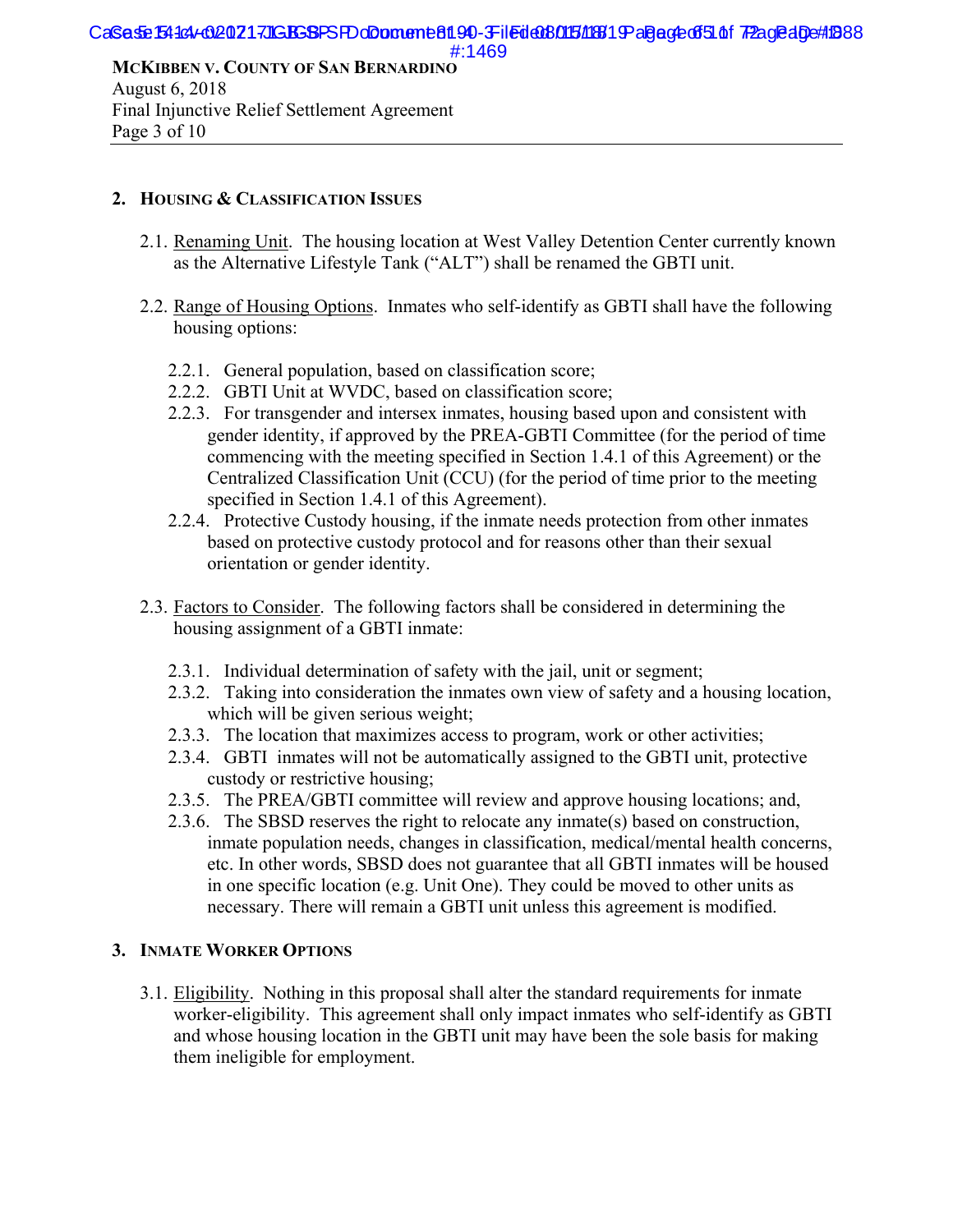Final Injunctive Relief Settlement Agreement Page 4 of 10

- 3.2. GBTI Inmates in Standard General Population. GBTI inmates who are housed in standard general population housing shall be eligible for jobs without regard to their GBTI status.
- 3.3. Inmates in the GBTI Unit. Inmates housed in the GBTI Unit at WVDC who are otherwise-eligible for and selected for an assignment can become inmate workers in one of two ways:
	- 3.3.1. An inmate in the GBTI Unit who has requested an inmate job can remain living in the GBTI Unit while on a wait list and then transfer to a work-based housing assignment once selected for an inmate job. Alternatively, an inmate in the GBTI Unit who is work-eligible can choose to remain the GBTI Unit and opt to be matched with an inmate job that has been approved for inmates in the GBTI Unit.
	- 3.3.2. Pursuant to Policy 13.170, inmate workers are housed in inmate worker units. Staff will ensure that the GBTI inmate understands the following. The request must come from the inmate. There is no actual guarantee of a specific job, as there are very few jobs available based on the inmate population. GBTI inmates will have to wait for a job opening just like non-GBTI inmates. The Committee will inform inmates who are eligible to work of the jobs available and the current wait list and location of those jobs. The wait list is determined in chronological order of an inmate's application to the wait list when work eligible. The length of the wait list shall be shared with the inmates, and there will be different wait lists for different jobs so that there is an informed choice as to whether to go on one with a long wait list.
	- 3.3.3. The SBSD will ensure that a minimum of three jobs for inmates who elect to remain in the GBTI unit can be accommodated at a given time. In addition to the law library position, the SBSD will identify and select two additional jobs that can be provided to eligible inmates from the GBTI Unit. Should a situation arise where more than three GBTI unit inmates need a job at the same time, the SBSD will in good faith attempt to identify and fill the additional jobs.
	- 3.3.4. All inmate workers must adhere to facility guidelines for job assignments. The PREA-GBTI Committee will coordinate and ensure that GBTI inmates are afforded every opportunity and equal access to a work assignment with the understanding that no inmate is guaranteed a job.
	- 3.3.5. GBTI inmates will have the same opportunities to have volunteer positions as other general population inmates at WVDC.
- 3.4. Job Postings. In addition to the information provided to GBTI inmates during their meetings with the PREA-GBTI Committee, the SBSD shall post information about inmate jobs.
- 3.5. Credits. Any sentencing credits will be rewarded without regard to sexual orientation, gender identity, or housing placement in the GBTI Unit.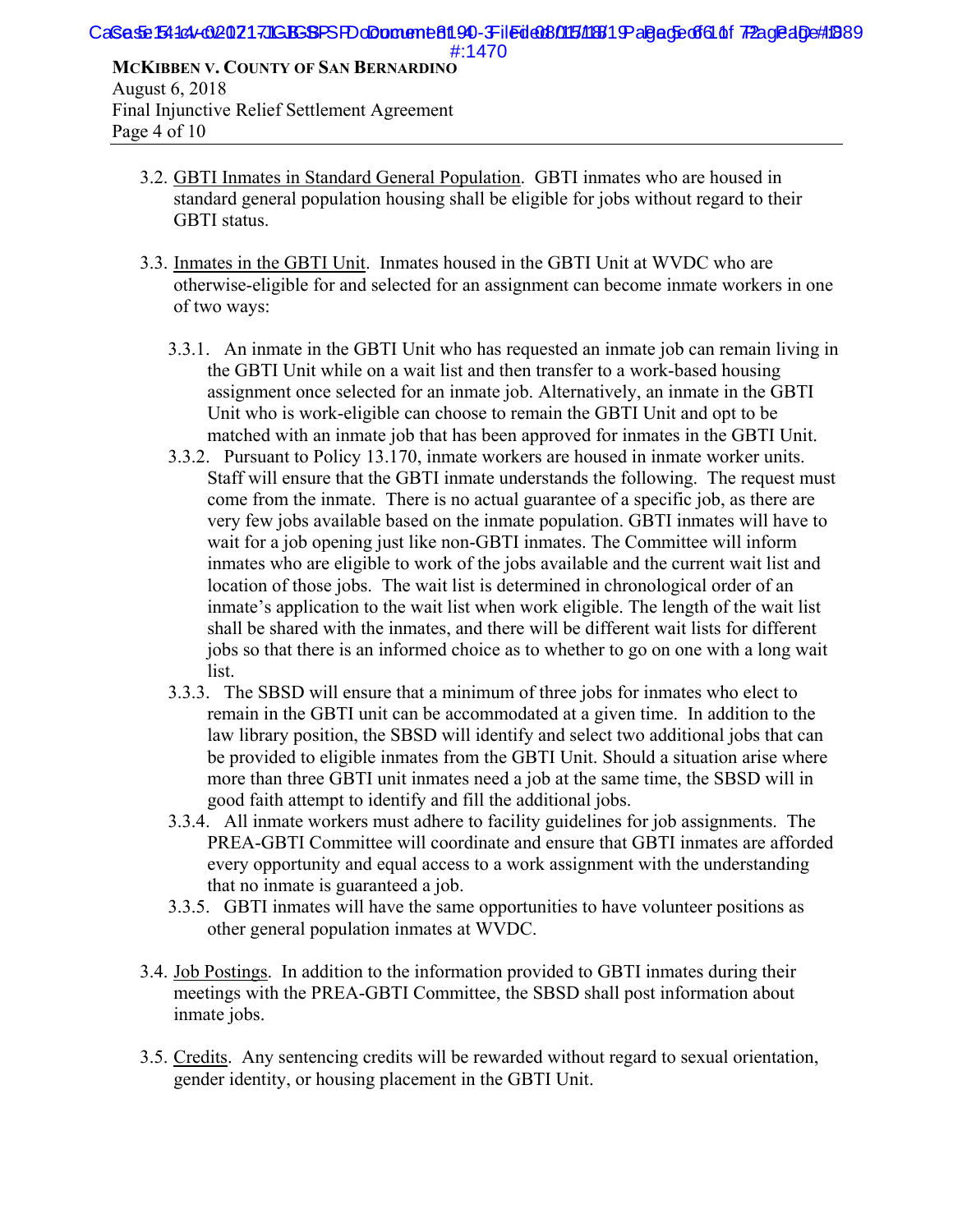3.6. Work and HIV Status. The SBSD policies do not discriminate based on HIV status. Therefore, HIV status does not disqualify an otherwise-eligible inmate from working.

#### **4. PROGRAMMING**

Page 5 of 10

- 4.1. In-Person. If an in-person program is offered to inmates at Glen Helen or general population at WVDC, then that program will be offered in the GBTI Unit or a suitable classroom at WVDC. Courses offered at WVDC will use the same eligibility, prerequisites, and scheduling rationale used at GHRC. Courses offered at WVDC will use the same eligibility, pre-requisites, and scheduling rationale used at GHRC.
- 4.2. Remote Access. If a program is offered via remote access (such as online, journalist, or tablets) to inmates at Glen Helen or other general population units at WVDC, the inmates in the GBTI Unit at WVDC will also be eligible to participate in the program via remote access.
- 4.3. Religious Providers. The SBSD will work with Plaintiffs in an effort to find securityeligible religious providers who are willing to provide religious services in the GBTI Unit and will provide chaplains and group religious services in the same manner they do for other general population units at WVDC, including possible services in spaces outside of the day room.
- 4.4. Credits. Any sentencing credits for programming, including drug rehabilitation or any other program for which credit is given by the Court or SBCJ will be rewarded without regard to sexual orientation, gender identity, or placement in the GBTI Unit.
- 4.5. Programming and HIV Status. The SBSD policies do not discriminate based on HIV status. Therefore, HIV status does not disqualify an otherwise-eligible inmate from programming.

### **5. GBTI UNIT TIER TIME**

- 5.1. Two Segments. Provided that a minimum of 20 inmates opt to be housed in the GBTI Unit, then the GBTI Unit will be divided into two segments.
- 5.2. GP-3 to GP-5. One segment of the GBTI Unit shall consist of inmates with classifications of GP-3, GP-4, and GP-5. Inmates in this segment shall receive half tier time. If in the future general population inmates with classifications of GB-3, GP-4, and GP-5 start receiving more than half tier time, then similar increases will be applied to the GBTI Unit with GP-3, GP-4, and GP-5 inmates.
- 5.3. GP-6 to GP-7. One segment of the GBTI Unit shall consist of inmates with classifications of GP-6 and GP-7. Inmates in this segment shall receive full tier time.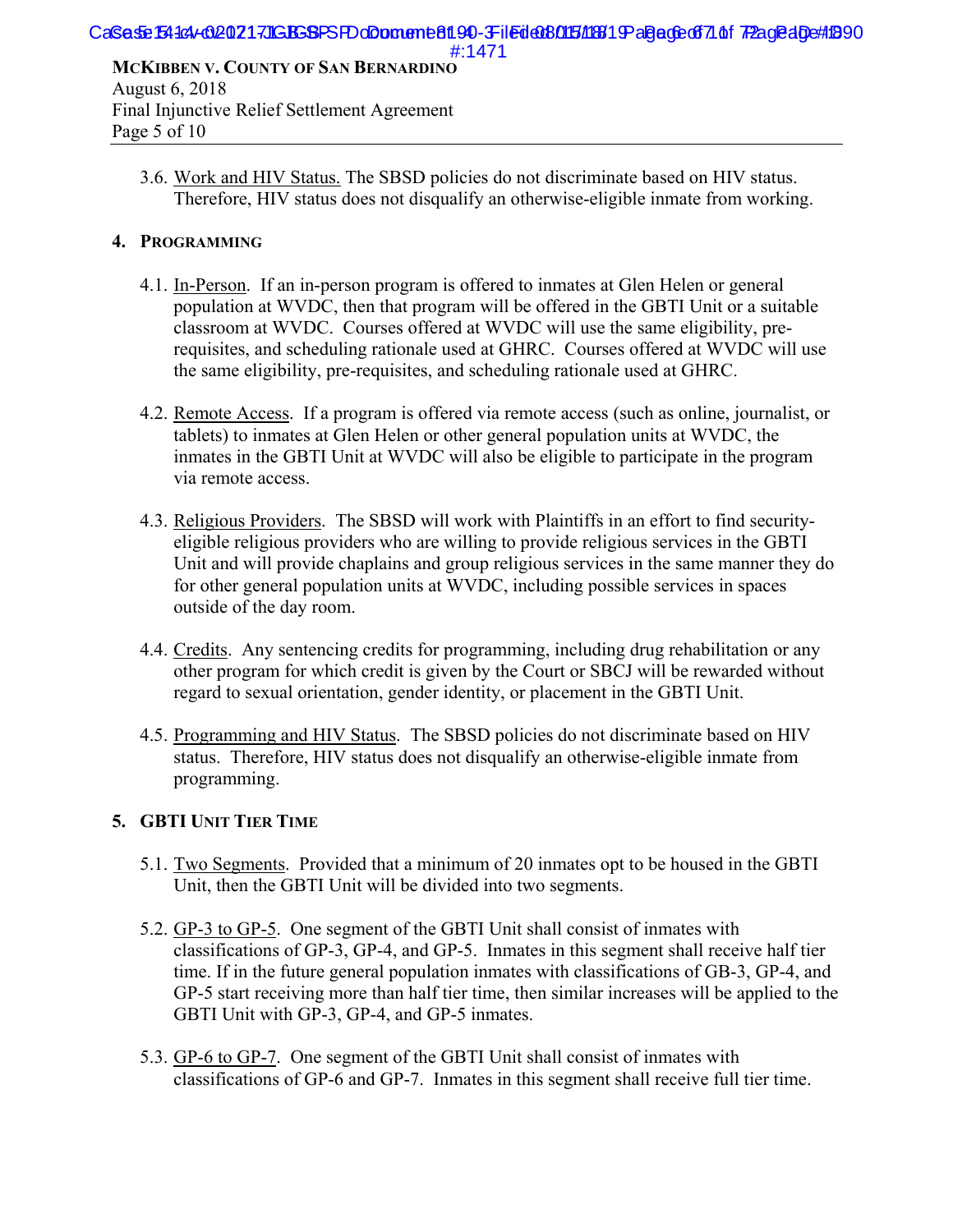Final Injunctive Relief Settlement Agreement Page 6 of 10

- 5.4. Contingency for Single Segment. Should the population of the GBTI Unit fall below 20 inmates, the SBSD reserves the right to consolidate the GBTI Unit into a single segment. If the GBTI Unit is consolidated into a single segment under this provision, the Watch Commander or his/her designee can decide to give less tier time based on security considerations and the classification scores of the inmates in the GBTI Unit but no less than half tier time. The Watch Commander or his/her designee can also decide to keep tier time at the same level in their discretion. The decision will be documented.
- 5.5. Exceptions. Any exception to the default tier time designated in Sections 5.2, 5.3, and 5.4 must be approved by the Watch Commander and must be documented in the shift log.
- 5.6. Recreation Time. All inmates in the GBTI Unit shall receive outside recreation time as required by Title 15.

### **6. TRAINING**

- 6.1. Staff Training. The SBSD will provide comprehensive training for staff, contractors, and volunteers who have contact with inmates on GBTI and PREA issues prior to the assignment of the staff, contractor, or volunteer to any position involving contact with inmates.
- 6.2. Training Topics. The mandatory training shall cover the following topics at minimum:
	- 6.2.1. The Prison Rape Elimination Act;
	- 6.2.2. The department's zero tolerance policy regarding sexual abuse and sexual harassment;
	- 6.2.3. Common reactions of sexual abuse and sexual harassment victims;
	- 6.2.4. Detection and response to signs of sexual abuse;
	- 6.2.5. Inmates right to be free from sexual abuse and sexual harassment;
	- 6.2.6. Inmates and staff members right to be free from retaliation when reporting sexual abuse or sexual harassment incidents;
	- 6.2.7. How to effectively and professionally communicate with inmates including lesbian, gay, bisexual, transgender, intersex or gender non-conforming inmates (LBGTI);
	- 6.2.8. How to comply with all relevant laws related to mandatory reporting of sexual abuse to outside authorities;
	- 6.2.9. Impact of discrimination against LBGTI inmates; and
	- 6.2.10. Classification, housing, programming, education, work opportunities and integration of LBGTI inmates in the prison setting.
- 6.3. Refresher Training. All staff, contractors, and volunteers shall receive refresher training on the issues described in Sections 6.1 and 6.2 at least once every two years.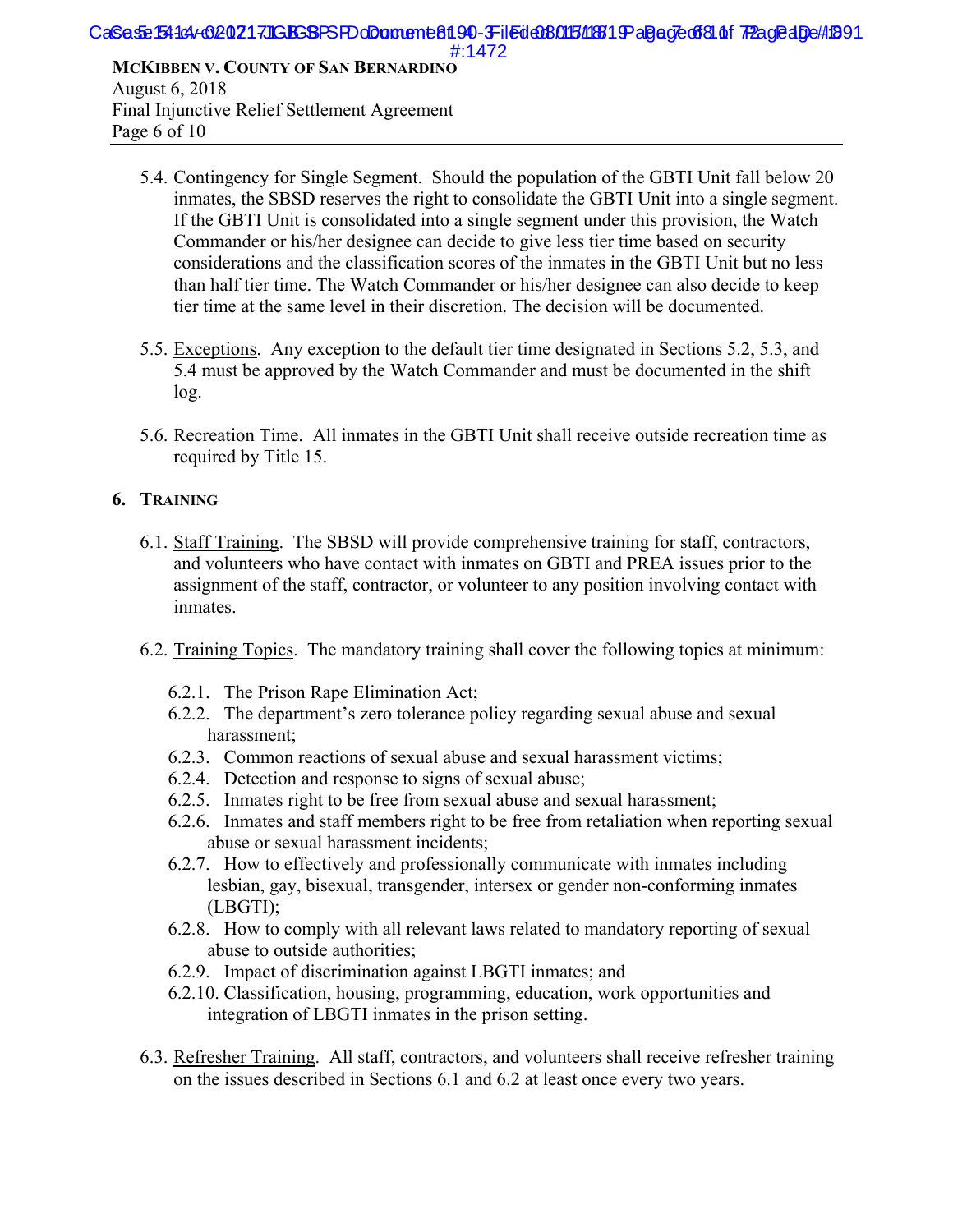- 6.4. Training Records. Initial and refresher training shall be documented using the Acknowledgment of PREA training form. Training compliance records will be computerized.
- 6.5. Educating Inmates. Materials designed to educate inmates on GBTI and PREA issues shall be made available to all inmates in the jail system. The materials shall identify the SBSD's zero tolerance policy regarding sexual harassment and how to report incidents or suspicion of sexual abuse or sexual harassment. Inmates shall receive this information during the intake process. Information will be posted in housing areas and readily visible to inmates. Plaintiffs' counsel will endeavor to work with experts to obtain quality videos and materials to be used for inmate education, which will be provided to the SBSD. Absent an articulable objection from the SBSD to the materials provided by Plaintiffs' counsel, the SBSD will provide these materials to the inmates during orientation and make these materials available for viewing by all inmates at other appropriate times.

#### **7. TRANSGENDER ISSUES**

Page 7 of 10

- 7.1. Orientation. It is understood that the appropriate correctional approach to the housing and protection of transgender inmates is a relatively new and rapidly developing area of both correctional practices and the law. San Bernardino County Sheriff's Department is committed to an ongoing assessment of the special needs and best correctional practices for transgender inmates, and to developing appropriate policies to address those issues.
- 7.2. Housing. Transgender women and intersex people assigned to men's facilities shall be housed based upon the recommendation of the PREA-GBTI Committee, considering the range of housing options in Section 2.2 and the factors in Section 2.3. Plaintiffs and SBSD will discuss, in developing this policy, whether the same range of housing options and process should be made available to transgender men, whether assigned to men's or women's facilities.
- 7.3. Searches. Transgender and intersex inmates shall advise the PREA-GBTI Committee of the preferred gender for deputies who will perform searches of the inmates. The SBSD shall honor the inmates' request subject to certain narrow exceptions that shall be identified in a written policy. Plaintiffs will work with SBSD to devise a specific question or gender preference search form.
- 7.4. Shower Privacy. Transgender and intersex inmates will have the opportunity to shower, perform bodily functions, and change clothes in private, away from the view of other inmates and cross-gender, non-medical staff (staff with a gender different than the gender the inmate identifies as). This may be accomplished through housing and classification, shower curtains, privacy screens, or other methods.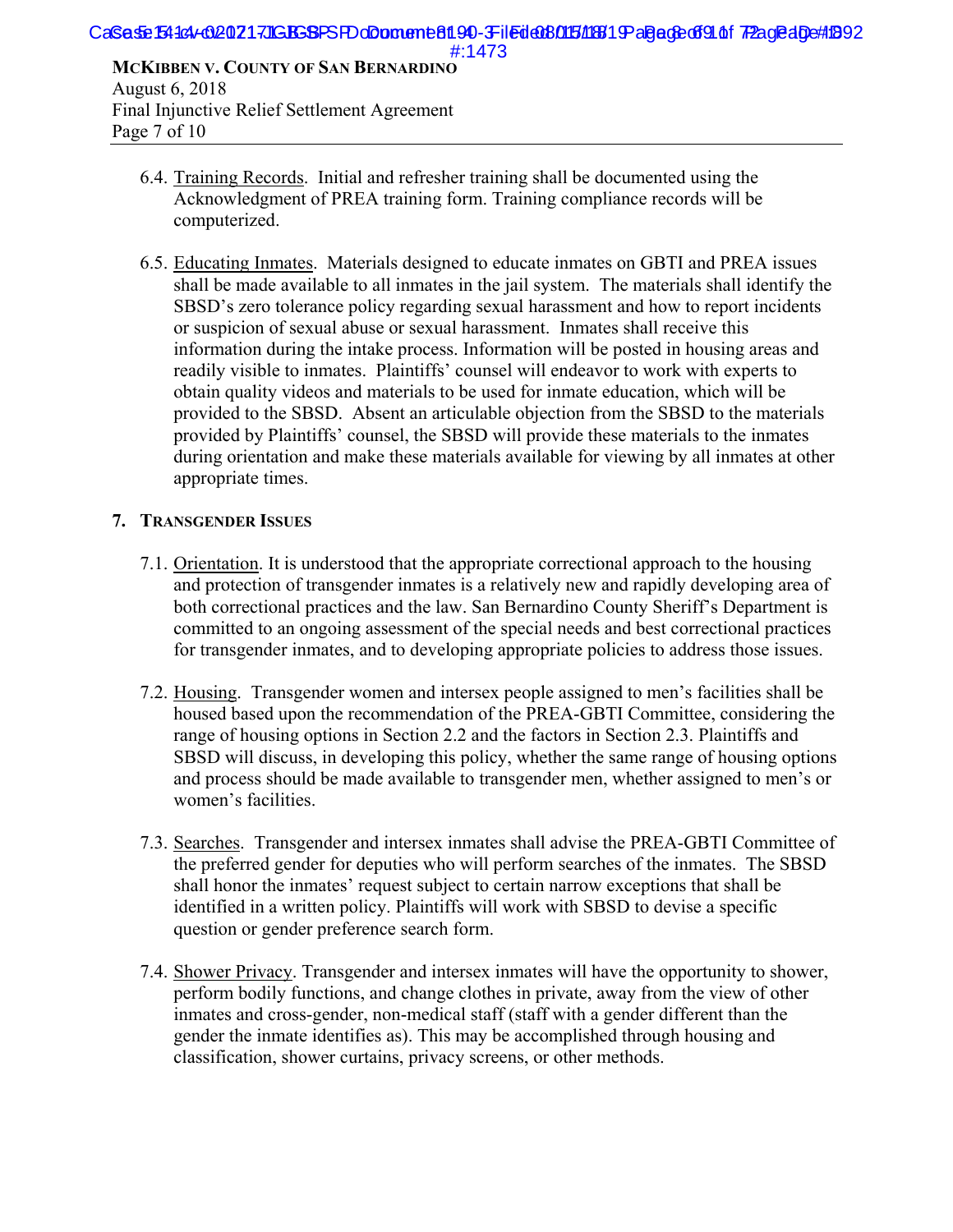August 6, 2018 Final Injunctive Relief Settlement Agreement Page 8 of 10

- 7.5. Medical Issues. Correctional Health Services staff including Qualified Mental Health Professionals shall assess, diagnose, and establish a documented individual treatment plan for inmates including, but not limited to, those inmates identified with DSM diagnosis Gender Dysphoria. Qualified Mental Health Professional Providers shall order treatment as clinically indicated including, but not limited to, gap hormone medication.
- 7.6. Transport. Transgender inmates will not be cuffed, tied or otherwise placed in immediate proximity to inmates of a different gender identity during transport, including but not limited to bus transport to and from court. Transgender inmates who so request will be transported, if feasible, in individual protective 'cages,' or, where that is not feasible, will be accorded special protections to ensure that they are not harmed by other inmates during transport.

#### **8. GENERAL PREA ISSUES**

- 8.1. Zero Tolerance Policy for Harassment.
	- 8.1.1. SBSD policy and employee bulletins will clearly prohibit harassment and discrimination against GBTI inmates or those perceived to be GBTI. This policy will have zero tolerance for anti-LGBTIQ statements in SBSD facilities. Deputies shall be subject to discipline for committing harassment and discrimination, including name calling.
	- 8.1.2. SBCSD will have a zero tolerance policy regarding the intentional misgendering of transgender and intersex inmates by staff. All staff will use the name and pronouns specified by the transgender or intersex inmate. Consistent use of the incorrect name and pronoun will be considered and handled as sexual harassment. Nothing in this section shall prohibit medical staff from complying with regulations or laws governing the dispensing of pharmaceuticals and the use of an inmate's legal name.
- 8.2. PREA Pre-Audit. Within six months of the Court's final approval of the settlement, the SBSD agrees to conduct a PREA pre-audit at West Valley Detention Center using a trained PREA auditor, based on a list of approved auditors provided by the United States Department of Justice. Following the pre-audit, the SBSD will meet and confer with Plaintiffs' counsel regarding the findings, and what actions taken by SBSD based on the findings. The SBSD shall conduct an assessment addressing the issues identified in the PREA pre-audit after the meet and confer and will inform Plaintiffs' counsel of actions taken in response to the pre-audit and the meet and confer. Nothing in this agreement shall impose an affirmative obligation on the SBSD to comply with the recommendations of the PREA pre-audit. Nothing in this agreement shall require the SBSD to allow the auditor to review or access materials protected under California law by California Penal Code § 832.5 *et. seq*. or California Evidence Code § 1040 *et. seq*. The pre-audit will not be forwarded to the United States Department of Justice. However, nothing in this agreement shall limit Plaintiffs' counsel's ability to report any PREA violations that are not rectified by the SBSD in response to the pre-audit or any future violations of PREA.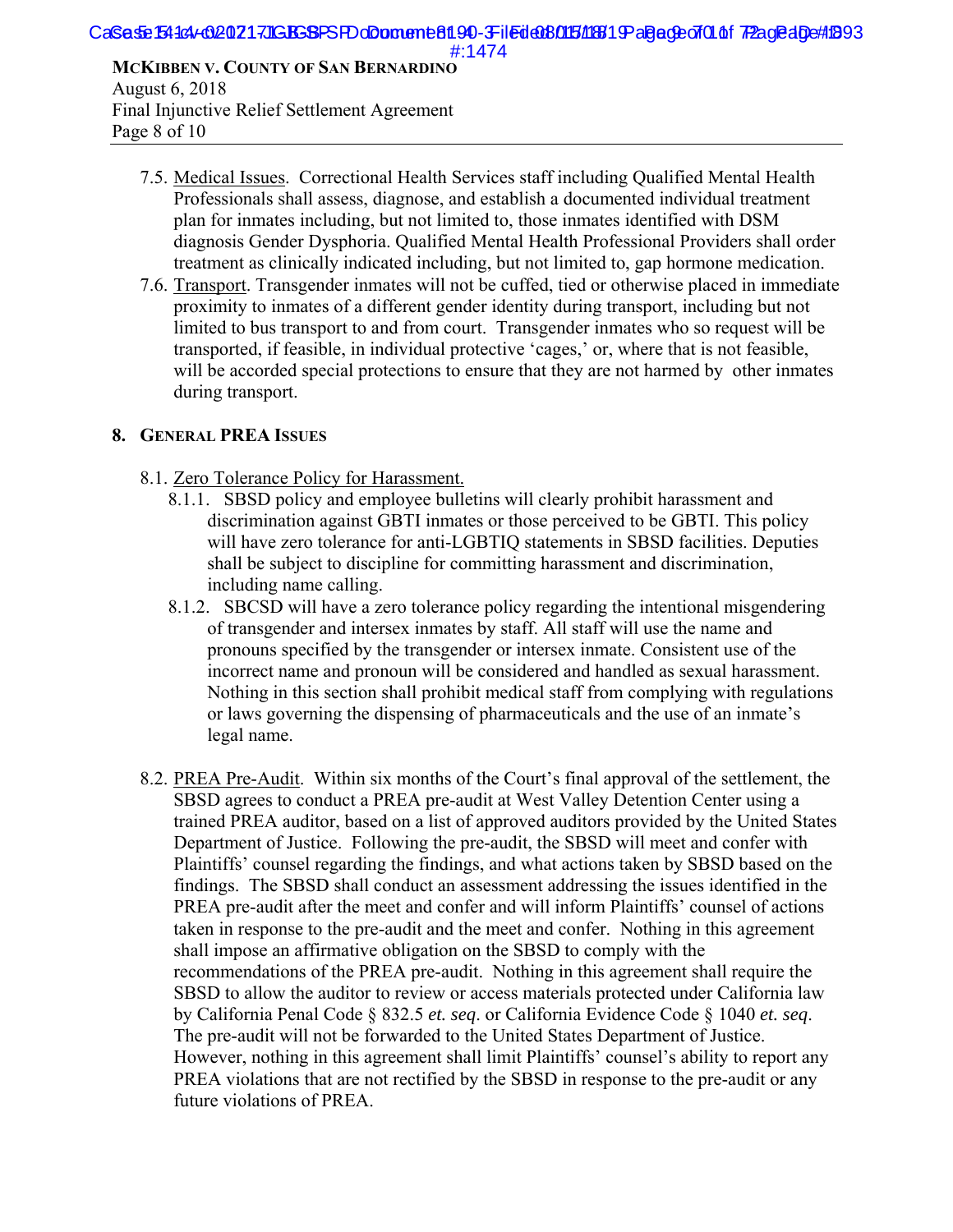- 8.3. Hotlines. The SBSD agrees to have working and anonymous PREA hotlines.
- 8.4. Victim Counseling. Mental health counseling, by counselors trained in rape and sexual assault consistent with PREA regulations 115.53 and 115.82-83, shall be available for all inmate victims of sexual assault.
- 8.5. Not Relocating Victim. Following the reporting of a sexual assault in the jails, the general rule is that the victim of the assault shall not be moved to another housing location. Instead, the alleged perpetrator shall be moved to another housing location. Exceptions to this general rule shall exist. Victim inmates may be moved out of a housing segment for his/her own protection. Victim inmates shall be reassessed for a different housing assignment by the Central Classification Unit (CCU) and/or PREA-GBTI Committee.
- 8.6. Screening. The SBSD shall continue PREA screening. The SBSD recognizes that not all GBTI inmates should be designated as PREA-vulnerable. The parties will jointly develop an appropriate screening mechanism that will be utilized by the PREA-GBTI Committee to facilitate appropriate housing, work and programming choices.
- 8.7. Compliance Manager. All type II jail facilities that house GBTI or PREA-vulnerable inmates will have a PREA-GBTI compliance manager. The compliance manager shall be responsible for the facility's efforts to comply with PREA-GBTI policies and procedures. The PREA-GBTI compliance manager shall be responsible for and ensure compliance with the Bureau Polices. The PREA-GBTI Compliance Manager shall also serve on the PREA-GBTI Committee.
- 8.8. PREA Requirements. Nothing in this agreement shall otherwise alter any PREA requirements that may be applicable to SBSD.

#### **9. ENFORCING THE AGREEMENT**

Page 9 of 10

- 9.1. Policies. The parties will negotiate the language of any SBSD policies that shall be necessary to implement this agreement.
- 9.2. Production. For three years after the Court's final approval of the agreement, the SBSD shall produce the following documents on an annual basis:
	- 9.2.1. A computerized spreadsheet that lists all initial and refresher training courses presented to staff, contractors and volunteers as well as a copy of each unique training. The spreadsheet will document the date of each course and compliance with section 6.2 (Training topics). The spreadsheet will certify that all required personnel are in compliance pursuant to this injunctive relief item.
	- 9.2.2. A computerized spreadsheet that lists the housing locations for all inmates who openly identify during classification as GBTI.